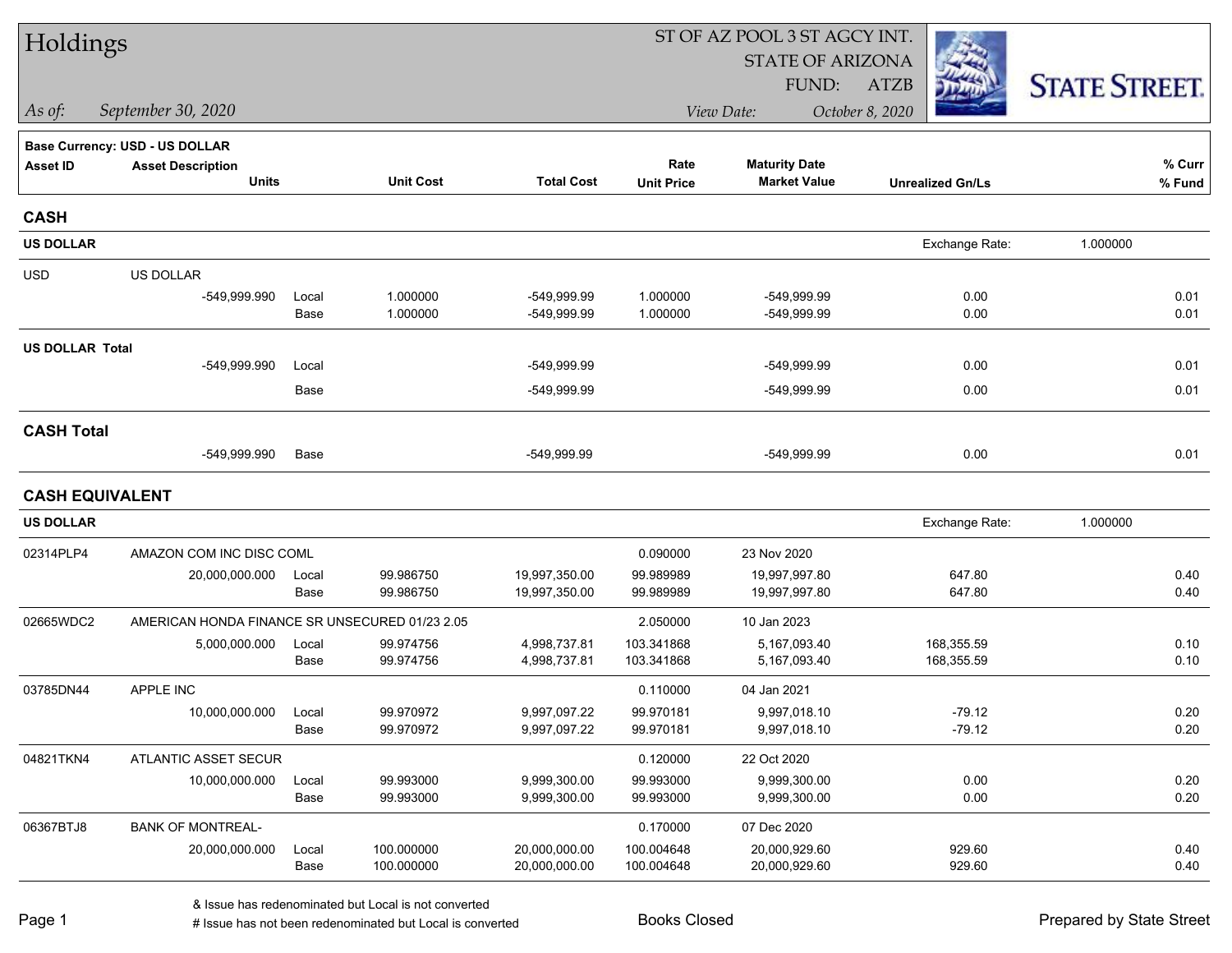| Holdings |
|----------|
|----------|

STATE OF ARIZONA

ATZB



*September 30, 2020 As of: View Date: October 8, 2020*

**Base Currency: USD - US DOLLAR**

| <b>Asset ID</b> | <b>Asset Description</b><br><b>Units</b> |                             | <b>Unit Cost</b> | <b>Total Cost</b> | Rate<br><b>Unit Price</b> | <b>Maturity Date</b><br><b>Market Value</b> | <b>Unrealized Gn/Ls</b> | % Curr<br>% Fund |
|-----------------|------------------------------------------|-----------------------------|------------------|-------------------|---------------------------|---------------------------------------------|-------------------------|------------------|
| 07010JK18       | <b>BASIN ELEC PWR COOP</b>               |                             |                  |                   | 0.110000                  | 01 Oct 2020                                 |                         |                  |
|                 | 10,000,000.000                           | Local                       | 100.000000       | 10,000,000.00     | 100.000000                | 10,000,000.00                               | 0.00                    | 0.20             |
|                 |                                          | Base                        | 100.000000       | 10,000,000.00     | 100.000000                | 10,000,000.00                               | 0.00                    | 0.20             |
| 091995001       | <b>BLACKROCK INVT QUALITY</b>            |                             |                  |                   | 0.000000                  | 01 Oct 2020                                 |                         |                  |
|                 | 10,004,913.720                           | Local                       | 100.000000       | 10,004,913.72     | 100.000000                | 10,004,913.72                               | 0.00                    | 0.20             |
|                 |                                          | Base                        | 100.000000       | 10,004,913.72     | 100.000000                | 10,004,913.72                               | 0.00                    | 0.20             |
| 138994009       | CANTOR FITZGERALD REPO REPO              |                             |                  |                   | 0.080000                  | 01 Oct 2020                                 |                         |                  |
|                 | 800,000,000.000                          | Local                       | 100.000000       | 800,000,000.00    | 100.000000                | 800,000,000.00                              | 0.00                    | 15.83            |
|                 |                                          | Base                        | 100.000000       | 800,000,000.00    | 100.000000                | 800,000,000.00                              | 0.00                    | 15.83            |
| 138994009       | CANTOR FITZGERALD REPO REPO              |                             |                  |                   | 0.300000                  | 01 Oct 2020                                 |                         |                  |
|                 | 65,000,000.000                           | Local                       | 100.000000       | 65,000,000.00     | 100.000000                | 65,000,000.00                               | 0.00                    | 1.29             |
|                 |                                          | Base                        | 100.000000       | 65,000,000.00     | 100.000000                | 65,000,000.00                               | 0.00                    | 1.29             |
| 138994009       |                                          | CANTOR FITZGERALD REPO REPO |                  |                   | 0.300000                  | 07 Oct 2020                                 |                         |                  |
|                 | 80,000,000.000                           | Local                       | 100.000000       | 80,000,000.00     | 100.000000                | 80,000,000.00                               | 0.00                    | 1.58             |
|                 |                                          | Base                        | 100.000000       | 80,000,000.00     | 100.000000                | 80,000,000.00                               | 0.00                    | 1.58             |
| 15060XKD3       | CEDAR SPRING CPTL CO                     |                             |                  |                   | 0.140000                  | 13 Oct 2020                                 |                         |                  |
|                 | 7,200,000.000                            | Local                       | 99.995333        | 7,199,664.00      | 99.995333                 | 7,199,664.00                                | 0.00                    | 0.14             |
|                 |                                          | Base                        | 99.995333        | 7,199,664.00      | 99.995333                 | 7,199,664.00                                | 0.00                    | 0.14             |
| 16677JL38       | CHEVRON CORP                             |                             |                  |                   | 0.190000                  | 03 Nov 2020                                 |                         |                  |
|                 | 25,000,000.000                           | Local                       | 99.982583        | 24,995,645.83     | 99.990742                 | 24,997,685.50                               | 2,039.67                | 0.49             |
|                 |                                          | Base                        | 99.982583        | 24,995,645.83     | 99.990742                 | 24,997,685.50                               | 2,039.67                | 0.49             |
| 16677JLC8       | CHEVRON CORP                             |                             |                  |                   | 0.230000                  | 12 Nov 2020                                 |                         |                  |
|                 | 20,000,000.000                           | Local                       | 99.973167        | 19,994,633.33     | 99.987867                 | 19,997,573.40                               | 2,940.07                | 0.40             |
|                 |                                          | Base                        | 99.973167        | 19,994,633.33     | 99.987867                 | 19,997,573.40                               | 2,940.07                | 0.40             |
| 19121ALJ8       | COCA-COLA COMPANY                        |                             |                  |                   | 0.800000                  | 18 Nov 2020                                 |                         |                  |
|                 | 27,775,000.000                           | Local                       | 99.893333        | 27,745,373.33     | 99.985867                 | 27,771,074.56                               | 25,701.23               | 0.55             |
|                 |                                          | Base                        | 99.893333        | 27,745,373.33     | 99.985867                 | 27,771,074.56                               | 25,701.23               | 0.55             |
| 22599G006       | <b>CREDIT AGRICOLE REPO REPO</b>         |                             |                  |                   | 0.050000                  | 01 Oct 2020                                 |                         |                  |
|                 | 135,000,000.000                          | Local                       | 100.000000       | 135,000,000.00    | 100.000000                | 135,000,000.00                              | 0.00                    | 2.67             |
|                 |                                          | Base                        | 100.000000       | 135,000,000.00    | 100.000000                | 135,000,000.00                              | 0.00                    | 2.67             |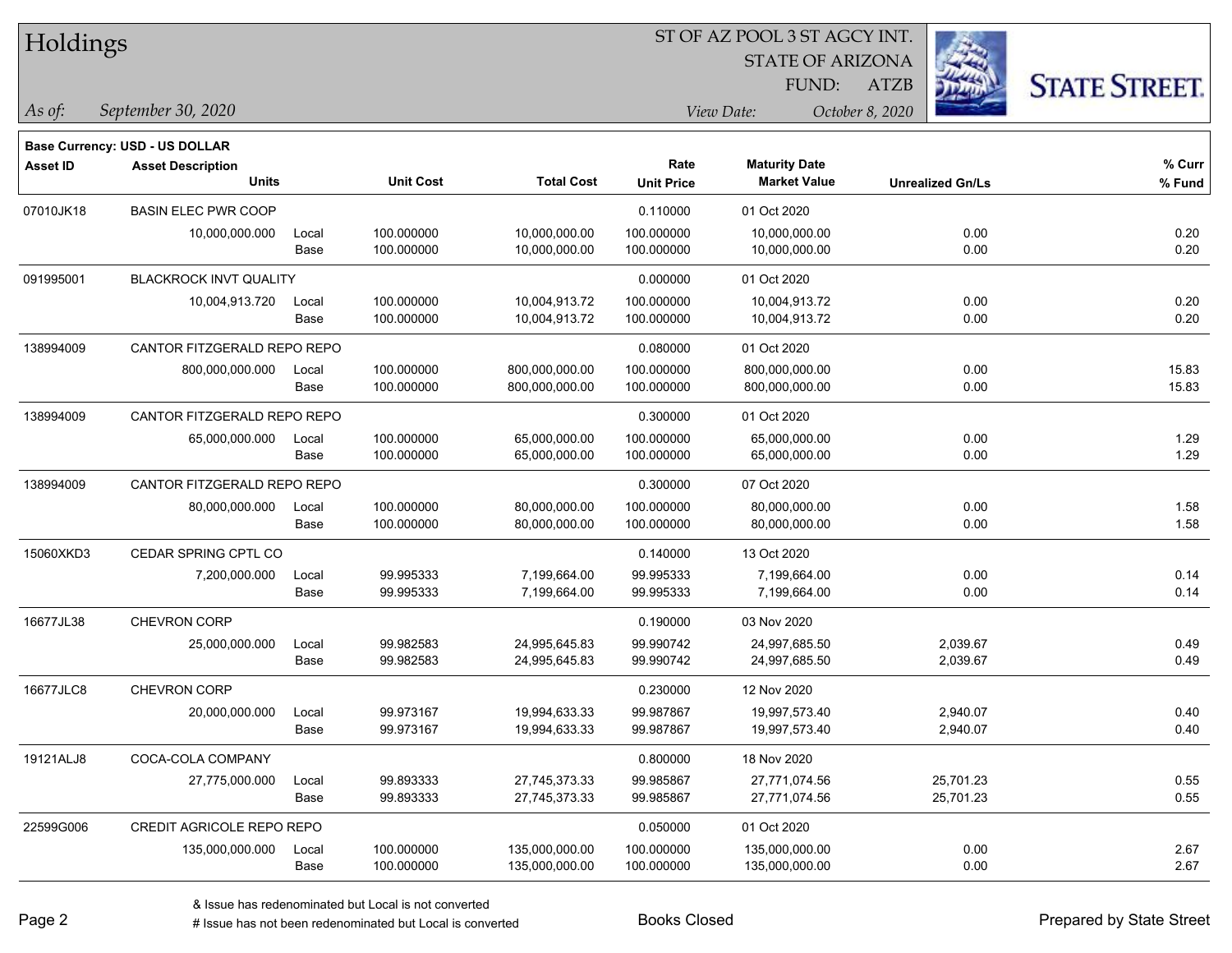| Holdings |
|----------|
|----------|

STATE OF ARIZONA

ATZB



*September 30, 2020 As of: View Date: October 8, 2020*

**Base Currency: USD - US DOLLAR**

| Asset ID  | <b>Asset Description</b><br><b>Units</b> |       | <b>Unit Cost</b> | <b>Total Cost</b> | Rate<br><b>Unit Price</b> | <b>Maturity Date</b><br><b>Market Value</b> | <b>Unrealized Gn/Ls</b> | % Curr<br>% Fund |
|-----------|------------------------------------------|-------|------------------|-------------------|---------------------------|---------------------------------------------|-------------------------|------------------|
| 2546R2NF9 | WALT DISNEY CO                           |       |                  |                   | 0.550000                  | 15 Jan 2021                                 |                         |                  |
|           | 10,000,000.000                           | Local | 99.838056        | 9,983,805.55      | 99.914317                 | 9,991,431.70                                | 7,626.15                | 0.20             |
|           |                                          | Base  | 99.838056        | 9,983,805.55      | 99.914317                 | 9,991,431.70                                | 7,626.15                | 0.20             |
| 2546R2TF3 | <b>WALT DISNEY CO</b>                    |       |                  |                   | 0.500000                  | 15 Jun 2021                                 |                         |                  |
|           | 10,000,000.000                           | Local | 99.643056        | 9,964,305.56      | 99.643056                 | 9,964,305.56                                | 0.00                    | 0.20             |
|           |                                          | Base  | 99.643056        | 9,964,305.56      | 99.643056                 | 9,964,305.56                                | 0.00                    | 0.20             |
| 2546R2UP9 | WALT DISNEY CO                           |       |                  |                   | 0.320000                  | 23 Jul 2021                                 |                         |                  |
|           | 1,774,000.000                            | Local | 99.737777        | 1,769,348.17      | 99.709097                 | 1,768,839.38                                | $-508.79$               | 0.03             |
|           |                                          | Base  | 99.737777        | 1,769,348.17      | 99.709097                 | 1,768,839.38                                | $-508.79$               | 0.03             |
| 2546R2UP9 | WALT DISNEY CO                           |       |                  |                   | 0.350000                  | 23 Jul 2021                                 |                         |                  |
|           | 540,000.000                              | Local | 99.713194        | 538,451.25        | 99.709097                 | 538,429.12                                  | $-22.13$                | 0.01             |
|           |                                          | Base  | 99.713194        | 538,451.25        | 99.709097                 | 538,429.12                                  | $-22.13$                | 0.01             |
| 30229APS2 | <b>EXXON MOBIL CORP</b>                  |       |                  |                   | 0.210000                  | 26 Feb 2021                                 |                         |                  |
|           | 15,000,000.000                           | Local | 99.913667        | 14,987,050.00     | 99.927233                 | 14,989,084.95                               | 2,034.95                | 0.30             |
|           |                                          | Base  | 99.913667        | 14,987,050.00     | 99.927233                 | 14,989,084.95                               | 2,034.95                | 0.30             |
| 30229AQR3 | <b>EXXON MOBIL CORP</b>                  |       |                  |                   | 0.190000                  | 25 Mar 2021                                 |                         |                  |
|           | 25,000,000.000                           | Local | 99.907639        | 24,976,909.72     | 99.912500                 | 24,978,125.00                               | 1,215.28                | 0.49             |
|           |                                          | Base  | 99.907639        | 24,976,909.72     | 99.912500                 | 24,978,125.00                               | 1,215.28                | 0.49             |
| 41282JN80 | HARLEY-DAVIDSON FND CP                   |       |                  |                   | 0.600000                  | 08 Jan 2021                                 |                         |                  |
|           | 20,000,000.000                           | Local | 99.835000        | 19,967,000.00     | 99.835000                 | 19,967,000.00                               | 0.00                    | 0.39             |
|           |                                          | Base  | 99.835000        | 19,967,000.00     | 99.835000                 | 19,967,000.00                               | 0.00                    | 0.39             |
| 43851TKG0 | HONEYWELL INTERNATN'                     |       |                  |                   | 0.750000                  | 16 Oct 2020                                 |                         |                  |
|           | 25,000,000.000                           | Local | 99.968750        | 24,992,187.50     | 99.968750                 | 24,992,187.50                               | 0.00                    | 0.49             |
|           |                                          | Base  | 99.968750        | 24,992,187.50     | 99.968750                 | 24,992,187.50                               | 0.00                    | 0.49             |
| 43851TT89 | HONEYWELL INTERNATN'                     |       |                  |                   | 0.180000                  | 08 Jun 2021                                 |                         |                  |
|           | 1,850,000.000                            | Local | 99.875000        | 1,847,687.50      | 99.854167                 | 1,847,302.09                                | $-385.41$               | 0.04             |
|           |                                          | Base  | 99.875000        | 1,847,687.50      | 99.854167                 | 1,847,302.09                                | $-385.41$               | 0.04             |
| 43851TW28 | HONEYWELL INTERNATN'                     |       |                  |                   | 0.200000                  | 02 Sep 2021                                 |                         |                  |
|           | 10,000,000.000                           | Local | 99.813333        | 9,981,333.33      | 99.782533                 | 9,978,253.30                                | $-3,080.03$             | 0.20             |
|           |                                          | Base  | 99.813333        | 9,981,333.33      | 99.782533                 | 9,978,253.30                                | $-3,080.03$             | 0.20             |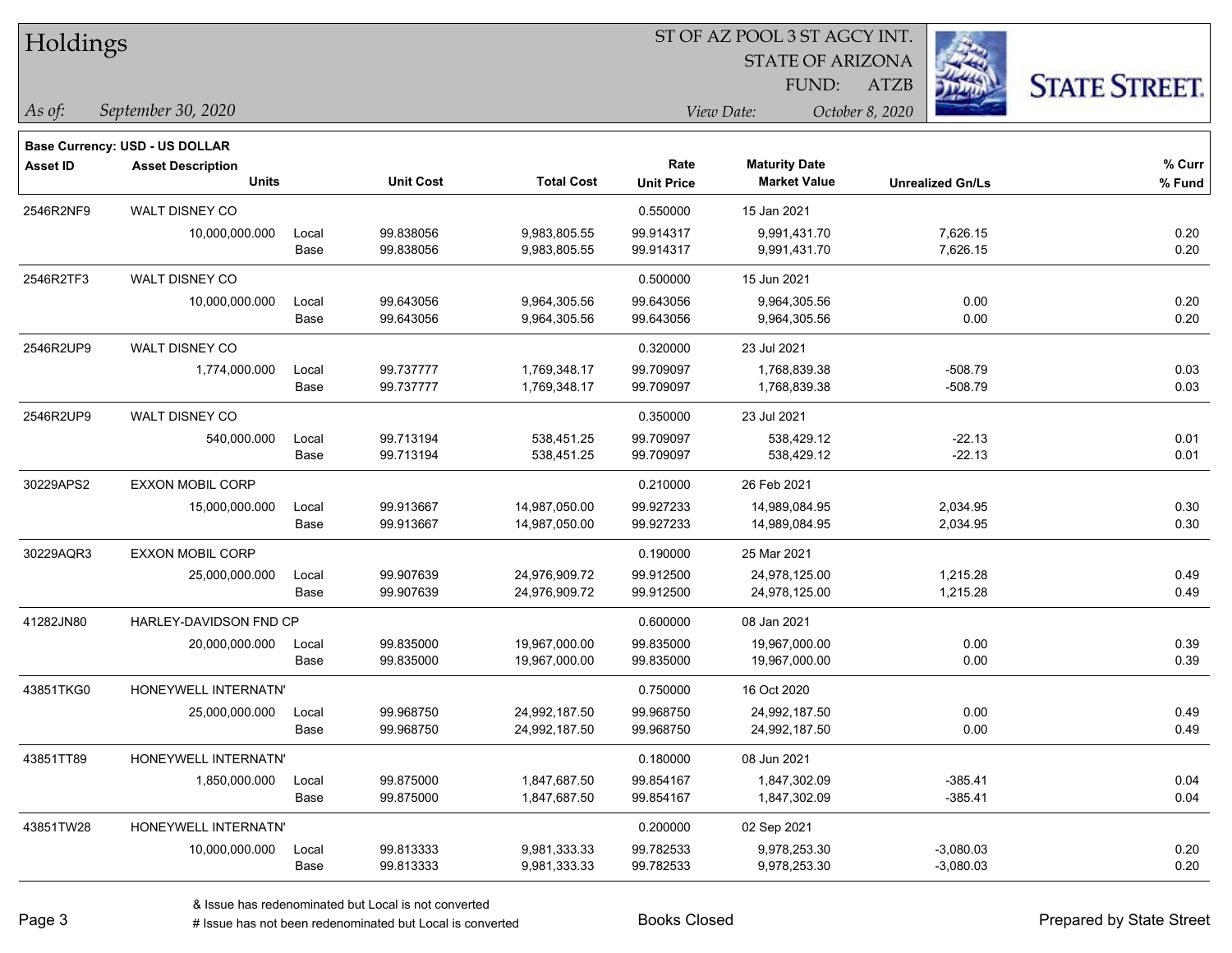| Holdings        |                                |       |                  |                   | ST OF AZ POOL 3 ST AGCY INT. |                         |                         |                      |  |
|-----------------|--------------------------------|-------|------------------|-------------------|------------------------------|-------------------------|-------------------------|----------------------|--|
|                 |                                |       |                  |                   |                              | <b>STATE OF ARIZONA</b> | $\sim$                  |                      |  |
|                 |                                |       |                  |                   |                              | FUND:                   | ATZB                    | <b>STATE STREET.</b> |  |
| As of:          | September 30, 2020             |       |                  |                   |                              | View Date:              | October 8, 2020         |                      |  |
|                 | Base Currency: USD - US DOLLAR |       |                  |                   |                              |                         |                         |                      |  |
| <b>Asset ID</b> | <b>Asset Description</b>       |       |                  |                   | Rate                         | <b>Maturity Date</b>    |                         | % Curr               |  |
|                 | <b>Units</b>                   |       | <b>Unit Cost</b> | <b>Total Cost</b> | <b>Unit Price</b>            | <b>Market Value</b>     | <b>Unrealized Gn/Ls</b> | % Fund               |  |
| 43851TWF9       | HONEYWELL INTERNATN'           |       |                  |                   | 0.190000                     | 15 Sep 2021             |                         |                      |  |
|                 | 15,000,000.000                 | Local | 99.815806        | 14,972,370.83     | 99.771211                    | 14,965,681.65           | $-6,689.18$             | 0.30                 |  |
|                 |                                | Base  | 99.815806        | 14,972,370.83     | 99.771211                    | 14,965,681.65           | $-6,689.18$             | 0.30                 |  |
| 46513JCE9       | ISRAEL ST 03/23 1.75           |       |                  |                   | 1.750000                     | 01 Mar 2023             |                         |                      |  |
|                 | 3,800,000.000                  | Local | 100.000000       | 3,800,000.00      | 99.927196                    | 3,797,233.45            | $-2,766.55$             | 0.08                 |  |
|                 |                                | Base  | 100.000000       | 3,800,000.00      | 99.927196                    | 3,797,233.45            | $-2,766.55$             | 0.08                 |  |
| 46513JQC8       | <b>ISRAEL ST 03/23 2.02</b>    |       |                  |                   | 2.020000                     | 01 Mar 2023             |                         |                      |  |
|                 | 1,200,000.000                  | Local | 100.000000       | 1,200,000.00      | 99.926609                    | 1,199,119.31            | $-880.69$               | 0.02                 |  |
|                 |                                | Base  | 100.000000       | 1,200,000.00      | 99.926609                    | 1,199,119.31            | $-880.69$               | 0.02                 |  |
| 46513JQG9       | <b>ISRAEL ST 05/23 1.79</b>    |       |                  |                   | 1.790000                     | 01 May 2023             |                         |                      |  |
|                 | 5,000,000.000                  | Local | 100.000000       | 5,000,000.00      | 99.963111                    | 4,998,155.55            | $-1,844.45$             | 0.10                 |  |
|                 |                                | Base  | 100.000000       | 5,000,000.00      | 99.963111                    | 4,998,155.55            | $-1,844.45$             | 0.10                 |  |
| 47816FKM2       | JOHNSON & JOHNSON              |       |                  |                   | 0.140000                     | 21 Oct 2020             |                         |                      |  |
|                 | 15,000,000.000                 | Local | 99.992222        | 14,998,833.33     | 99.992222                    | 14,998,833.33           | 0.00                    | 0.30                 |  |
|                 |                                | Base  | 99.992222        | 14,998,833.33     | 99.992222                    | 14,998,833.33           | 0.00                    | 0.30                 |  |
| 47816FM16       | JOHNSON & JOHNSON              |       |                  |                   | 0.170000                     | 01 Dec 2020             |                         |                      |  |
|                 | 25,000,000.000                 | Local | 99.971194        | 24,992,798.61     | 99.984750                    | 24,996,187.50           | 3,388.89                | 0.49                 |  |
|                 |                                | Base  | 99.971194        | 24,992,798.61     | 99.984750                    | 24,996,187.50           | 3,388.89                | 0.49                 |  |
| 47816FN56       | <b>JOHNSON &amp; JOHNSON</b>   |       |                  |                   | 0.170000                     | 05 Jan 2021             |                         |                      |  |
|                 | 20,000,000.000                 | Local | 99.954667        | 19,990,933.33     | 99.974933                    | 19,994,986.60           | 4,053.27                | 0.40                 |  |
|                 |                                | Base  | 99.954667        | 19,990,933.33     | 99.974933                    | 19,994,986.60           | 4,053.27                | 0.40                 |  |
| 59157TMM2       | METLIFE SHORT TERM FDG         |       |                  |                   | 0.130000                     | 21 Dec 2020             |                         |                      |  |
|                 | 15,000,000.000                 | Local | 99.970750        | 14,995,612.50     | 99.978175                    | 14,996,726.25           | 1,113.75                | 0.30                 |  |
|                 |                                | Base  | 99.970750        | 14,995,612.50     | 99.978175                    | 14,996,726.25           | 1,113.75                | 0.30                 |  |
| 59157TQF3       | METLIFE SHORT TERM FDG         |       |                  |                   | 0.180000                     | 15 Mar 2021             |                         |                      |  |
|                 | 15,000,000.000                 | Local | 99.917500        | 14,987,625.00     | 99.922083                    | 14,988,312.45           | 687.45                  | 0.30                 |  |
|                 |                                | Base  | 99.917500        | 14,987,625.00     | 99.922083                    | 14,988,312.45           | 687.45                  | 0.30                 |  |
| 64105GLP7       | NESTLE CAP CORP                |       |                  |                   | 0.070000                     | 23 Nov 2020             |                         |                      |  |
|                 | 10,000,000.000                 | Local | 99.989694        | 9,998,969.44      | 99.989989                    | 9,998,998.90            | 29.46                   | 0.20                 |  |
|                 |                                | Base  | 99.989694        | 9,998,969.44      | 99.989989                    | 9,998,998.90            | 29.46                   | 0.20                 |  |

 $\overline{\phantom{0}}$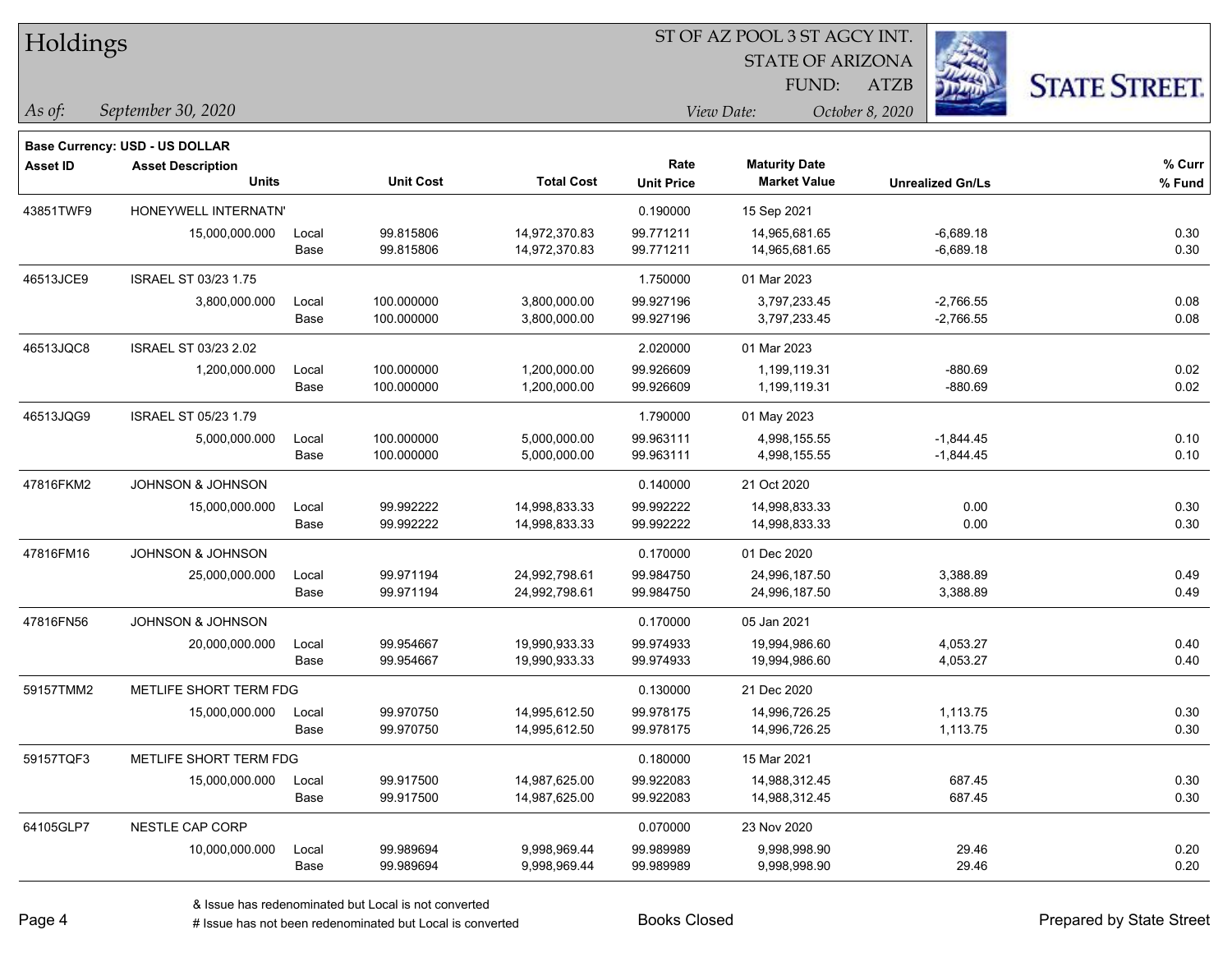| Holdings |
|----------|
|----------|

STATE OF ARIZONA

ATZB



*September 30, 2020 As of: View Date: October 8, 2020*

**Base Currency: USD - US DOLLAR**

| Asset ID  | <b>Asset Description</b><br><b>Units</b> |       | <b>Unit Cost</b> | <b>Total Cost</b> | Rate<br><b>Unit Price</b> | <b>Maturity Date</b><br><b>Market Value</b> | <b>Unrealized Gn/Ls</b> | % Curr<br>% Fund |
|-----------|------------------------------------------|-------|------------------|-------------------|---------------------------|---------------------------------------------|-------------------------|------------------|
| 64105GNR1 | <b>NESTLE CAP CORP</b>                   |       |                  |                   | 0.170000                  | 25 Jan 2021                                 |                         |                  |
|           | 20,000,000.000                           | Local | 99.945222        | 19,989,044.45     | 99.974222                 | 19,994,844.40                               | 5,799.95                | 0.40             |
|           |                                          | Base  | 99.945222        | 19,989,044.45     | 99.974222                 | 19,994,844.40                               | 5,799.95                | 0.40             |
| 64106GLW1 | <b>NESTLE FIN FRANCE S.</b>              |       |                  |                   | 0.060000                  | 30 Nov 2020                                 |                         |                  |
|           | 20,000,000.000                           | Local | 99.990000        | 19,998,000.00     | 99.988333                 | 19,997,666.60                               | $-333.40$               | 0.40             |
|           |                                          | Base  | 99.990000        | 19,998,000.00     | 99.988333                 | 19,997,666.60                               | $-333.40$               | 0.40             |
| 71344TPS5 | PEPSICO INC                              |       |                  |                   | 0.180000                  | 26 Feb 2021                                 |                         |                  |
|           | 25,000,000.000                           | Local | 99.926000        | 24,981,500.00     | 99.926000                 | 24,981,500.00                               | 0.00                    | 0.49             |
|           |                                          | Base  | 99.926000        | 24,981,500.00     | 99.926000                 | 24,981,500.00                               | 0.00                    | 0.49             |
| 71344TQ13 | PEPSICO INC                              |       |                  |                   | 0.200000                  | 01 Mar 2021                                 |                         |                  |
|           | 25,000,000.000                           | Local | 99.916111        | 24,979,027.78     | 99.916111                 | 24,979,027.78                               | 0.00                    | 0.49             |
|           |                                          | Base  | 99.916111        | 24,979,027.78     | 99.916111                 | 24,979,027.78                               | 0.00                    | 0.49             |
| 71708EL94 | PFIZER INC                               |       |                  |                   | 0.110000                  | 09 Nov 2020                                 |                         |                  |
|           | 20,000,000.000                           | Local | 99.988083        | 19,997,616.67     | 99.988083                 | 19,997,616.67                               | 0.00                    | 0.40             |
|           |                                          | Base  | 99.988083        | 19,997,616.67     | 99.988083                 | 19,997,616.67                               | 0.00                    | 0.40             |
| 71708ELG8 | PFIZER INC                               |       |                  |                   | 0.100000                  | 16 Nov 2020                                 |                         |                  |
|           | 20,000,000.000                           | Local | 99.987222        | 19,997,444.44     | 99.987222                 | 19,997,444.44                               | 0.00                    | 0.40             |
|           |                                          | Base  | 99.987222        | 19,997,444.44     | 99.987222                 | 19,997,444.44                               | 0.00                    | 0.40             |
| 74271TM83 | PROCTOR GAMBLE AND CO                    |       |                  |                   | 0.100000                  | 08 Dec 2020                                 |                         |                  |
|           | 25,000,000.000                           | Local | 99.981111        | 24,995,277.78     | 99.981111                 | 24,995,277.78                               | 0.00                    | 0.49             |
|           |                                          | Base  | 99.981111        | 24,995,277.78     | 99.981111                 | 24,995,277.78                               | 0.00                    | 0.49             |
| 74271TN58 | PROCTOR GAMBLE AND CO                    |       |                  |                   | 0.100000                  | 05 Jan 2021                                 |                         |                  |
|           | 15,000,000.000                           | Local | 99.973333        | 14,996,000.00     | 99.973333                 | 14,996,000.00                               | 0.00                    | 0.30             |
|           |                                          | Base  | 99.973333        | 14,996,000.00     | 99.973333                 | 14,996,000.00                               | 0.00                    | 0.30             |
| 77119LK73 | ROCHE HOLDING INC                        |       |                  |                   | 0.130000                  | 07 Oct 2020                                 |                         |                  |
|           | 25,000,000.000                           | Local | 99.997833        | 24,999,458.33     | 99.997833                 | 24,999,458.33                               | 0.00                    | 0.49             |
|           |                                          | Base  | 99.997833        | 24,999,458.33     | 99.997833                 | 24,999,458.33                               | 0.00                    | 0.49             |
| 8225X2U77 | SHELL INTNL FNC B.V                      |       |                  |                   | 0.400000                  | 07 Jul 2021                                 |                         |                  |
|           | 15,000,000.000                           | Local | 99.690000        | 14,953,500.00     | 99.690000                 | 14,953,500.00                               | 0.00                    | 0.30             |
|           |                                          | Base  | 99.690000        | 14,953,500.00     | 99.690000                 | 14,953,500.00                               | 0.00                    | 0.30             |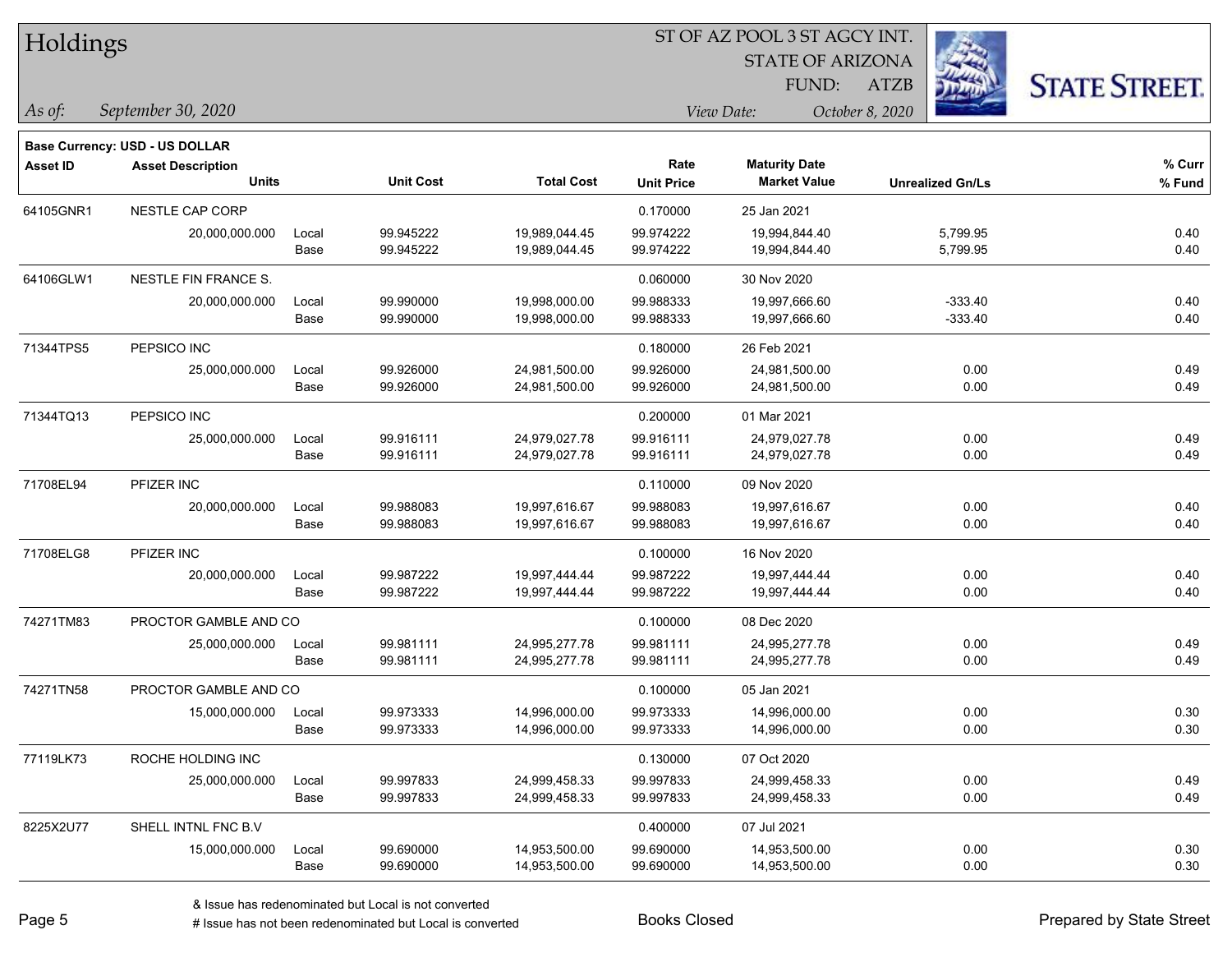| Holdings |  |
|----------|--|
|----------|--|

STATE OF ARIZONA

ATZB



*September 30, 2020 As of: View Date: October 8, 2020*

**Base Currency: USD - US DOLLAR**

| <b>Asset ID</b> | <b>Asset Description</b>              |       |                  |                   | Rate              |                     |                         | % Curr |
|-----------------|---------------------------------------|-------|------------------|-------------------|-------------------|---------------------|-------------------------|--------|
|                 | <b>Units</b>                          |       | <b>Unit Cost</b> | <b>Total Cost</b> | <b>Unit Price</b> | <b>Market Value</b> | <b>Unrealized Gn/Ls</b> | % Fund |
| 8225X2U85       | SHELL INTNL FNC B.V                   |       |                  |                   | 0.400000          | 08 Jul 2021         |                         |        |
|                 | 6,000,000.000                         | Local | 99.688889        | 5,981,333.34      | 99.688889         | 5,981,333.34        | 0.00                    | 0.12   |
|                 |                                       | Base  | 99.688889        | 5,981,333.34      | 99.688889         | 5,981,333.34        | 0.00                    | 0.12   |
| 8225X2UC6       | SHELL INTNL FNC B.V.                  |       |                  |                   | 0.400000          | 12 Jul 2021         |                         |        |
|                 | 25,000,000.000                        | Local | 99.684444        | 24,921,111.11     | 99.684444         | 24,921,111.11       | 0.00                    | 0.49   |
|                 |                                       | Base  | 99.684444        | 24,921,111.11     | 99.684444         | 24,921,111.11       | 0.00                    | 0.49   |
| 8678T3008       | SUNTRUST BKS INC DTC CP GENERIC CUSIP |       |                  |                   | 0.080000          | 01 Oct 2020         |                         |        |
|                 | 3,519,191.490                         | Local | 100.000000       | 3,519,191.49      | 100.000000        | 3,519,191.49        | 0.00                    | 0.07   |
|                 |                                       | Base  | 100.000000       | 3,519,191.49      | 100.000000        | 3,519,191.49        | 0.00                    | 0.07   |
| 88602TLH4       | THUNDER BAY FNDNG LLC                 |       |                  |                   | 0.110000          | 17 Nov 2020         |                         |        |
|                 | 15,000,000.000                        | Local | 99.985639        | 14,997,845.83     | 99.985639         | 14,997,845.83       | 0.00                    | 0.30   |
|                 |                                       | Base  | 99.985639        | 14,997,845.83     | 99.985639         | 14,997,845.83       | 0.00                    | 0.30   |
| 89114NRN7       | TORONTO-DOMINION                      |       |                  |                   | 0.200000          | 02 Apr 2021         |                         |        |
|                 | 25,000,000.000                        | Local | 100.000000       | 25,000,000.00     | 100.000000        | 25,000,000.00       | 0.00                    | 0.49   |
|                 |                                       | Base  | 100.000000       | 25,000,000.00     | 100.000000        | 25,000,000.00       | 0.00                    | 0.49   |
| 89119ALG1       | <b>TORONTO DOMINION BANK</b>          |       |                  |                   | 0.140000          | 16 Nov 2020         |                         |        |
|                 | 15,000,000.000                        | Local | 99.982111        | 14,997,316.67     | 99.982111         | 14,997,316.67       | 0.00                    | 0.30   |
|                 |                                       | Base  | 99.982111        | 14,997,316.67     | 99.982111         | 14,997,316.67       | 0.00                    | 0.30   |
| 89233GK88       | <b>TOYOTA MOTOR CREDIT</b>            |       |                  |                   | 0.200000          | 08 Oct 2020         |                         |        |
|                 | 20,000,000.000                        | Local | 99.996111        | 19,999,222.22     | 99.996111         | 19,999,222.22       | 0.00                    | 0.40   |
|                 |                                       | Base  | 99.996111        | 19,999,222.22     | 99.996111         | 19,999,222.22       | 0.00                    | 0.40   |
| 9113A2LW4       | UNITED PARCEL SERVIC                  |       |                  |                   | 0.150000          | 30 Nov 2020         |                         |        |
|                 | 15,000,000.000                        | Local | 99.975000        | 14,996,250.00     | 99.975000         | 14,996,250.00       | 0.00                    | 0.30   |
|                 |                                       | Base  | 99.975000        | 14,996,250.00     | 99.975000         | 14,996,250.00       | 0.00                    | 0.30   |
| 9113A2NS1       | UNITED PARCEL SERVIC                  |       |                  |                   | 0.180000          | 26 Jan 2021         |                         |        |
|                 | 15,000,000.000                        | Local | 99.941500        | 14,991,225.00     | 99.941500         | 14,991,225.00       | 0.00                    | 0.30   |
|                 |                                       | Base  | 99.941500        | 14,991,225.00     | 99.941500         | 14,991,225.00       | 0.00                    | 0.30   |
| 9127963W7       | TREASURY BILL 02/21 0.00000           |       |                  |                   | 0.100000          | 04 Feb 2021         |                         |        |
|                 | 40,000,000.000                        | Local | 99.965000        | 39,986,000.00     | 99.965000         | 39,986,000.00       | 0.00                    | 0.79   |
|                 |                                       | Base  | 99.965000        | 39,986,000.00     | 99.965000         | 39,986,000.00       | 0.00                    | 0.79   |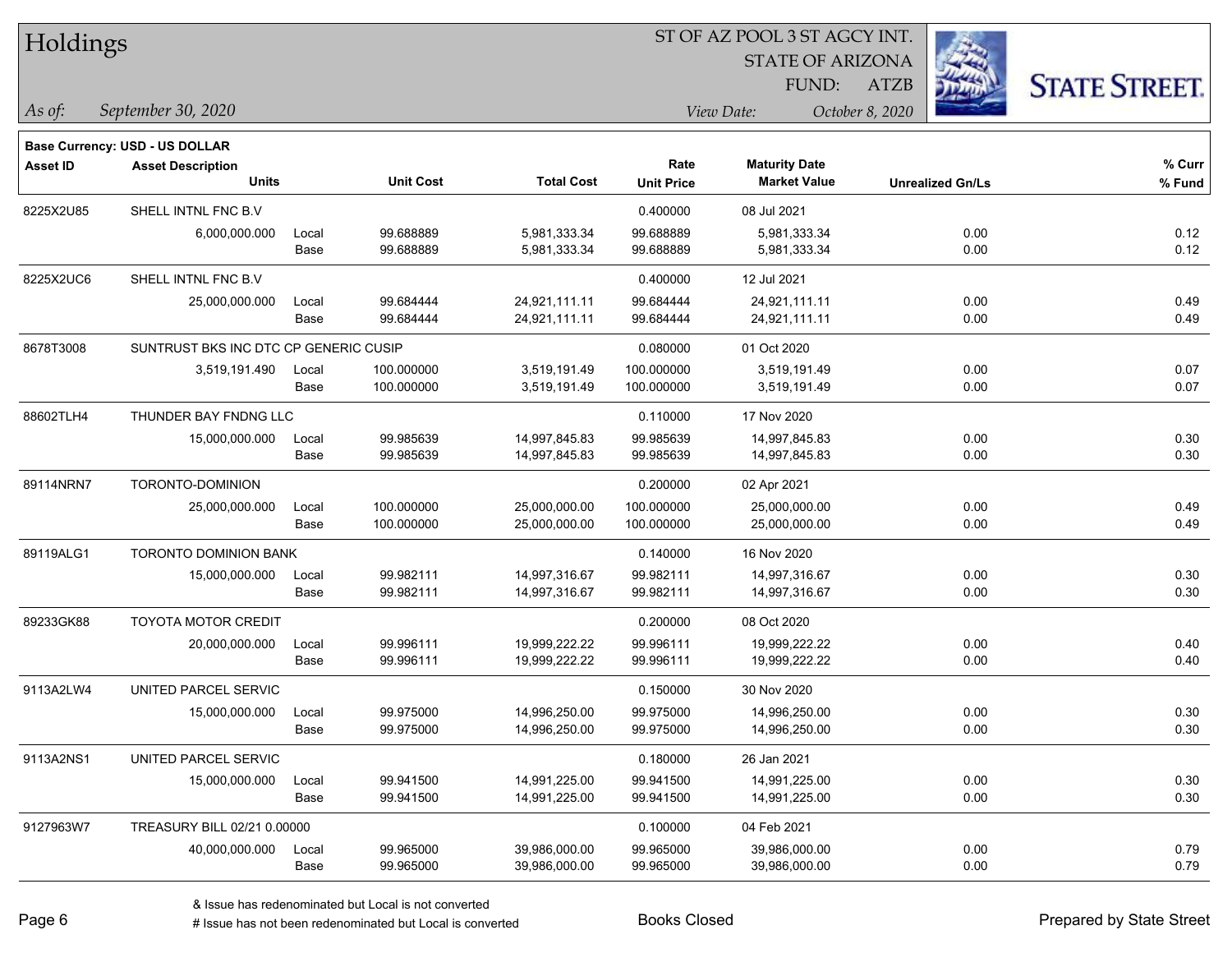| Holdings |
|----------|
|----------|

STATE OF ARIZONA

ATZB



*September 30, 2020 As of: View Date: October 8, 2020*

**Base Currency: USD - US DOLLAR**

| <b>Asset ID</b> | <b>Asset Description</b><br><b>Units</b>        |               | <b>Unit Cost</b>         | <b>Total Cost</b>                | Rate<br><b>Unit Price</b> | <b>Maturity Date</b><br><b>Market Value</b> | <b>Unrealized Gn/Ls</b> | % Curr<br>% Fund |
|-----------------|-------------------------------------------------|---------------|--------------------------|----------------------------------|---------------------------|---------------------------------------------|-------------------------|------------------|
| 9127964K2       | TREASURY BILL 10/20 0.00000                     |               |                          |                                  | 0.095000                  | 27 Oct 2020                                 |                         |                  |
|                 | 20,000,000.000                                  | Local<br>Base | 99.993139<br>99.993139   | 19,998,627.78<br>19,998,627.78   | 99.993139<br>99.993139    | 19,998,627.78<br>19,998,627.78              | 0.00<br>0.00            | 0.40<br>0.40     |
| 912796TU3       | TREASURY BILL 12/20 0.00000                     |               |                          |                                  | 0.101100                  | 03 Dec 2020                                 |                         |                  |
|                 | 20,000,000.000                                  | Local<br>Base | 99.982308<br>99.982308   | 19,996,461.50<br>19,996,461.50   | 99.982308<br>99.982308    | 19,996,461.50<br>19,996,461.50              | 0.00<br>0.00            | 0.40<br>0.40     |
| 912796TY5       | TREASURY BILL 12/20 0.00000                     |               |                          |                                  | 0.115000                  | 31 Dec 2020                                 |                         |                  |
|                 | 40,000,000.000                                  | Local<br>Base | 99.964216<br>99.964216   | 39,985,686.46<br>39,985,686.46   | 99.964216<br>99.964216    | 39,985,686.46<br>39,985,686.46              | 0.00<br>0.00            | 0.79<br>0.79     |
| 912796XE4       | TREASURY BILL 02/21 0.00000                     |               |                          |                                  | 0.110000                  | 25 Feb 2021                                 |                         |                  |
|                 | 65,000,000.000                                  | Local<br>Base | 99.944781<br>99.944781   | 64,964,107.51<br>64,964,107.51   | 99.944781<br>99.944781    | 64,964,107.51<br>64,964,107.51              | 0.00<br>0.00            | 1.29<br>1.29     |
| 921FRK000       | BMO TRIPARTY MTGE CLAS/ISIT/RTRP MATU//20121224 |               |                          |                                  | 0.090000                  | 19 Oct 2020                                 |                         |                  |
|                 | 20,000,000.000                                  | Local<br>Base | 100.000000<br>100.000000 | 20,000,000.00<br>20,000,000.00   | 100.000000<br>100.000000  | 20,000,000.00<br>20,000,000.00              | 0.00<br>0.00            | 0.40<br>0.40     |
| 926NKW009       | AMHERST PIERPONT 04/15 VAR                      |               |                          | 0.080000                         | 01 Oct 2020               |                                             |                         |                  |
|                 | 400,000,000.000                                 | Local<br>Base | 100.000000<br>100.000000 | 400,000,000.00<br>400,000,000.00 | 100.000000<br>100.000000  | 400.000.000.00<br>400,000,000.00            | 0.00<br>0.00            | 7.91<br>7.91     |
| 926NKW009       | AMHERST PIERPONT 04/15 VAR                      |               |                          |                                  | 0.080000                  | 07 Oct 2020                                 |                         |                  |
|                 | 65,000,000.000                                  | Local<br>Base | 100.000000<br>100.000000 | 65,000,000.00<br>65,000,000.00   | 100.000000<br>100.000000  | 65,000,000.00<br>65,000,000.00              | 0.00<br>0.00            | 1.29<br>1.29     |
| 926NKW009       | AMHERST PIERPONT 04/15 VAR                      |               |                          |                                  | 0.090000                  | 08 Oct 2020                                 |                         |                  |
|                 | 55,000,000.000                                  | Local<br>Base | 100.000000<br>100.000000 | 55,000,000.00<br>55,000,000.00   | 100.000000<br>100.000000  | 55,000,000.00<br>55,000,000.00              | 0.00<br>0.00            | 1.09<br>1.09     |
| 930ABD003       | <b>FIDELITY INVESTMENTS MONEY</b>               |               |                          |                                  | 0.000000                  | 01 Oct 2020                                 |                         |                  |
|                 | 50,053,018.770                                  | Local<br>Base | 100.000000<br>100.000000 | 50,053,018.77<br>50,053,018.77   | 100.000000<br>100.000000  | 50,053,018.77<br>50,053,018.77              | 0.00<br>0.00            | 0.99<br>0.99     |
| 93142WKD4       | <b>WALGREENS BOOTS</b>                          |               |                          |                                  | 0.230000                  | 13 Oct 2020                                 |                         |                  |
|                 | 19,000,000.000                                  | Local<br>Base | 99.992333<br>99.992333   | 18,998,543.33<br>18,998,543.33   | 99.992333<br>99.992333    | 18,998,543.33<br>18,998,543.33              | 0.00<br>0.00            | 0.38<br>0.38     |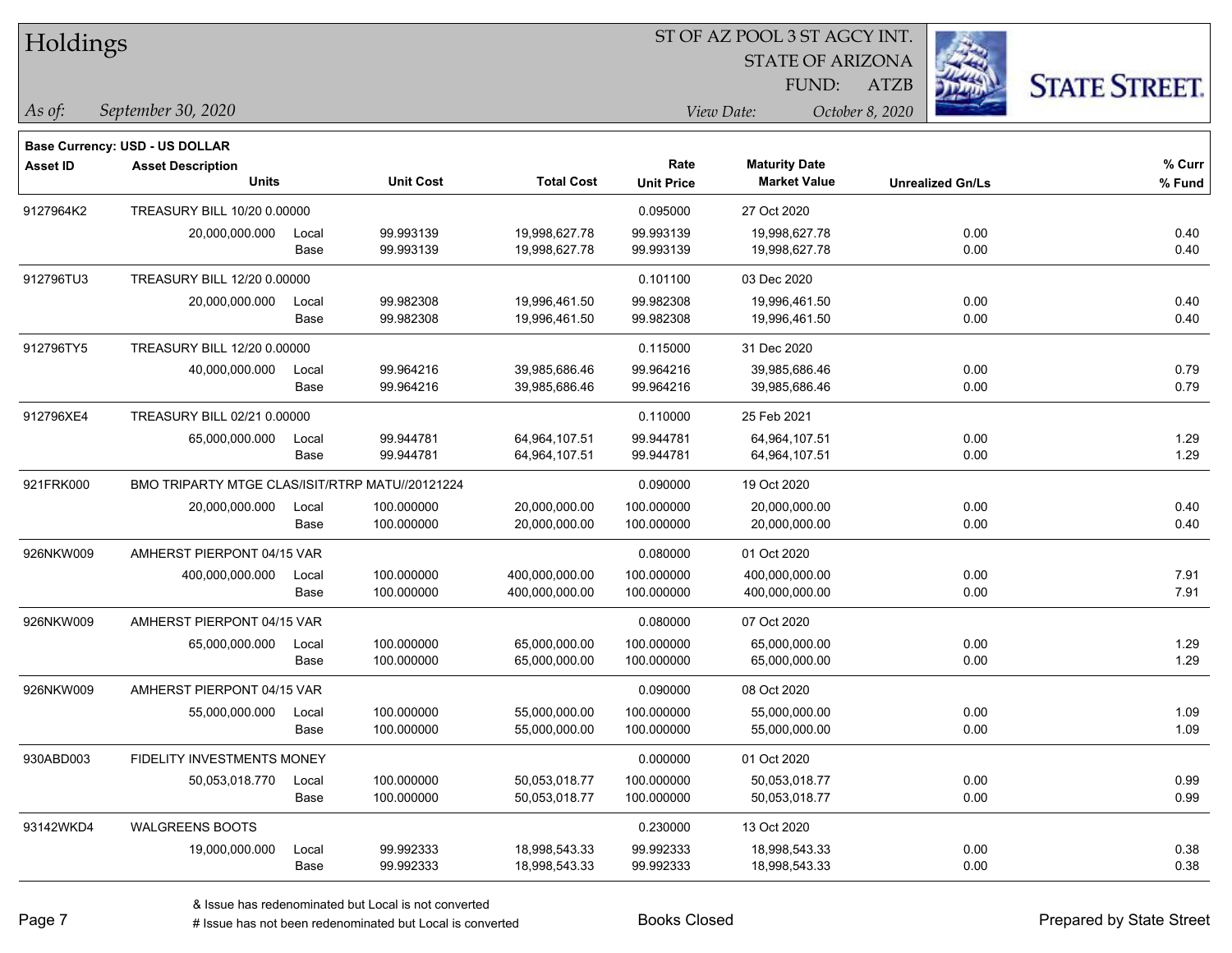| Holdings |
|----------|
|----------|

STATE OF ARIZONA

ATZB



*September 30, 2020 As of: View Date: October 8, 2020*

FUND:

|                        | <b>Base Currency: USD - US DOLLAR</b>      |       |                  |                   |                   |                      |                         |                    |
|------------------------|--------------------------------------------|-------|------------------|-------------------|-------------------|----------------------|-------------------------|--------------------|
| <b>Asset ID</b>        | <b>Asset Description</b>                   |       |                  |                   | Rate              | <b>Maturity Date</b> | <b>Unrealized Gn/Ls</b> | % Curr<br>$%$ Fund |
|                        | <b>Units</b>                               |       | <b>Unit Cost</b> | <b>Total Cost</b> | <b>Unit Price</b> | <b>Market Value</b>  |                         |                    |
| 95001KFY5              | <b>WELLS FARGO BANK NA</b>                 |       |                  |                   | 0.318130          | 14 Oct 2020          |                         |                    |
|                        | 25,000,000.000                             | Local | 100.000000       | 25,000,000.00     | 100.000000        | 25,000,000.00        | 0.00                    | 0.49               |
|                        |                                            | Base  | 100.000000       | 25,000,000.00     | 100.000000        | 25,000,000.00        | 0.00                    | 0.49               |
| 966VMM002              | JP MORGAN MONEY MARKET                     |       |                  |                   | 0.000000          | 01 Oct 2020          |                         |                    |
|                        | 40,044,795.050                             | Local | 100.000000       | 40,044,795.05     | 100.000000        | 40,044,795.05        | 0.00                    | 0.79               |
|                        |                                            | Base  | 100.000000       | 40,044,795.05     | 100.000000        | 40,044,795.05        | 0.00                    | 0.79               |
| 979QHR003              | SOUTH STREET REPO                          |       |                  |                   | 0.040000          | 01 Oct 2020          |                         |                    |
|                        | 130,000,000.000                            | Local | 100.000000       | 130,000,000.00    | 100.000000        | 130,000,000.00       | 0.00                    | 2.57               |
|                        |                                            | Base  | 100.000000       | 130,000,000.00    | 100.000000        | 130,000,000.00       | 0.00                    | 2.57               |
| 979QHR003              | SOUTH STREET REPO                          |       |                  |                   | 0.100000          | 01 Oct 2020          |                         |                    |
|                        | 903,404,899.400                            | Local | 100.000000       | 903,404,899.40    | 100.000000        | 903,404,899.40       | 0.00                    | 17.87              |
|                        |                                            | Base  | 100.000000       | 903,404,899.40    | 100.000000        | 903,404,899.40       | 0.00                    | 17.87              |
| <b>US DOLLAR Total</b> |                                            |       |                  |                   |                   |                      |                         |                    |
|                        | 3,731,165,818.430                          | Local |                  | 3,730,600,441.77  |                   | 3,730,810,415.13     | 209,973.36              | 73.81              |
|                        |                                            | Base  |                  | 3,730,600,441.77  |                   | 3,730,810,415.13     | 209,973.36              | 73.81              |
|                        | <b>CASH EQUIVALENT Total</b>               |       |                  |                   |                   |                      |                         |                    |
|                        | 3,731,165,818.430                          | Base  |                  | 3,730,600,441.77  |                   | 3,730,810,415.13     | 209,973.36              | 73.81              |
| <b>FIXED INCOME</b>    |                                            |       |                  |                   |                   |                      |                         |                    |
| <b>US DOLLAR</b>       |                                            |       |                  |                   |                   |                      | Exchange Rate:          | 1.000000           |
| 00287YBG3              | ABBVIE INC SR UNSECURED 144A 11/21 2.15    |       |                  |                   | 2.150000          | 19 Nov 2021          |                         |                    |
|                        | 7,000,000.000                              | Local | 99.991481        | 6,999,403.70      | 101.857352        | 7,130,014.64         | 130,610.94              | 0.14               |
|                        |                                            | Base  | 99.991481        | 6,999,403.70      | 101.857352        | 7,130,014.64         | 130,610.94              | 0.14               |
| 023135AW6              | AMAZON.COM INC SR UNSECURED 02/23 2.4      |       |                  |                   | 2.400000          | 22 Feb 2023          |                         |                    |
|                        | 5,000,000.000                              | Local | 99.210540        | 4,960,527.02      | 104.841350        | 5,242,067.50         | 281,540.48              | 0.10               |
|                        |                                            | Base  | 99.210540        | 4,960,527.02      | 104.841350        | 5,242,067.50         | 281,540.48              | 0.10               |
| 025816BY4              | AMERICAN EXPRESS CO SR UNSECURED 11/21 3.7 |       |                  |                   | 3.700000          | 05 Nov 2021          |                         |                    |
|                        | 5,000,000.000                              | Local | 99.991963        | 4,999,598.17      | 103.326944        | 5,166,347.20         | 166.749.03              | 0.10               |

# Issue has not been redenominated but Local is converted Books Closed Prepared by State Street

Base 99.991963 4,999,598.17 103.326944 5,166,347.20 166,749.03 0.10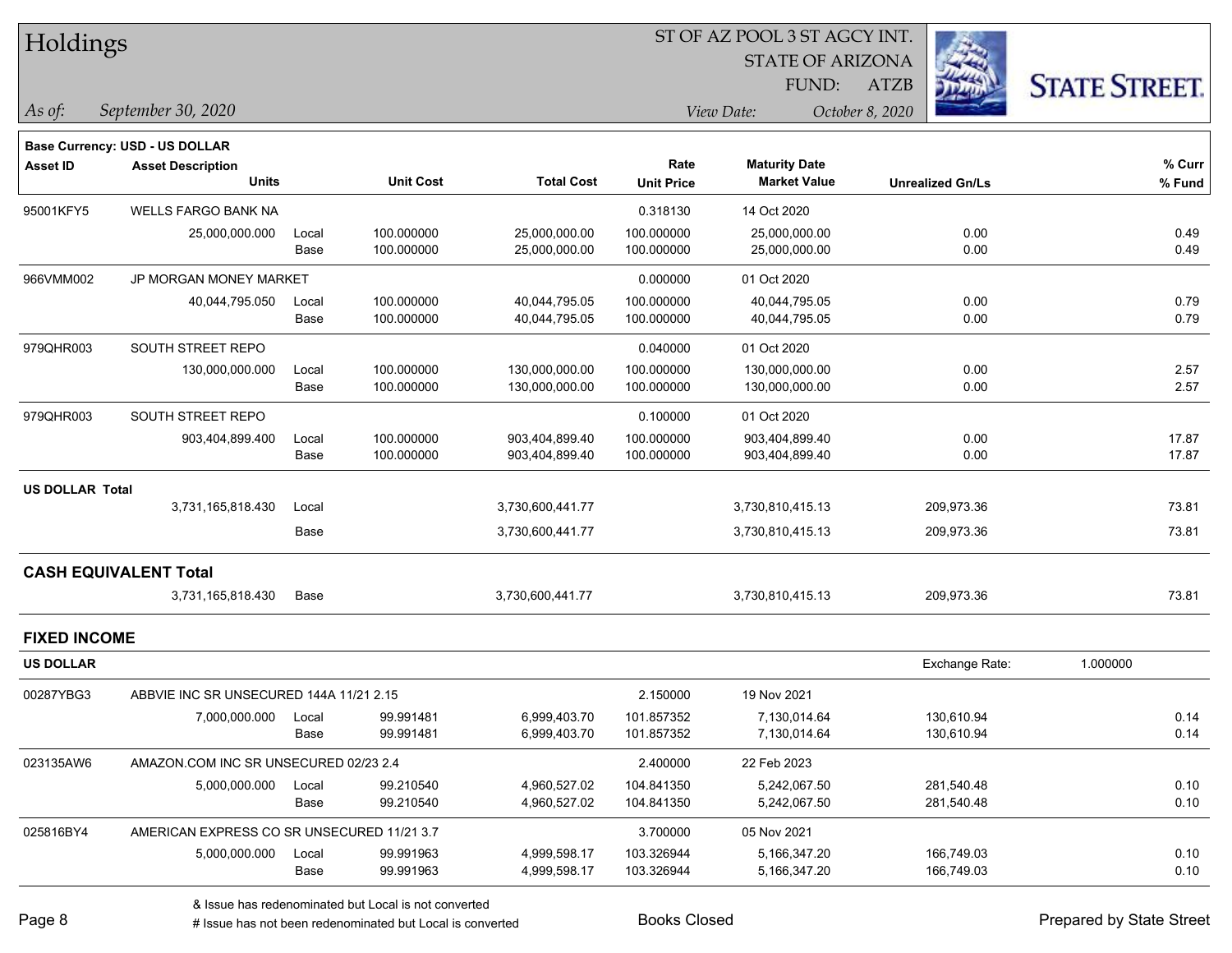| Holdings        |                                                |       |                  |                   | ST OF AZ POOL 3 ST AGCY INT. |                         |                         |                      |
|-----------------|------------------------------------------------|-------|------------------|-------------------|------------------------------|-------------------------|-------------------------|----------------------|
|                 |                                                |       |                  |                   |                              | <b>STATE OF ARIZONA</b> |                         |                      |
|                 |                                                |       |                  |                   |                              | FUND:                   | <b>ATZB</b>             | <b>STATE STREET.</b> |
| As of:          | September 30, 2020                             |       |                  |                   |                              | View Date:              | October 8, 2020         |                      |
|                 | <b>Base Currency: USD - US DOLLAR</b>          |       |                  |                   |                              |                         |                         |                      |
| <b>Asset ID</b> | <b>Asset Description</b>                       |       |                  |                   | Rate                         | <b>Maturity Date</b>    |                         | % Curr               |
|                 | <b>Units</b>                                   |       | <b>Unit Cost</b> | <b>Total Cost</b> | <b>Unit Price</b>            | <b>Market Value</b>     | <b>Unrealized Gn/Ls</b> | % Fund               |
| 025816BZ1       | AMERICAN EXPRESS CO SR UNSECURED 11/21 VAR     |       |                  |                   | 0.849000                     | 05 Nov 2021             |                         |                      |
|                 | 2,000,000.000                                  | Local | 100.000000       | 2,000,000.00      | 100.417000                   | 2,008,340.00            | 8,340.00                | 0.04                 |
|                 |                                                | Base  | 100.000000       | 2,000,000.00      | 100.417000                   | 2,008,340.00            | 8,340.00                | 0.04                 |
| 025816CD9       | AMERICAN EXPRESS CO SR UNSECURED 05/22 2.75    |       |                  |                   | 2.750000                     | 20 May 2022             |                         |                      |
|                 | 8,000,000.000                                  | Local | 99.934745        | 7,994,779.56      | 103.555318                   | 8,284,425.44            | 289,645.88              | 0.16                 |
|                 |                                                | Base  | 99.934745        | 7,994,779.56      | 103.555318                   | 8,284,425.44            | 289,645.88              | 0.16                 |
| 025816CG2       | AMERICAN EXPRESS CO SR UNSECURED 07/24 2.5     |       |                  | 2.500000          | 30 Jul 2024                  |                         |                         |                      |
|                 | 10,000,000.000                                 | Local | 99.753609        | 9,975,360.92      | 106.432875                   | 10,643,287.50           | 667,926.58              | 0.21                 |
|                 |                                                | Base  | 99.753609        | 9,975,360.92      | 106.432875                   | 10,643,287.50           | 667,926.58              | 0.21                 |
| 02587AAN4       | AMERICAN EXPRESS CREDIT ACCOUN AMXCA 2019 2 A  |       |                  |                   | 2.670000                     | 15 Nov 2024             |                         |                      |
|                 | 4,500,000.000                                  | Local | 99.995646        | 4,499,804.08      | 103.761350                   | 4,669,260.75            | 169,456.67              | 0.09                 |
| Original Face:  | 4,500,000.000                                  | Base  | 99.995646        | 4,499,804.08      | 103.761350                   | 4,669,260.75            | 169,456.67              | 0.09                 |
| 02588QAB4       | AMERICAN EXPRESS CREDIT ACCOUN AMXCA 2019 1 A  |       |                  |                   | 2.870000                     | 15 Oct 2024             |                         |                      |
|                 | 3,000,000.000                                  | Local | 99.987979        | 2,999,639.37      | 103.849890                   | 3,115,496.70            | 115,857.33              | 0.06                 |
| Original Face:  | 3,000,000.000                                  | Base  | 99.987979        | 2,999,639.37      | 103.849890                   | 3,115,496.70            | 115,857.33              | 0.06                 |
| 026609AC1       | WYETH LLC COMPANY GUAR 03/23 7.25              |       |                  |                   | 7.250000                     | 01 Mar 2023             |                         |                      |
|                 | 1,410,000.000                                  | Local | 116.449894       | 1,641,943.50      | 116.069981                   | 1,636,586.73            | $-5,356.77$             | 0.03                 |
|                 |                                                | Base  | 116.449894       | 1,641,943.50      | 116.069981                   | 1,636,586.73            | $-5,356.77$             | 0.03                 |
| 02665WCS8       | AMERICAN HONDA FINANCE SR UNSECURED 01/21 3.15 |       |                  |                   | 3.150000                     | 08 Jan 2021             |                         |                      |
|                 | 5,000,000.000                                  | Local | 99.991932        | 4,999,596.61      | 100.751054                   | 5,037,552.70            | 37,956.09               | 0.10                 |
|                 |                                                | Base  | 99.991932        | 4,999,596.61      | 100.751054                   | 5,037,552.70            | 37,956.09               | 0.10                 |
| 037833CC2       | APPLE INC SR UNSECURED 08/21 1.55              |       |                  |                   | 1.550000                     | 04 Aug 2021             |                         |                      |
|                 | 10,000,000.000                                 | Local | 99.806880        | 9,980,688.00      | 100.961111                   | 10,096,111.10           | 115,423.10              | 0.20                 |
|                 |                                                | Base  | 99.806880        | 9,980,688.00      | 100.961111                   | 10,096,111.10           | 115,423.10              | 0.20                 |
| 037833DC1       | APPLE INC SR UNSECURED 09/22 2.1               |       |                  |                   | 2.100000                     | 12 Sep 2022             |                         |                      |
|                 | 10,000,000.000                                 | Local | 100.618182       | 10,061,818.18     | 103.358421                   | 10,335,842.10           | 274,023.92              | 0.20                 |
|                 |                                                | Base  | 100.618182       | 10,061,818.18     | 103.358421                   | 10,335,842.10           | 274,023.92              | 0.20                 |
| 037833DV9       | APPLE INC SR UNSECURED 05/23 0.75              |       |                  |                   | 0.750000                     | 11 May 2023             |                         |                      |
|                 | 15,500,000.000                                 | Local | 99.763521        | 15,463,345.83     | 101.020080                   | 15,658,112.40           | 194,766.57              | 0.31                 |
|                 |                                                | Base  | 99.763521        | 15,463,345.83     | 101.020080                   | 15,658,112.40           | 194,766.57              | 0.31                 |

L

 $\overline{\phantom{a}}$ 

 $\overline{\phantom{0}}$ 

 $\overline{\phantom{0}}$ 

 $\overline{\phantom{0}}$ 

 $\overline{\phantom{0}}$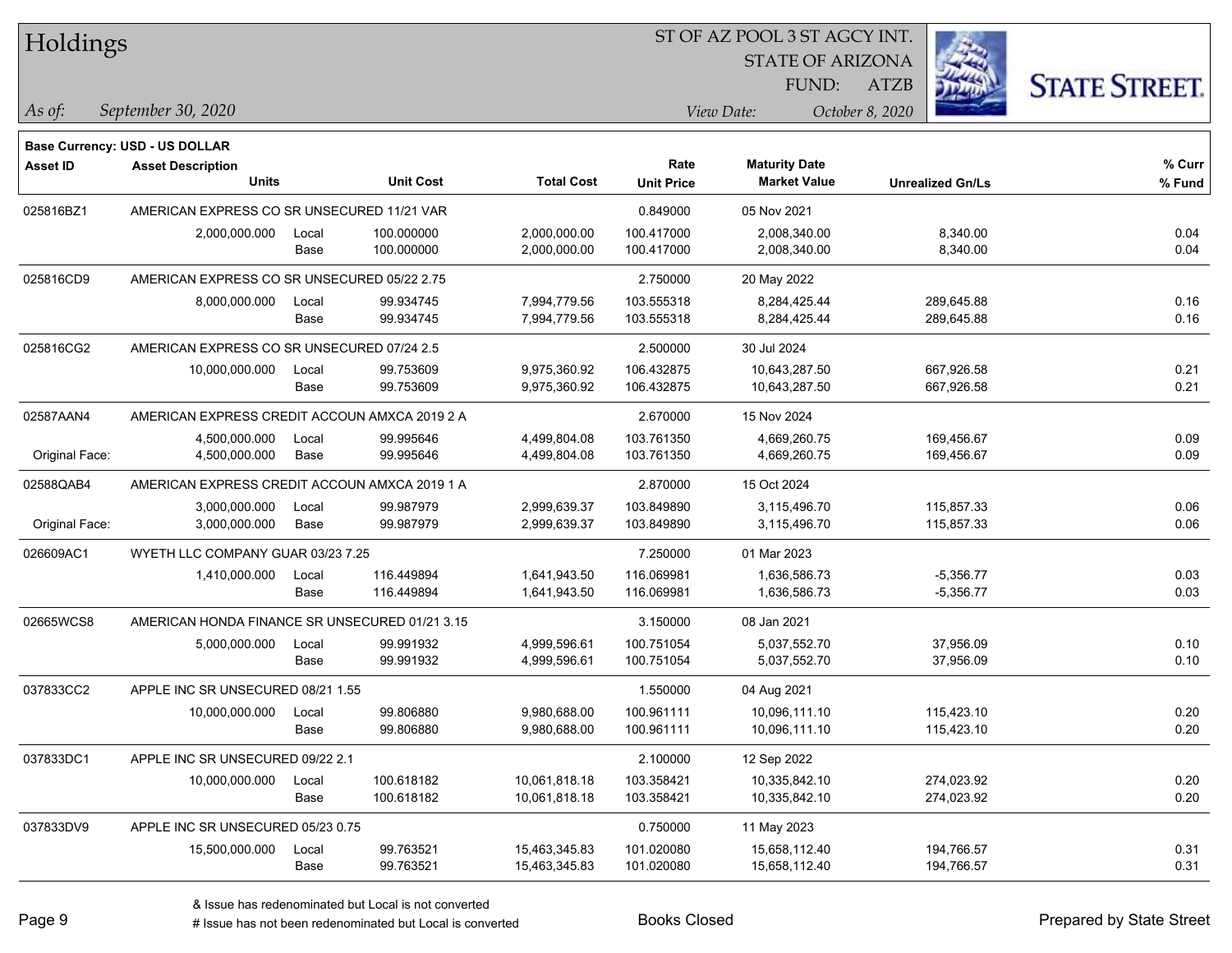| Holdings        |                                                |       |                  |                   | 51 OF AZ POOL 351 AGCY INT. |                                             |                         |                      |  |  |
|-----------------|------------------------------------------------|-------|------------------|-------------------|-----------------------------|---------------------------------------------|-------------------------|----------------------|--|--|
|                 |                                                |       |                  |                   |                             | <b>STATE OF ARIZONA</b>                     |                         |                      |  |  |
|                 |                                                |       |                  |                   |                             | FUND:                                       | ATZB                    | <b>STATE STREET.</b> |  |  |
| As of:          | September 30, 2020                             |       |                  |                   |                             | View Date:                                  | October 8, 2020         |                      |  |  |
|                 |                                                |       |                  |                   |                             |                                             |                         |                      |  |  |
|                 | <b>Base Currency: USD - US DOLLAR</b>          |       |                  |                   |                             |                                             |                         |                      |  |  |
| <b>Asset ID</b> | <b>Asset Description</b><br><b>Units</b>       |       | <b>Unit Cost</b> | <b>Total Cost</b> | Rate<br><b>Unit Price</b>   | <b>Maturity Date</b><br><b>Market Value</b> | <b>Unrealized Gn/Ls</b> | $%$ Curr<br>% Fund   |  |  |
|                 |                                                |       |                  |                   |                             |                                             |                         |                      |  |  |
| 037833DX5       | APPLE INC SR UNSECURED 08/25 0.55              |       |                  |                   | 0.550000                    | 20 Aug 2025                                 |                         |                      |  |  |
|                 | 10,000,000.000                                 | Local | 99.769522        | 9,976,952.20      | 100.134157                  | 10,013,415.70                               | 36,463.50               | 0.20                 |  |  |
|                 |                                                | Base  | 99.769522        | 9,976,952.20      | 100.134157                  | 10,013,415.70                               | 36,463.50               | 0.20                 |  |  |
| 040555CS1       | ARIZONA PUBLIC SERVICE SR UNSECURED 05/25 3.15 |       |                  |                   | 3.150000                    | 15 May 2025                                 |                         |                      |  |  |
|                 | 5,000,000.000                                  | Local | 110.217188       | 5,510,859.40      | 109.370836                  | 5,468,541.80                                | $-42,317.60$            | 0.11                 |  |  |
|                 |                                                | Base  | 110.217188       | 5,510,859.40      | 109.370836                  | 5,468,541.80                                | $-42,317.60$            | 0.11                 |  |  |
| 05531FBJ1       | TRUIST FINANCIAL CORP SR UNSECURED 03/23 2.2   |       |                  |                   | 2.200000                    | 16 Mar 2023                                 |                         |                      |  |  |
|                 | 10,000,000.000                                 | Local | 99.948628        | 9,994,862.76      | 104.035552                  | 10,403,555.20                               | 408,692.44              | 0.21                 |  |  |
|                 |                                                | Base  | 99.948628        | 9,994,862.76      | 104.035552                  | 10,403,555.20                               | 408,692.44              | 0.21                 |  |  |
| 06048WG79       | BANK OF AMERICA CORP SR UNSECURED 01/25 VAR    |       |                  |                   | 2.250000                    | 23 Jan 2025                                 |                         |                      |  |  |
|                 | 10,000,000.000                                 | Local | 100.000000       | 10,000,000.00     | 99.232415                   | 9,923,241.50                                | $-76,758.50$            | 0.20                 |  |  |
|                 |                                                | Base  | 100.000000       | 10,000,000.00     | 99.232415                   | 9,923,241.50                                | $-76,758.50$            | 0.20                 |  |  |
| 06048WXT2       | BANK OF AMERICA CORP SR UNSECURED 09/21 VAR    |       |                  |                   | 2.000000                    | 26 Sep 2021                                 |                         |                      |  |  |
|                 | 10,000,000.000                                 | Local | 100.000000       | 10,000,000.00     | 100.845748                  | 10,084,574.80                               | 84,574.80               | 0.20                 |  |  |
|                 |                                                | Base  | 100.000000       | 10,000,000.00     | 100.845748                  | 10,084,574.80                               | 84,574.80               | 0.20                 |  |  |
| 06367WF99       | BANK OF MONTREAL SR UNSECURED 05/23 VAR        |       |                  |                   | 1.100000                    | 12 May 2023                                 |                         |                      |  |  |
|                 | 10,000,000.000                                 | Local | 100.000000       | 10,000,000.00     | 100.000000                  | 10,000,000.00                               | 0.00                    | 0.20                 |  |  |
|                 |                                                | Base  | 100.000000       | 10,000,000.00     | 100.000000                  | 10,000,000.00                               | 0.00                    | 0.20                 |  |  |
| 06367WWB5       | BANK OF MONTREAL SR UNSECURED 02/25 2.25       |       |                  |                   | 2.250000                    | 19 Feb 2025                                 |                         |                      |  |  |
|                 | 10,000,000.000                                 | Local | 100.000000       | 10,000,000.00     | 99.938927                   | 9,993,892.70                                | $-6,107.30$             | 0.20                 |  |  |
|                 |                                                | Base  | 100.000000       | 10,000,000.00     | 99.938927                   | 9,993,892.70                                | $-6, 107.30$            | 0.20                 |  |  |
| 06367WX81       | BANK OF MONTREAL SR UNSECURED 07/25 VAR        |       |                  |                   | 1.000000                    | 30 Jul 2025                                 |                         |                      |  |  |
|                 | 10,000,000.000                                 | Local | 100.000000       | 10,000,000.00     | 99.578274                   | 9,957,827.40                                | $-42,172.60$            | 0.20                 |  |  |
|                 |                                                | Base  | 100.000000       | 10,000,000.00     | 99.578274                   | 9,957,827.40                                | $-42,172.60$            | 0.20                 |  |  |
| 06406RAG2       | BANK OF NY MELLON CORP SR UNSECURED 04/23 3.5  |       |                  |                   | 3.500000                    | 28 Apr 2023                                 |                         |                      |  |  |
|                 | 7,000,000.000                                  | Local | 99.943886        | 6,996,072.05      | 107.794164                  | 7,545,591.48                                | 549,519.43              | 0.15                 |  |  |
|                 |                                                | Base  | 99.943886        | 6,996,072.05      | 107.794164                  | 7,545,591.48                                | 549,519.43              | 0.15                 |  |  |
| 06406RAL1       | BANK OF NY MELLON CORP SR UNSECURED 10/24 2.1  |       |                  |                   | 2.100000                    | 24 Oct 2024                                 |                         |                      |  |  |
|                 | 7,000,000.000                                  | Local | 99.857854        | 6,990,049.81      | 105.828561                  | 7,407,999.27                                | 417,949.46              | 0.15                 |  |  |
|                 |                                                | Base  | 99.857854        | 6,990,049.81      | 105.828561                  | 7,407,999.27                                | 417,949.46              | 0.15                 |  |  |

ST OF A Z POOL 2 ST ACCV INT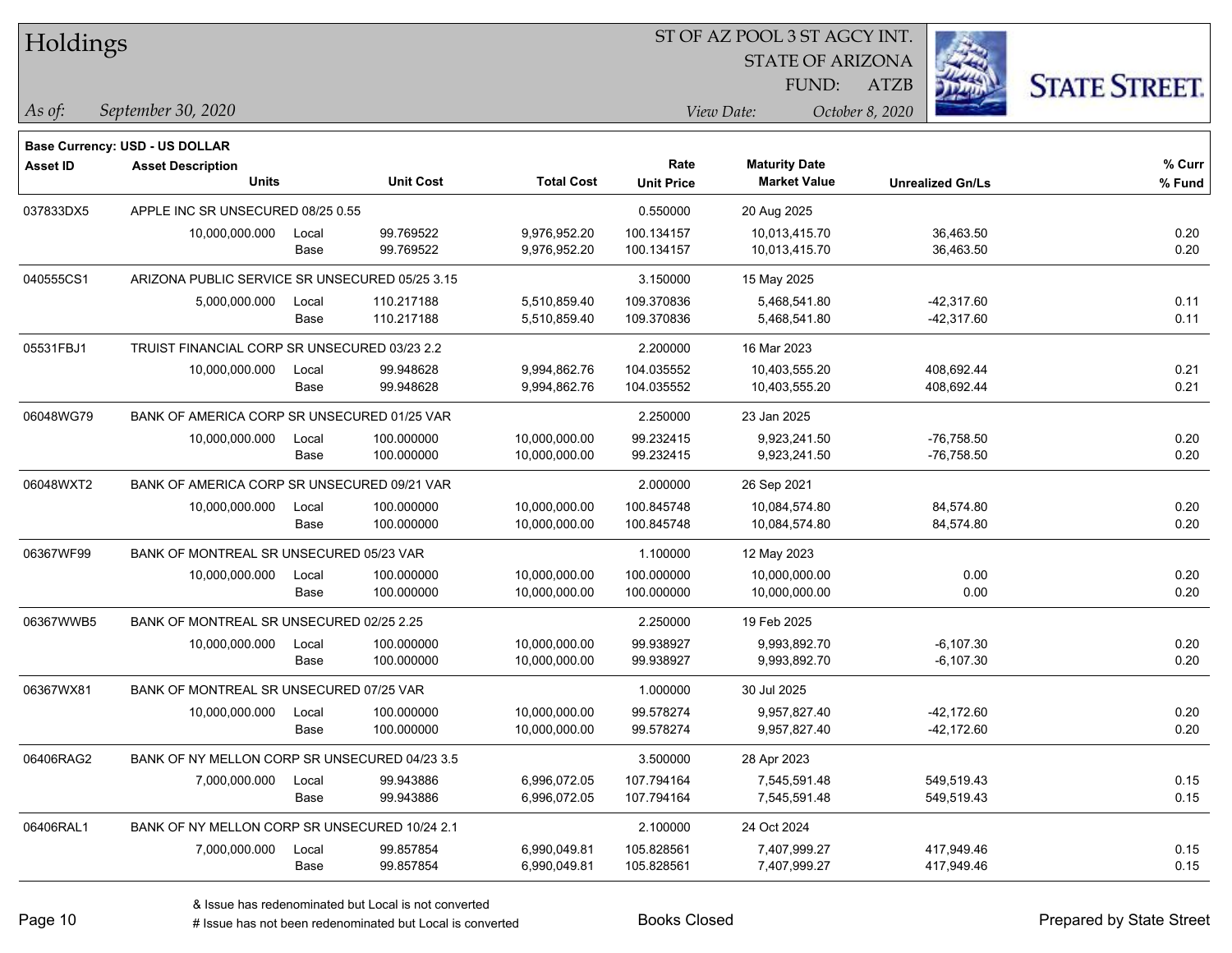| Holdings |
|----------|
|----------|

STATE OF ARIZONA

ATZB



*September 30, 2020 As of: View Date: October 8, 2020*

**Base Currency: USD - US DOLLAR**

FUND:

| Asset ID       | <b>Asset Description</b><br><b>Units</b>       |               | <b>Unit Cost</b>                                    | <b>Total Cost</b>              | Rate<br><b>Unit Price</b> | <b>Maturity Date</b><br><b>Market Value</b> | <b>Unrealized Gn/Ls</b>      | % Curr<br>% Fund |
|----------------|------------------------------------------------|---------------|-----------------------------------------------------|--------------------------------|---------------------------|---------------------------------------------|------------------------------|------------------|
| 06406RAM9      | BANK OF NY MELLON CORP SR UNSECURED 01/23 1.85 |               |                                                     | 1.850000                       | 27 Jan 2023               |                                             |                              |                  |
|                | 5,000,000.000                                  | Local<br>Base | 99.946159<br>99.946159                              | 4,997,307.94<br>4,997,307.94   | 103.173788<br>103.173788  | 5,158,689.40<br>5,158,689.40                | 161,381.46<br>161,381.46     | 0.10<br>0.10     |
| 064159KD7      | BANK OF NOVA SCOTIA SR UNSECURED 09/22 2.45    |               |                                                     | 2.450000                       | 19 Sep 2022               |                                             |                              |                  |
|                | 17,000,000.000                                 | Local<br>Base | 101.257167<br>101.257167                            | 17,213,718.44<br>17,213,718.44 | 104.154065<br>104.154065  | 17,706,191.05<br>17,706,191.05              | 492,472.61<br>492,472.61     | 0.35<br>0.35     |
| 064159SH0      | BANK OF NOVA SCOTIA SR UNSECURED 11/22 2       |               |                                                     |                                | 2.000000                  | 15 Nov 2022                                 |                              |                  |
|                | 15,000,000.000                                 | Local<br>Base | 99.978682<br>99.978682                              | 14,996,802.35<br>14,996,802.35 | 103.265725<br>103.265725  | 15,489,858.75<br>15,489,858.75              | 493,056.40<br>493,056.40     | 0.31<br>0.31     |
| 07330NAT2      | TRUIST BANK SR UNSECURED 12/24 2.15            |               |                                                     | 2.150000                       | 06 Dec 2024               |                                             |                              |                  |
|                | 2,000,000.000                                  | Local<br>Base | 99.858397<br>99.858397                              | 1,997,167.93<br>1,997,167.93   | 105.961730<br>105.961730  | 2,119,234.60<br>2,119,234.60                | 122,066.67<br>122,066.67     | 0.04<br>0.04     |
| 09661RAA9      | BMW VEHICLE OWNER TRUST BMWOT 2020 A A1        |               |                                                     |                                | 0.204120                  | 26 Jul 2021                                 |                              |                  |
| Original Face: | 3,869,455.410<br>9,500,000.000                 | Local<br>Base | 100.000000<br>100.000000                            | 3,869,455.41<br>3,869,455.41   | 99.999230<br>99.999230    | 3,869,425.62<br>3,869,425.62                | $-29.79$<br>$-29.79$         | 0.08<br>0.08     |
| 097023CG8      | BOEING CO SR UNSECURED 05/22 2.7               |               |                                                     | 2.700000                       | 01 May 2022               |                                             |                              |                  |
|                | 5,000,000.000                                  | Local<br>Base | 99.906731<br>99.906731                              | 4,995,336.57<br>4,995,336.57   | 101.975004<br>101.975004  | 5,098,750.20<br>5,098,750.20                | 103,413.63<br>103,413.63     | 0.10<br>0.10     |
| 110122CL0      | BRISTOL MYERS SQUIBB CO SR UNSECURED 05/22 2.6 |               |                                                     |                                | 2.600000                  | 16 May 2022                                 |                              |                  |
|                | 5,000,000.000                                  | Local<br>Base | 99.854701<br>99.854701                              | 4,992,735.03<br>4,992,735.03   | 103.744995<br>103.744995  | 5,187,249.75<br>5,187,249.75                | 194,514.72<br>194,514.72     | 0.10<br>0.10     |
| 126650DE7      | CVS HEALTH CORP SR UNSECURED 08/24 2.625       |               |                                                     |                                | 2.625000                  | 15 Aug 2024                                 |                              |                  |
|                | 2,000,000.000                                  | Local<br>Base | 99.603427<br>99.603427                              | 1,992,068.54<br>1,992,068.54   | 106.590071<br>106.590071  | 2,131,801.42<br>2,131,801.42                | 139,732.88<br>139,732.88     | 0.04<br>0.04     |
| 126802CL9      |                                                |               | CABELA S MASTER CREDIT CARD TR CABMT 2013 1A A 144A |                                | 2.710000                  | 17 Feb 2026                                 |                              |                  |
| Original Face: | 10,000,000.000<br>10,000,000.000               | Local<br>Base | 102.139831<br>102.139831                            | 10,213,983.11<br>10,213,983.11 | 105.073890<br>105.073890  | 10,507,389.00<br>10,507,389.00              | 293,405.89<br>293,405.89     | 0.21<br>0.21     |
| 13605WD32      | CANADIAN IMPERIAL BANK SR UNSECURED 09/25 0.9  |               |                                                     |                                | 0.900000                  | 08 Sep 2025                                 |                              |                  |
|                | 15,000,000.000                                 | Local<br>Base | 100.000000<br>100.000000                            | 15,000,000.00<br>15,000,000.00 | 99.527085<br>99.527085    | 14,929,062.75<br>14,929,062.75              | $-70,937.25$<br>$-70,937.25$ | 0.30<br>0.30     |

A ISSUE ISSUE ISSUE ISSUE ISSUE ISSUE ISSUE ISSUE ISSUE ISSUE ISSUE ISSUE ISSUE ISSUE ISSUE ISSUE ISSUE ISSUE I<br>
# Issue has not been redenominated but Local is converted **BOOKS** Closed **Prepared by State Street**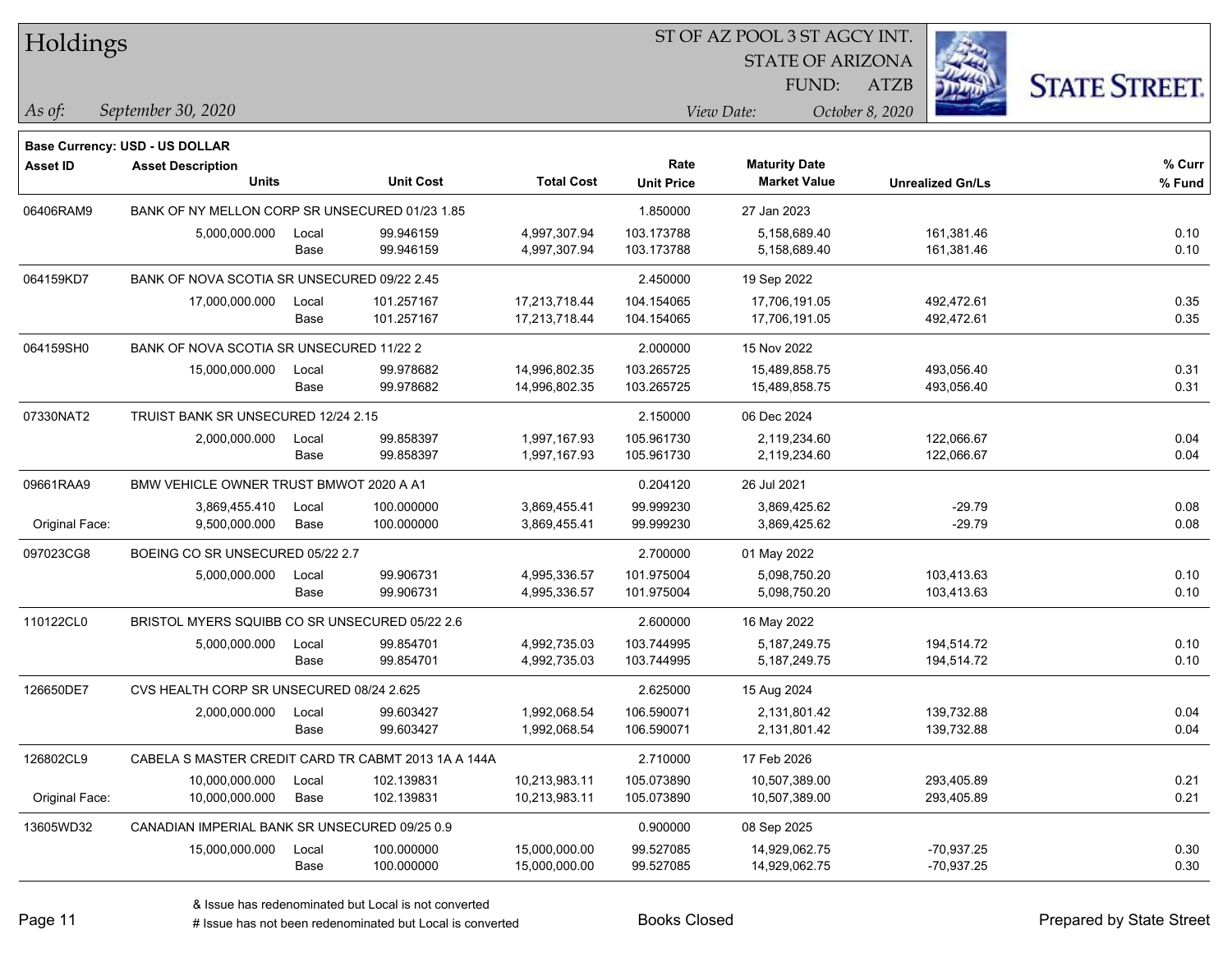| Holdings        |                                                  |       |                  |                   | ST OF AZ POOL 3 ST AGCY INT. |                         |                         |             |                      |
|-----------------|--------------------------------------------------|-------|------------------|-------------------|------------------------------|-------------------------|-------------------------|-------------|----------------------|
|                 |                                                  |       |                  |                   |                              | <b>STATE OF ARIZONA</b> |                         |             |                      |
|                 |                                                  |       |                  |                   |                              | FUND:                   | <b>ATZB</b>             |             | <b>STATE STREET.</b> |
| As of:          | September 30, 2020                               |       |                  |                   |                              | View Date:              | October 8, 2020         |             |                      |
|                 | Base Currency: USD - US DOLLAR                   |       |                  |                   |                              |                         |                         |             |                      |
| <b>Asset ID</b> | <b>Asset Description</b>                         |       |                  |                   | Rate                         | <b>Maturity Date</b>    |                         |             | % Curr               |
|                 | Units                                            |       | <b>Unit Cost</b> | <b>Total Cost</b> | <b>Unit Price</b>            | <b>Market Value</b>     | <b>Unrealized Gn/Ls</b> |             | % Fund               |
| 13605WWG2       | CANADIAN IMPERIAL BANK SR UNSECURED 03/25 VAR    |       |                  |                   | 1.750000                     | 06 Mar 2025             |                         |             |                      |
|                 | 10,000,000.000                                   | Local | 100.000000       | 10,000,000.00     | 100.031542                   | 10,003,154.20           |                         | 3,154.20    | 0.20                 |
|                 |                                                  | Base  | 100.000000       | 10,000,000.00     | 100.031542                   | 10,003,154.20           |                         | 3,154.20    | 0.20                 |
| 14040HBR5       | CAPITAL ONE FINANCIAL CO SR UNSECURED 10/20 2.4  |       |                  |                   | 2.400000                     | 30 Oct 2020             |                         |             |                      |
|                 | 13,226,000.000                                   | Local | 100.000000       | 13,226,000.00     | 100.000000                   | 13,226,000.00           |                         | 0.00        | 0.26                 |
|                 |                                                  | Base  | 100.000000       | 13,226,000.00     | 100.000000                   | 13,226,000.00           |                         | 0.00        | 0.26                 |
| 14040HBY0       | CAPITAL ONE FINANCIAL CO SR UNSECURED 04/21 3.45 |       |                  | 3.450000          | 30 Apr 2021                  |                         |                         |             |                      |
|                 | 15,000,000.000                                   | Local | 99.985820        | 14,997,872.98     | 101.602780                   | 15,240,417.00           |                         | 242,544.02  | 0.30                 |
|                 |                                                  | Base  | 99.985820        | 14,997,872.98     | 101.602780                   | 15,240,417.00           |                         | 242,544.02  | 0.30                 |
| 14042RHB0       | CAPITAL ONE NA SR UNSECURED 08/22 VAR            |       |                  |                   | 1.063250                     | 08 Aug 2022             |                         |             |                      |
|                 | 10,000,000.000                                   | Local | 100.000000       | 10,000,000.00     | 100.648737                   | 10,064,873.70           |                         | 64,873.70   | 0.20                 |
|                 |                                                  | Base  | 100.000000       | 10,000,000.00     | 100.648737                   | 10,064,873.70           |                         | 64,873.70   | 0.20                 |
| 14315EAB6       | CARMAX AUTO OWNER TRUST CARMX 2018 4 A2A         |       |                  | 3.110000          | 15 Feb 2022                  |                         |                         |             |                      |
|                 | 175,919.860                                      | Local | 99.999358        | 175,918.73        | 100.114830                   | 176,121.87              |                         | 203.14      | 0.00                 |
| Original Face:  | 6,500,000.000                                    | Base  | 99.999358        | 175,918.73        | 100.114830                   | 176,121.87              |                         | 203.14      | 0.00                 |
| 14913R2E6       | CATERPILLAR FINL SERVICE SR UNSECURED 01/22 VAR  |       |                  |                   | 0.496500                     | 06 Jan 2022             |                         |             |                      |
|                 | 10,000,000.000                                   | Local | 100.000000       | 10,000,000.00     | 100.088900                   | 10,008,890.00           |                         | 8,890.00    | 0.20                 |
|                 |                                                  | Base  | 100.000000       | 10,000,000.00     | 100.088900                   | 10,008,890.00           |                         | 8,890.00    | 0.20                 |
| 161571HN7       | CHASE ISSUANCE TRUST CHAIT 2018 A1 A1            |       |                  |                   | 0.352380                     | 17 Apr 2023             |                         |             |                      |
|                 | 10,000,000.000                                   | Local | 100.000000       | 10,000,000.00     | 100.085890                   | 10,008,589.00           |                         | 8,589.00    | 0.20                 |
| Original Face:  | 10,000,000.000                                   | Base  | 100.000000       | 10,000,000.00     | 100.085890                   | 10,008,589.00           |                         | 8,589.00    | 0.20                 |
| 17298CGH5       | CITIGROUP INC SR UNSECURED 11/21 VAR             |       |                  |                   | 3.200000                     | 15 Nov 2021             |                         |             |                      |
|                 | 10,000,000.000                                   | Local | 100.000000       | 10,000,000.00     | 102.543889                   | 10,254,388.90           |                         | 254,388.90  | 0.20                 |
|                 |                                                  | Base  | 100.000000       | 10,000,000.00     | 102.543889                   | 10,254,388.90           |                         | 254,388.90  | 0.20                 |
| 17298CHQ4       | CITIGROUP INC SR UNSECURED 12/24 VAR             |       |                  |                   | 2.350000                     | 30 Dec 2024             |                         |             |                      |
|                 | 10,000,000.000                                   | Local | 100.000000       | 10,000,000.00     | 102.901090                   | 10,290,109.00           |                         | 290,109.00  | 0.20                 |
|                 |                                                  | Base  | 100.000000       | 10,000,000.00     | 102.901090                   | 10,290,109.00           |                         | 290,109.00  | 0.20                 |
| 17298CJN9       | CITIGROUP INC SR UNSECURED 06/25 1.4             |       |                  |                   | 1.400000                     | 19 Jun 2025             |                         |             |                      |
|                 | 5,000,000.000                                    | Local | 100.000000       | 5,000,000.00      | 99.834018                    | 4,991,700.90            |                         | $-8,299.10$ | 0.10                 |
|                 |                                                  | Base  | 100.000000       | 5,000,000.00      | 99.834018                    | 4,991,700.90            |                         | $-8,299.10$ | 0.10                 |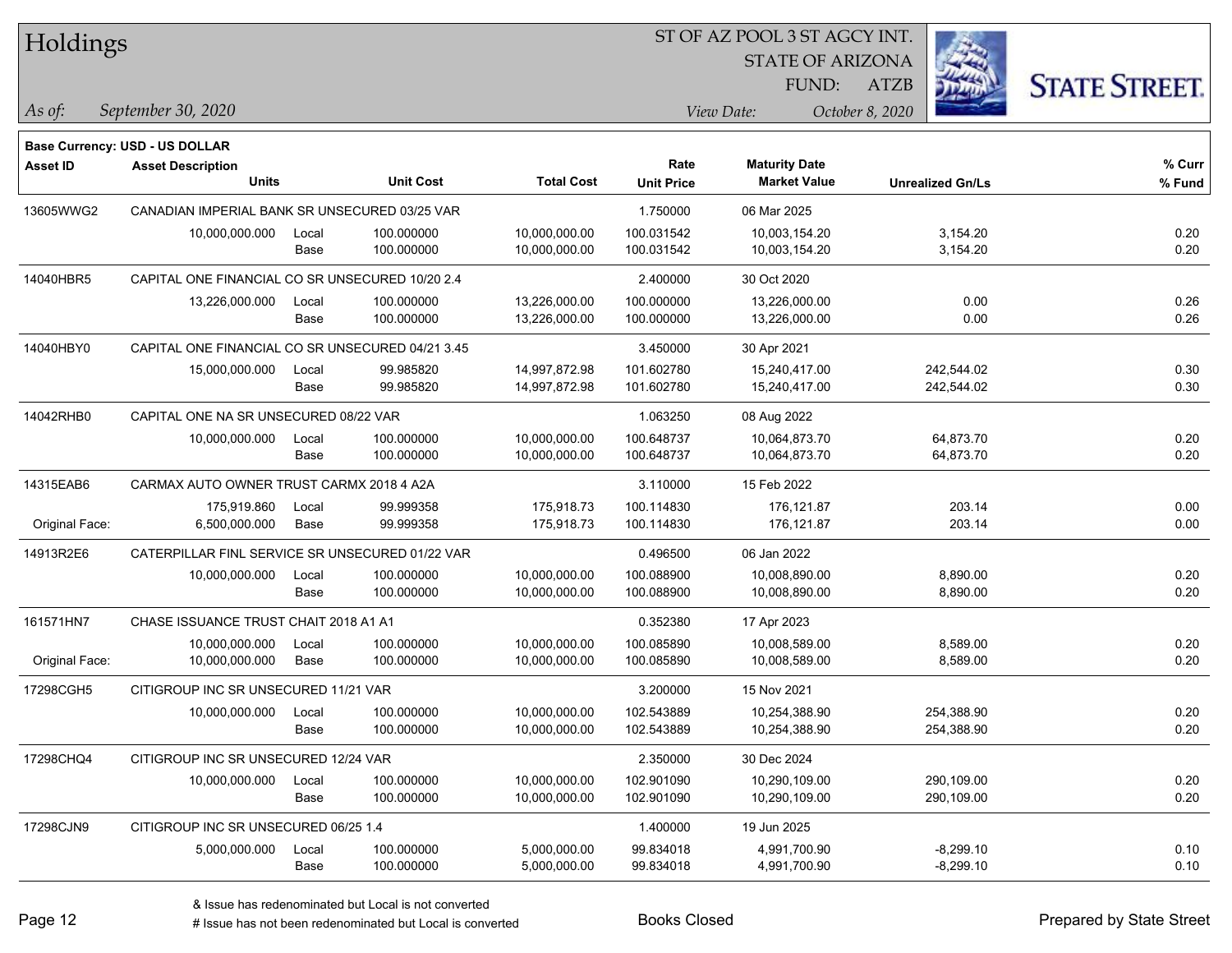| Holdings        |                                                 |       |                  |                   | ST OF AZ POOL 3 ST AGCY INT. |                         |                         |                      |  |
|-----------------|-------------------------------------------------|-------|------------------|-------------------|------------------------------|-------------------------|-------------------------|----------------------|--|
|                 |                                                 |       |                  |                   |                              | <b>STATE OF ARIZONA</b> |                         |                      |  |
|                 |                                                 |       |                  |                   |                              | FUND:                   | ATZB                    | <b>STATE STREET.</b> |  |
| As of:          | September 30, 2020                              |       |                  |                   |                              | View Date:              | October 8, 2020         |                      |  |
|                 | Base Currency: USD - US DOLLAR                  |       |                  |                   |                              |                         |                         |                      |  |
| <b>Asset ID</b> | <b>Asset Description</b>                        |       |                  |                   | Rate                         | <b>Maturity Date</b>    |                         | % Curr               |  |
|                 | <b>Units</b>                                    |       | <b>Unit Cost</b> | <b>Total Cost</b> | <b>Unit Price</b>            | <b>Market Value</b>     | <b>Unrealized Gn/Ls</b> | % Fund               |  |
| 17298CJP4       | CITIGROUP INC SR UNSECURED 06/25 VAR            |       |                  |                   | 1.250000                     | 30 Jun 2025             |                         |                      |  |
|                 | 10,000,000.000                                  | Local | 100.000000       | 10,000,000.00     | 99.262738                    | 9,926,273.80            | $-73,726.20$            | 0.20                 |  |
|                 |                                                 | Base  | 100.000000       | 10,000,000.00     | 99.262738                    | 9,926,273.80            | $-73,726.20$            | 0.20                 |  |
| 17327TGZ3       | CITIGROUP GLOBAL MARKETS COMPANY GUAR 11/22 VAR |       |                  |                   | 2.000000                     | 25 Nov 2022             |                         |                      |  |
|                 | 15,000,000.000                                  | Local | 100.000000       | 15,000,000.00     | 100.080215                   | 15,012,032.25           | 12,032.25               | 0.30                 |  |
|                 |                                                 | Base  | 100.000000       | 15,000,000.00     | 100.080215                   | 15,012,032.25           | 12,032.25               | 0.30                 |  |
| 17328W4G0       | CITIGROUP GLOBAL MARKETS COMPANY GUAR 07/25 VAR |       |                  |                   | 1.100000                     | 31 Jul 2025             |                         |                      |  |
|                 | 15,000,000.000                                  | Local | 100.000000       | 15,000,000.00     | 99.409392                    | 14,911,408.80           | $-88,591.20$            | 0.29                 |  |
|                 |                                                 | Base  | 100.000000       | 15,000,000.00     | 99.409392                    | 14,911,408.80           | $-88,591.20$            | 0.29                 |  |
| 191216AR1       | COCA COLA CO/THE SR UNSECURED 11/20 3.15        |       |                  |                   | 3.150000                     | 15 Nov 2020             |                         |                      |  |
|                 | 2,000,000.000                                   | Local | 100.027697       | 2,000,553.93      | 100.345000                   | 2,006,900.00            | 6,346.07                | 0.04                 |  |
|                 |                                                 | Base  | 100.027697       | 2,000,553.93      | 100.345000                   | 2,006,900.00            | 6,346.07                | 0.04                 |  |
| 191216CL2       | COCA COLA CO/THE SR UNSECURED 09/24 1.75        |       |                  |                   | 1.750000                     | 06 Sep 2024             |                         |                      |  |
|                 | 5,000,000.000                                   | Local | 99.857736        | 4,992,886.81      | 104.509064                   | 5,225,453.20            | 232,566.39              | 0.10                 |  |
|                 |                                                 | Base  | 99.857736        | 4,992,886.81      | 104.509064                   | 5,225,453.20            | 232,566.39              | 0.10                 |  |
| 205887CA8       | CONAGRA BRANDS INC SR UNSECURED 05/24 4.3       |       |                  |                   | 4.300000                     | 01 May 2024             |                         |                      |  |
|                 | 7,000,000.000                                   | Local | 111.662168       | 7,816,351.73      | 111.569053                   | 7,809,833.71            | $-6,518.02$             | 0.15                 |  |
|                 |                                                 | Base  | 111.662168       | 7,816,351.73      | 111.569053                   | 7,809,833.71            | $-6,518.02$             | 0.15                 |  |
| 24422ETV1       | JOHN DEERE CAPITAL CORP SR UNSECURED 09/22 2.15 |       |                  |                   | 2.150000                     | 08 Sep 2022             |                         |                      |  |
|                 | 2,000,000.000                                   | Local | 103.598462       | 2,071,969.23      | 103.389608                   | 2,067,792.16            | $-4,177.07$             | 0.04                 |  |
|                 |                                                 | Base  | 103.598462       | 2,071,969.23      | 103.389608                   | 2,067,792.16            | $-4,177.07$             | 0.04                 |  |
| 24422EVA4       | JOHN DEERE CAPITAL CORP SR UNSECURED 06/22 1.95 |       |                  |                   | 1.950000                     | 13 Jun 2022             |                         |                      |  |
|                 | 3,000,000.000                                   | Local | 102.821693       | 3,084,650.80      | 102.772470                   | 3,083,174.10            | $-1,476.70$             | 0.06                 |  |
|                 |                                                 | Base  | 102.821693       | 3,084,650.80      | 102.772470                   | 3,083,174.10            | $-1,476.70$             | 0.06                 |  |
| 254683CG8       | DISCOVER CARD EXECUTION NOTE T DCENT 2018 A4 A4 |       |                  |                   | 3.110000                     | 16 Jan 2024             |                         |                      |  |
|                 | 18,000,000.000                                  | Local | 99.983636        | 17,997,054.46     | 102.267860                   | 18,408,214.80           | 411,160.34              | 0.36                 |  |
| Original Face:  | 18,000,000.000                                  | Base  | 99.983636        | 17,997,054.46     | 102.267860                   | 18,408,214.80           | 411,160.34              | 0.36                 |  |
| 254683CK9       | DISCOVER CARD EXECUTION NOTE T DCENT 2019 A1 A1 |       |                  |                   | 3.040000                     | 15 Jul 2024             |                         |                      |  |
|                 | 4,000,000.000                                   | Local | 99.998527        | 3,999,941.09      | 103.615870                   | 4,144,634.80            | 144,693.71              | 0.08                 |  |
| Original Face:  | 4,000,000.000                                   | Base  | 99.998527        | 3,999,941.09      | 103.615870                   | 4,144,634.80            | 144,693.71              | 0.08                 |  |

٦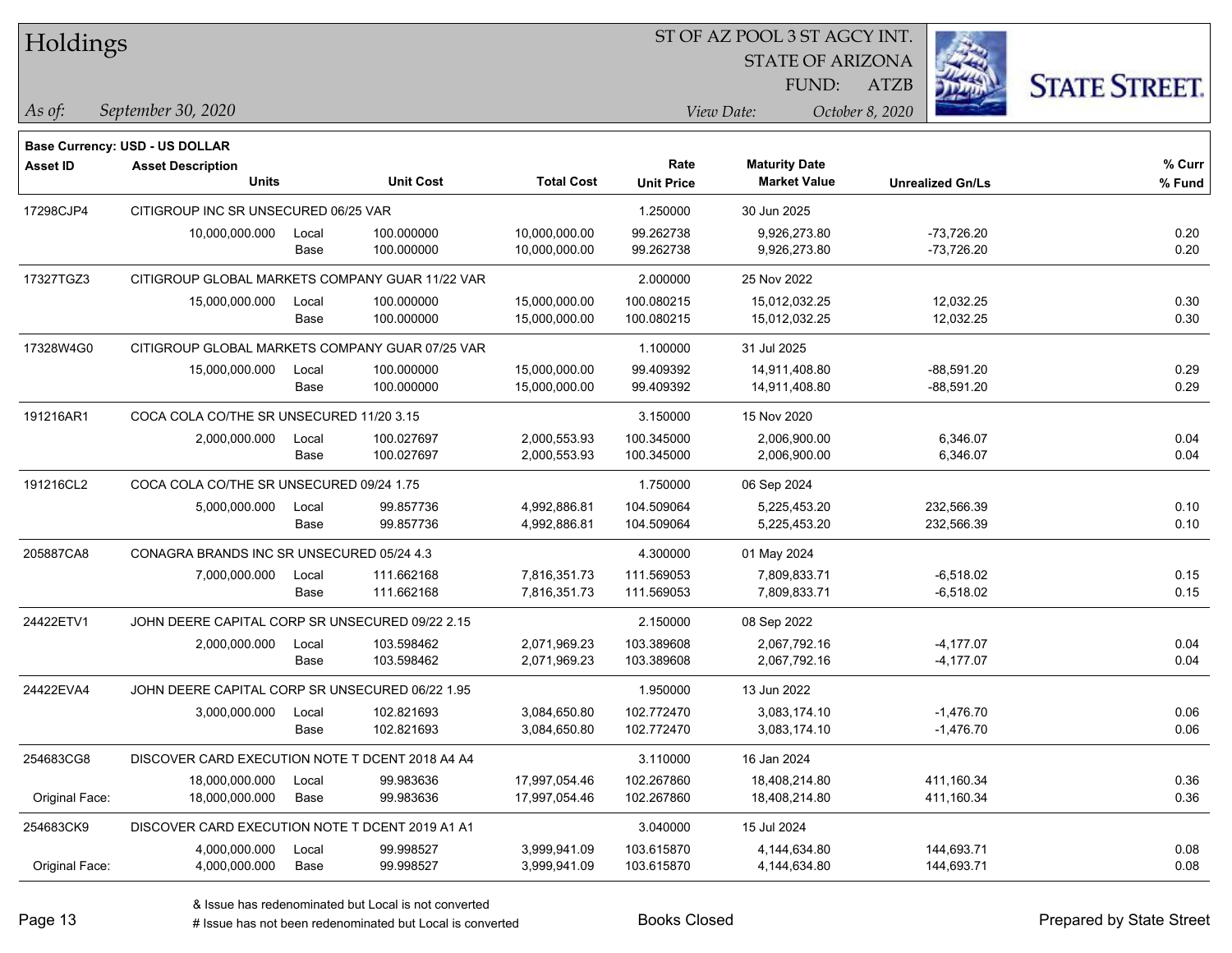| Holdings  |                                                  |       |                  |                   |                   | ST OF AZ POOL 3 ST AGCY INT. |                         |                      |
|-----------|--------------------------------------------------|-------|------------------|-------------------|-------------------|------------------------------|-------------------------|----------------------|
|           |                                                  |       |                  |                   |                   | <b>STATE OF ARIZONA</b>      |                         |                      |
|           |                                                  |       |                  |                   |                   | FUND:                        | <b>ATZB</b>             | <b>STATE STREET.</b> |
| As of:    | September 30, 2020                               |       |                  |                   |                   | View Date:                   | October 8, 2020         |                      |
|           | <b>Base Currency: USD - US DOLLAR</b>            |       |                  |                   |                   |                              |                         |                      |
| Asset ID  | <b>Asset Description</b>                         |       |                  |                   | Rate              | <b>Maturity Date</b>         |                         | % Curr               |
|           | <b>Units</b>                                     |       | <b>Unit Cost</b> | <b>Total Cost</b> | <b>Unit Price</b> | <b>Market Value</b>          | <b>Unrealized Gn/Ls</b> | % Fund               |
| 278642AV5 | EBAY INC SR UNSECURED 03/25 1.9                  |       |                  |                   | 1.900000          | 11 Mar 2025                  |                         |                      |
|           | 2,000,000.000                                    | Local | 103.214224       | 2,064,284.47      | 104.220389        | 2,084,407.78                 | 20,123.31               | 0.04                 |
|           |                                                  | Base  | 103.214224       | 2,064,284.47      | 104.220389        | 2,084,407.78                 | 20,123.31               | 0.04                 |
| 29736RAE0 | ESTEE LAUDER CO INC SR UNSECURED 08/22 2.35      |       |                  |                   | 2.350000          | 15 Aug 2022                  |                         |                      |
|           | 17,838,000.000                                   | Local | 103.514734       | 18,464,958.26     | 103.424461        | 18,448,855.35                | $-16, 102.91$           | 0.36                 |
|           |                                                  | Base  | 103.514734       | 18,464,958.26     | 103.424461        | 18,448,855.35                | $-16, 102.91$           | 0.36                 |
| 30231GAV4 | EXXON MOBIL CORPORATION SR UNSECURED 03/21 2.222 |       |                  |                   | 2.222000          | 01 Mar 2021                  |                         |                      |
|           | 5,250,000.000                                    | Local | 100.217078       | 5,261,396.60      | 100.661085        | 5,284,706.96                 | 23,310.36               | 0.10                 |
|           |                                                  | Base  | 100.217078       | 5,261,396.60      | 100.661085        | 5,284,706.96                 | 23,310.36               | 0.10                 |
| 3130AJ5F2 | FEDERAL HOME LOAN BANK BONDS 02/25 1.75          |       |                  |                   | 1.750000          | 12 Feb 2025                  |                         |                      |
|           | 5,000,000.000                                    | Local | 100.000000       | 5,000,000.00      | 99.184240         | 4,959,212.00                 | $-40,788.00$            | 0.10                 |
|           |                                                  | Base  | 100.000000       | 5,000,000.00      | 99.184240         | 4,959,212.00                 | $-40,788.00$            | 0.10                 |
| 3130AJTL3 | FEDERAL HOME LOAN BANK BONDS 07/21 VAR           |       |                  |                   | 0.170000          | 09 Jul 2021                  |                         |                      |
|           | 25,000,000.000                                   | Local | 100.000000       | 25,000,000.00     | 100.048223        | 25,012,055.75                | 12,055.75               | 0.49                 |
|           |                                                  | Base  | 100.000000       | 25,000,000.00     | 100.048223        | 25,012,055.75                | 12,055.75               | 0.49                 |
| 3133EFWB9 | FEDERAL FARM CREDIT BANK BONDS 01/21 VAR         |       |                  |                   | 0.495750          | 22 Jan 2021                  |                         |                      |
|           | 20,000,000.000                                   | Local | 99.998763        | 19,999,752.60     | 100.109250        | 20,021,850.00                | 22,097.40               | 0.40                 |
|           |                                                  | Base  | 99.998763        | 19,999,752.60     | 100.109250        | 20,021,850.00                | 22,097.40               | 0.40                 |
| 3133EJDG1 | FEDERAL FARM CREDIT BANK BONDS 02/23 VAR         |       |                  |                   | 0.226250          | 21 Feb 2023                  |                         |                      |
|           | 10,000,000.000                                   | Local | 100.000000       | 10,000,000.00     | 99.647406         | 9,964,740.60                 | $-35,259.40$            | 0.20                 |
|           |                                                  | Base  | 100.000000       | 10,000,000.00     | 99.647406         | 9,964,740.60                 | $-35,259.40$            | 0.20                 |
| 3133ELAU8 | FEDERAL FARM CREDIT BANK BONDS 11/22 1.71        |       |                  |                   | 1.710000          | 25 Nov 2022                  |                         |                      |
|           | 10,000,000.000                                   | Local | 99.984932        | 9,998,493.15      | 100.250496        | 10,025,049.60                | 26,556.45               | 0.20                 |
|           |                                                  | Base  | 99.984932        | 9,998,493.15      | 100.250496        | 10,025,049.60                | 26,556.45               | 0.20                 |
| 3133ELH56 | FEDERAL FARM CREDIT BANK BONDS 06/22 0.27        |       |                  |                   | 0.270000          | 09 Jun 2022                  |                         |                      |
|           | 5,000,000.000                                    | Local | 100.000000       | 5,000,000.00      | 99.999130         | 4,999,956.50                 | $-43.50$                | 0.10                 |
|           |                                                  | Base  | 100.000000       | 5,000,000.00      | 99.999130         | 4,999,956.50                 | $-43.50$                | 0.10                 |
| 3133ELRN6 | FEDERAL FARM CREDIT BANK BONDS 03/25 1.5         |       |                  |                   | 1.500000          | 05 Mar 2025                  |                         |                      |
|           | 20,000,000.000                                   | Local | 100.000000       | 20,000,000.00     | 100.142706        | 20,028,541.20                | 28,541.20               | 0.40                 |
|           |                                                  | Base  | 100.000000       | 20,000,000.00     | 100.142706        | 20,028,541.20                | 28,541.20               | 0.40                 |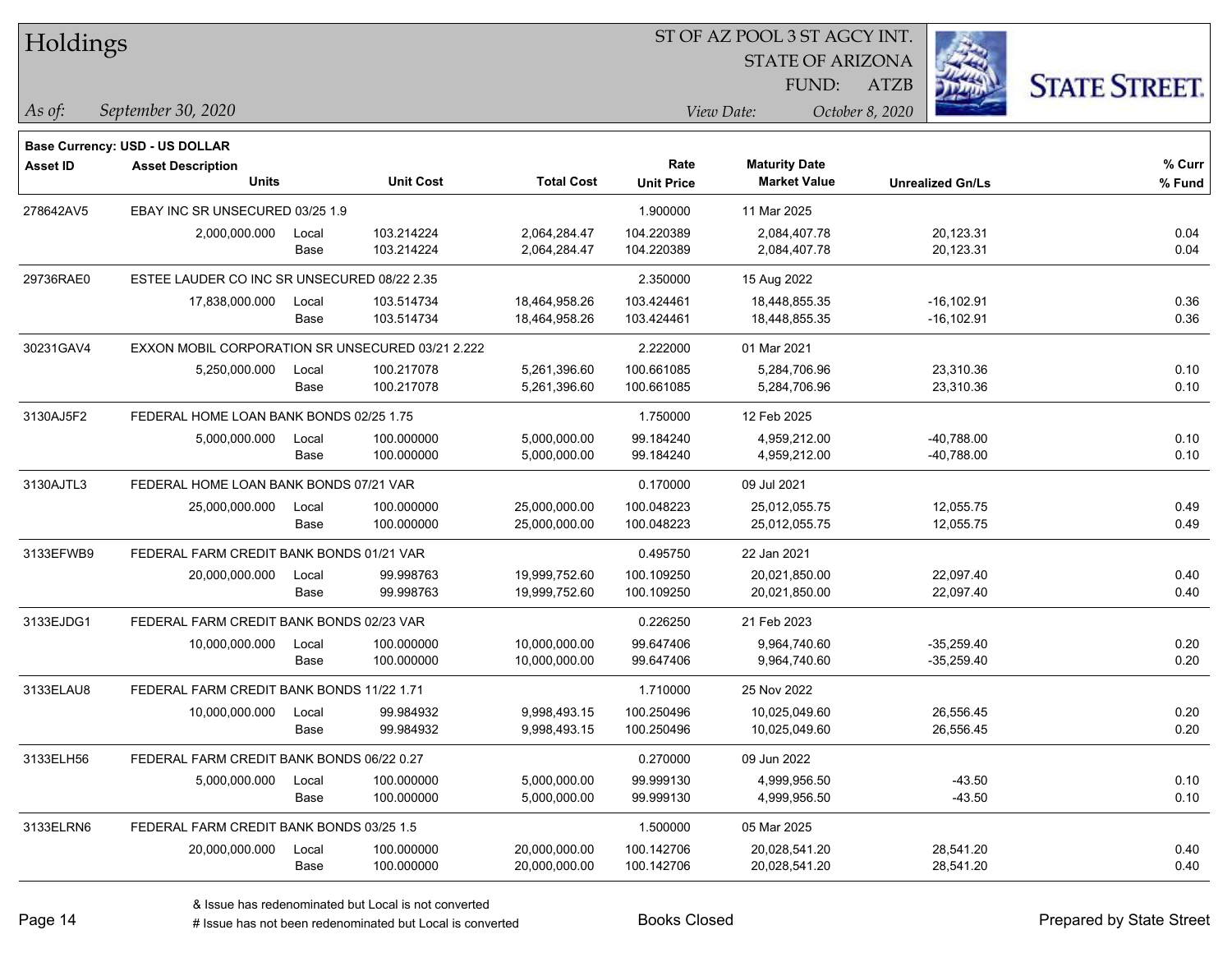| Holdings        |                                            |       |                  |                   | 51 OF AZ POOL 3 51 AGCY INT. |                         |                         |                      |  |  |
|-----------------|--------------------------------------------|-------|------------------|-------------------|------------------------------|-------------------------|-------------------------|----------------------|--|--|
|                 |                                            |       |                  |                   |                              | <b>STATE OF ARIZONA</b> |                         |                      |  |  |
|                 |                                            |       |                  |                   |                              | FUND:                   | <b>ATZB</b>             | <b>STATE STREET.</b> |  |  |
| As of:          | September 30, 2020                         |       |                  |                   |                              | View Date:              | October 8, 2020         |                      |  |  |
|                 | <b>Base Currency: USD - US DOLLAR</b>      |       |                  |                   |                              |                         |                         |                      |  |  |
| <b>Asset ID</b> | <b>Asset Description</b>                   |       |                  |                   | Rate                         | <b>Maturity Date</b>    |                         | % Curr               |  |  |
|                 | <b>Units</b>                               |       | <b>Unit Cost</b> | <b>Total Cost</b> | <b>Unit Price</b>            | <b>Market Value</b>     | <b>Unrealized Gn/Ls</b> | % Fund               |  |  |
| 3133ELSL9       | FEDERAL FARM CREDIT BANK BONDS 03/24 1.05  |       |                  |                   | 1.050000                     | 12 Mar 2024             |                         |                      |  |  |
|                 | 5,000,000.000                              | Local | 100.000000       | 5,000,000.00      | 100.221814                   | 5,011,090.70            | 11,090.70               | 0.10                 |  |  |
|                 |                                            | Base  | 100.000000       | 5,000,000.00      | 100.221814                   | 5,011,090.70            | 11,090.70               | 0.10                 |  |  |
| 3133ELTC8       | FEDERAL FARM CREDIT BANK BONDS 03/25 1.125 |       |                  |                   | 1.125000                     | 17 Mar 2025             |                         |                      |  |  |
|                 | 10,000,000.000                             | Local | 100.000000       | 10,000,000.00     | 100.198117                   | 10,019,811.70           | 19,811.70               | 0.20                 |  |  |
|                 |                                            | Base  | 100.000000       | 10,000,000.00     | 100.198117                   | 10,019,811.70           | 19,811.70               | 0.20                 |  |  |
| 3133ELXC3       | FEDERAL FARM CREDIT BANK BONDS 04/24 0.8   |       |                  |                   | 0.800000                     | 22 Apr 2024             |                         |                      |  |  |
|                 | 10,000,000.000                             | Local | 100.000000       | 10,000,000.00     | 100.084339                   | 10,008,433.90           | 8,433.90                | 0.20                 |  |  |
|                 |                                            | Base  | 100.000000       | 10,000,000.00     | 100.084339                   | 10,008,433.90           | 8,433.90                | 0.20                 |  |  |
| 3133EMBJ0       | FEDERAL FARM CREDIT BANK BONDS 09/25 0.53  |       |                  |                   | 0.530000                     | 29 Sep 2025             |                         |                      |  |  |
|                 | 15,000,000.000                             | Local | 99.853297        | 14,977,994.51     | 99.833600                    | 14,975,040.00           | $-2,954.51$             | 0.30                 |  |  |
|                 |                                            | Base  | 99.853297        | 14,977,994.51     | 99.833600                    | 14,975,040.00           | $-2,954.51$             | 0.30                 |  |  |
| 3134GU6G0       | FREDDIE MAC NOTES 08/24 1.7                |       |                  |                   | 1.700000                     | 05 Aug 2024             |                         |                      |  |  |
|                 | 5,000,000.000                              | Local | 100.000000       | 5,000,000.00      | 101.005286                   | 5,050,264.30            | 50,264.30               | 0.10                 |  |  |
|                 |                                            | Base  | 100.000000       | 5,000,000.00      | 101.005286                   | 5,050,264.30            | 50,264.30               | 0.10                 |  |  |
| 3134GVB31       | FREDDIE MAC NOTES 05/25 0.75               |       |                  |                   | 0.750000                     | 28 May 2025             |                         |                      |  |  |
|                 | 10,000,000.000                             | Local | 100.000000       | 10,000,000.00     | 100.077369                   | 10,007,736.90           | 7,736.90                | 0.20                 |  |  |
|                 |                                            | Base  | 100.000000       | 10,000,000.00     | 100.077369                   | 10,007,736.90           | 7,736.90                | 0.20                 |  |  |
| 3134GW3B0       | FREDDIE MAC NOTES 09/25 0.7                |       |                  |                   | 0.700000                     | 02 Sep 2025             |                         |                      |  |  |
|                 | 7,000,000.000                              | Local | 100.000000       | 7,000,000.00      | 100.032915                   | 7,002,304.05            | 2,304.05                | 0.14                 |  |  |
|                 |                                            | Base  | 100.000000       | 7,000,000.00      | 100.032915                   | 7,002,304.05            | 2,304.05                | 0.14                 |  |  |
| 3134GWH82       | FREDDIE MAC NOTES 09/25 0.625              |       |                  |                   | 0.625000                     | 08 Sep 2025             |                         |                      |  |  |
|                 | 5,000,000.000                              | Local | 100.000000       | 5,000,000.00      | 100.063296                   | 5,003,164.80            | 3,164.80                | 0.10                 |  |  |
|                 |                                            | Base  | 100.000000       | 5,000,000.00      | 100.063296                   | 5,003,164.80            | 3,164.80                | 0.10                 |  |  |
| 3134GWU79       | FREDDIE MAC NOTES 03/24 0.375              |       |                  |                   | 0.375000                     | 25 Mar 2024             |                         |                      |  |  |
|                 | 5,000,000.000                              | Local | 100.000000       | 5,000,000.00      | 99.844755                    | 4,992,237.75            | $-7,762.25$             | 0.10                 |  |  |
|                 |                                            | Base  | 100.000000       | 5,000,000.00      | 99.844755                    | 4,992,237.75            | $-7,762.25$             | 0.10                 |  |  |
| 3135G0T45       | <b>FANNIE MAE NOTES 04/22 1.875</b>        |       |                  |                   | 1.875000                     | 05 Apr 2022             |                         |                      |  |  |
|                 | 15,243,000.000                             | Local | 100.403071       | 15,304,440.18     | 102.633360                   | 15,644,403.06           | 339,962.88              | 0.31                 |  |  |
|                 |                                            | Base  | 100.403071       | 15,304,440.18     | 102.633360                   | 15,644,403.06           | 339,962.88              | 0.31                 |  |  |

ST OF A Z POOL 2 ST ACCV INT

**CONTRACTOR**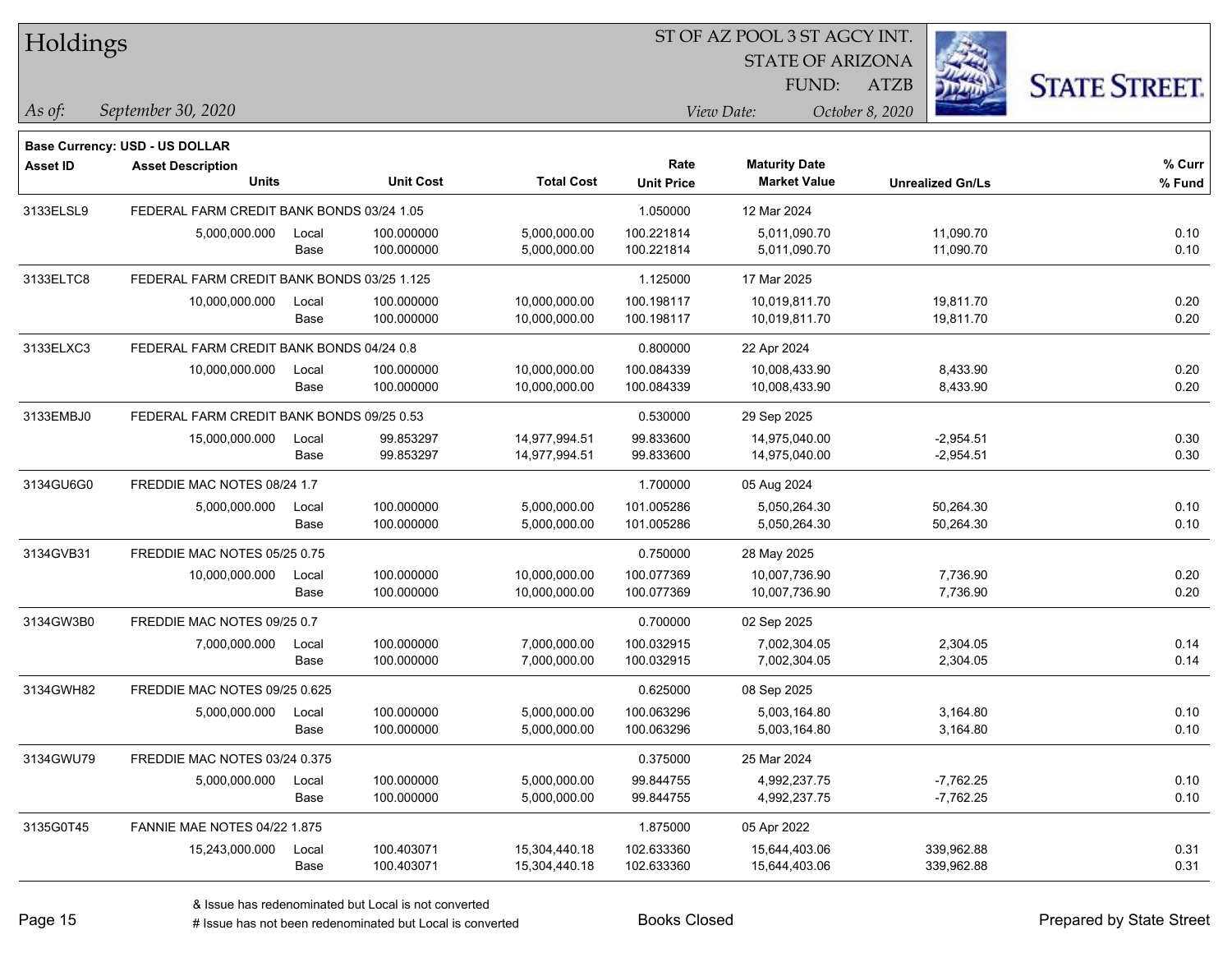| Holdings |
|----------|
|          |

STATE OF ARIZONA FUND:

ATZB



*September 30, 2020 As of: View Date: October 8, 2020*

**Base Currency: USD - US DOLLAR**

| <b>Asset ID</b> | <b>Asset Description</b>         |       |                  |                   | Rate              | <b>Maturity Date</b> |                         | % Curr |
|-----------------|----------------------------------|-------|------------------|-------------------|-------------------|----------------------|-------------------------|--------|
|                 | <b>Units</b>                     |       | <b>Unit Cost</b> | <b>Total Cost</b> | <b>Unit Price</b> | <b>Market Value</b>  | <b>Unrealized Gn/Ls</b> | % Fund |
| 3135G0V67       | FANNIE MAE NOTES 10/20 VAR       |       |                  |                   | 0.145000          | 30 Oct 2020          |                         |        |
|                 | 10,000,000.000                   | Local | 100.000000       | 10,000,000.00     | 100.005234        | 10,000,523.40        | 523.40                  | 0.20   |
|                 |                                  | Base  | 100.000000       | 10,000,000.00     | 100.005234        | 10,000,523.40        | 523.40                  | 0.20   |
| 3136A0GS0       | FANNIE MAE FNR 2011 75 HP        |       |                  |                   | 2.500000          | 25 Jul 2040          |                         |        |
|                 | 119,851.330                      | Local | 102.737099       | 123,131.78        | 101.757550        | 121,957.78           | $-1,174.00$             | 0.00   |
| Original Face:  | 2,838,688.000                    | Base  | 102.737099       | 123,131.78        | 101.757550        | 121,957.78           | $-1,174.00$             | 0.00   |
| 3136A6JR6       | FANNIE MAE FNR 2012 58 PA        |       |                  |                   | 2.000000          | 25 Apr 2042          |                         |        |
|                 | 1,034,775.520                    | Local | 101.461197       | 1,049,895.63      | 103.761300        | 1,073,696.53         | 23,800.90               | 0.02   |
| Original Face:  | 5,677,376.000                    | Base  | 101.461197       | 1,049,895.63      | 103.761300        | 1,073,696.53         | 23,800.90               | 0.02   |
| 3136A76N7       | <b>FANNIE MAE FNR 2012 101 B</b> |       |                  |                   | 2.000000          | 25 May 2039          |                         |        |
|                 | 993,321.530                      | Local | 101.509001       | 1,008,310.76      | 100.404130        | 997,335.84           | $-10,974.92$            | 0.02   |
| Original Face:  | 11,275,256.000                   | Base  | 101.509001       | 1,008,310.76      | 100.404130        | 997,335.84           | $-10,974.92$            | 0.02   |
| 3136AAEK7       | FANNIE MAE FNR 2012 129 TD       |       |                  |                   | 2.000000          | 25 May 2040          |                         |        |
|                 | 1,007,901.340                    | Local | 101.379693       | 1,021,807.28      | 103.953720        | 1,047,750.94         | 25,943.66               | 0.02   |
| Original Face:  | 5,677,376.000                    | Base  | 101.379693       | 1,021,807.28      | 103.953720        | 1,047,750.94         | 25,943.66               | 0.02   |
| 3136ABRK1       | FANNIE MAE FNR 2013 9 PH         |       |                  |                   | 1.750000          | 25 Jul 2041          |                         |        |
|                 | 2,141,854.140                    | Local | 100.783274       | 2,158,630.73      | 101.806370        | 2,180,543.95         | 21,913.22               | 0.04   |
| Original Face:  | 6,713,909.000                    | Base  | 100.783274       | 2,158,630.73      | 101.806370        | 2,180,543.95         | 21,913.22               | 0.04   |
| 3136ABUD3       | FANNIE MAE FNR 2013 7 AC         |       |                  |                   | 1.250000          | 25 Feb 2028          |                         |        |
|                 | 1,383,607.020                    | Local | 99.762642        | 1,380,322.92      | 101.340510        | 1,402,154.41         | 21,831.49               | 0.03   |
| Original Face:  | 5,677,376.000                    | Base  | 99.762642        | 1,380,322.92      | 101.340510        | 1,402,154.41         | 21,831.49               | 0.03   |
| 3136ABUY7       | FANNIE MAE FNR 2013 7 GB         |       |                  |                   | 2.000000          | 25 Mar 2042          |                         |        |
|                 | 2,133,560.950                    | Local | 101.486500       | 2,165,276.33      | 102.406700        | 2,184,909.36         | 19,633.03               | 0.04   |
| Original Face:  | 6,995,663.000                    | Base  | 101.486500       | 2,165,276.33      | 102.406700        | 2,184,909.36         | 19,633.03               | 0.04   |
| 3136ABUZ4       | FANNIE MAE FNR 2013 7 AD         |       |                  |                   | 1.500000          | 25 Feb 2028          |                         |        |
|                 | 1,383,607.020                    | Local | 100.229702       | 1,386,785.19      | 102.055650        | 1,412,049.14         | 25,263.95               | 0.03   |
| Original Face:  | 5,677,376.000                    | Base  | 100.229702       | 1,386,785.19      | 102.055650        | 1,412,049.14         | 25,263.95               | 0.03   |
| 3136ABW74       | FANNIE MAE FNR 2013 6 AB         |       |                  |                   | 2.000000          | 25 Dec 2042          |                         |        |
|                 | 2,497,778.380                    | Local | 100.674187       | 2,514,618.07      | 103.297160        | 2,580,134.13         | 65,516.06               | 0.05   |

Original Face: 11,354,753.000 Base 100.674187 2,514,618.07 103.297160 2,580,134.13 65,516.06 0.05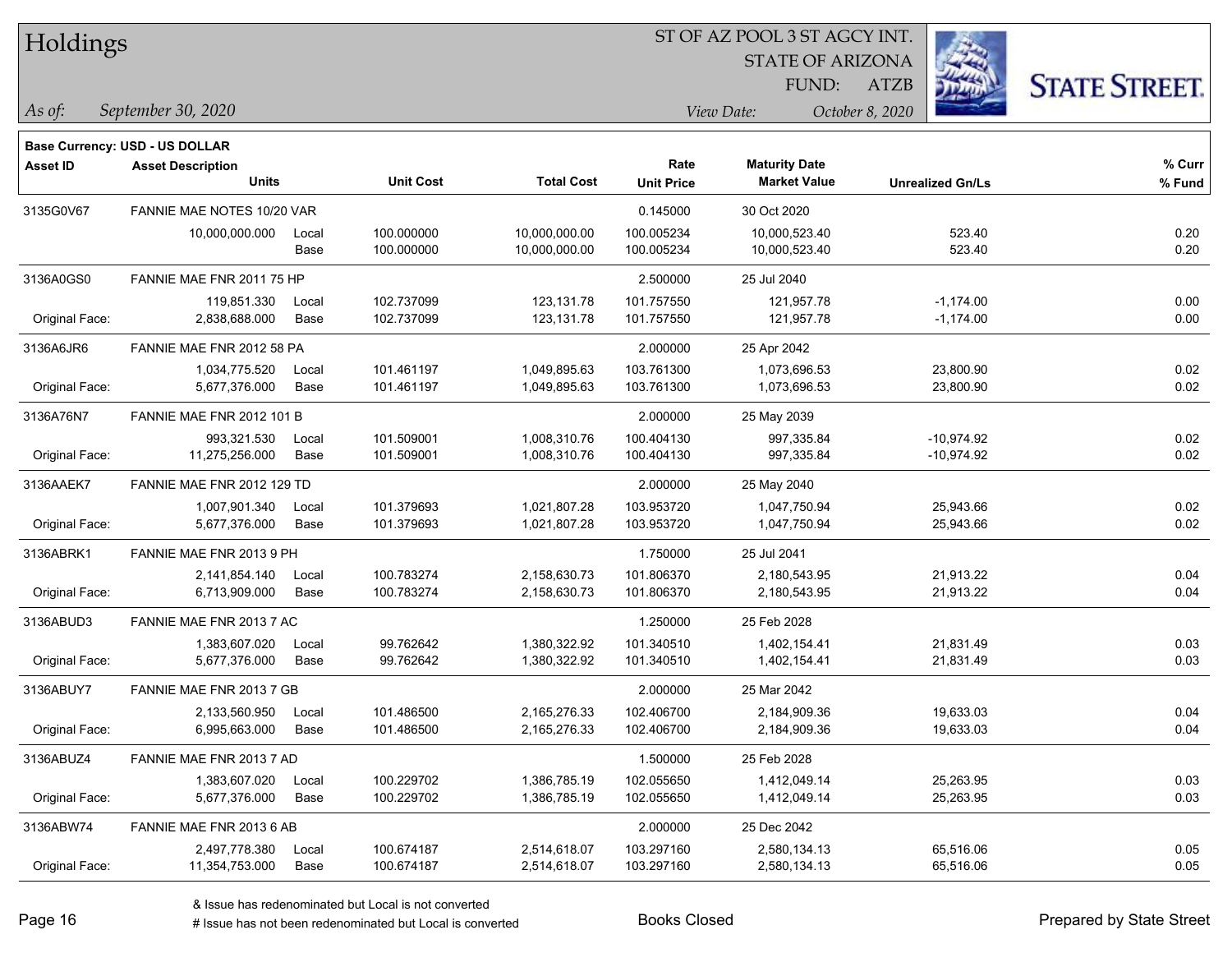| Holdings |
|----------|
|          |

STATE OF ARIZONA

ATZB



*September 30, 2020 As of: View Date: October 8, 2020*

**Base Currency: USD - US DOLLAR**

| <b>Asset ID</b> | <b>Asset Description</b>    |       |                  |                   | Rate              | <b>Maturity Date</b> |                         | % Curr |
|-----------------|-----------------------------|-------|------------------|-------------------|-------------------|----------------------|-------------------------|--------|
|                 | <b>Units</b>                |       | <b>Unit Cost</b> | <b>Total Cost</b> | <b>Unit Price</b> | <b>Market Value</b>  | <b>Unrealized Gn/Ls</b> | % Fund |
| 3136ACJX0       | FANNIE MAE FNR 2013 17 PB   |       |                  |                   | 1.750000          | 25 Mar 2039          |                         |        |
|                 | 565,859.640                 | Local | 100.390159       | 568,067.39        | 100.261450        | 567,339.08           | $-728.31$               | 0.01   |
| Original Face:  | 5,677,376.000               | Base  | 100.390159       | 568,067.39        | 100.261450        | 567,339.08           | $-728.31$               | 0.01   |
| 3136AD2H1       | FANNIE MAE FNR 2013 43 XP   |       |                  |                   | 1.500000          | 25 Aug 2041          |                         |        |
|                 | 644,130.740                 | Local | 98.628050        | 635,293.59        | 101.835610        | 655,954.47           | 20,660.88               | 0.01   |
| Original Face:  | 2,000,000.000               | Base  | 98.628050        | 635,293.59        | 101.835610        | 655,954.47           | 20,660.88               | 0.01   |
| 3136AEBJ5       | FANNIE MAE FNR 2013 47 YA   |       |                  |                   | 2.000000          | 25 May 2040          |                         |        |
|                 | 1,845,673.570               | Local | 101.565170       | 1,874,561.49      | 103.953720        | 1,918,646.34         | 44,084.85               | 0.04   |
| Original Face:  | 8,516,065.000               | Base  | 101.565170       | 1,874,561.49      | 103.953720        | 1,918,646.34         | 44,084.85               | 0.04   |
| 3136AELZ8       | FANNIE MAE FNR 2013 62 DB   |       |                  |                   | 1.250000          | 25 Jun 2028          |                         |        |
|                 | 1,199,939.260               | Local | 99.887823        | 1,198,593.21      | 101.101850        | 1,213,160.79         | 14,567.58               | 0.02   |
| Original Face:  | 5,677,376.000               | Base  | 99.887823        | 1,198,593.21      | 101.101850        | 1,213,160.79         | 14,567.58               | 0.02   |
| 3136AJ2X3       | FANNIE MAE FNR 2014 25 WA   |       |                  |                   | 1.500000          | 25 May 2029          |                         |        |
|                 | 2,082,686.630               | Local | 98.527662        | 2,052,022.45      | 102.292460        | 2,130,431.39         | 78,408.94               | 0.04   |
| Original Face:  | 6,060,416.000               | Base  | 98.527662        | 2,052,022.45      | 102.292460        | 2,130,431.39         | 78,408.94               | 0.04   |
| 3136G4A37       | FANNIE MAE NOTES 07/25 0.67 |       |                  |                   | 0.670000          | 28 Jul 2025          |                         |        |
|                 | 10,000,000.000              | Local | 100.000000       | 10,000,000.00     | 100.051525        | 10,005,152.50        | 5,152.50                | 0.20   |
|                 |                             | Base  | 100.000000       | 10,000,000.00     | 100.051525        | 10,005,152.50        | 5,152.50                | 0.20   |
| 3136G4X40       | FANNIE MAE NOTES 08/25 0.6  |       |                  |                   | 0.600000          | 26 Aug 2025          |                         |        |
|                 | 10,000,000.000              | Local | 99.972275        | 9,997,227.53      | 100.029707        | 10,002,970.70        | 5,743.17                | 0.20   |
|                 |                             | Base  | 99.972275        | 9,997,227.53      | 100.029707        | 10,002,970.70        | 5,743.17                | 0.20   |
| 3137A1UN1       | FREDDIE MAC FHR 3725 PC     |       |                  |                   | 2.250000          | 15 Jan 2040          |                         |        |
|                 | 298,243.200                 | Local | 98.294627        | 293,157.04        | 102.922520        | 306,959.42           | 13,802.38               | 0.01   |
| Original Face:  | 2,838,688.000               | Base  | 98.294627        | 293,157.04        | 102.922520        | 306,959.42           | 13,802.38               | 0.01   |
| 3137A2PF2       | FREDDIE MAC FHR 3766 HE     |       |                  |                   | 3.000000          | 15 Nov 2020          |                         |        |
|                 | 677.200                     | Local | 100.070880       | 677.68            | 100.050720        | 677.54               | $-0.14$                 | 0.00   |
| Original Face:  | 648,587.000                 | Base  | 100.070880       | 677.68            | 100.050720        | 677.54               | $-0.14$                 | 0.00   |
| 3137A62S0       | FREDDIE MAC FHR 3796 PE     |       |                  |                   | 2.000000          | 15 Feb 2040          |                         |        |
|                 | 523,043.050                 | Local | 100.128649       | 523,715.94        | 101.241510        | 529,536.68           | 5,820.74                | 0.01   |
| Original Face:  | 5,946,910.000               | Base  | 100.128649       | 523,715.94        | 101.241510        | 529,536.68           | 5,820.74                | 0.01   |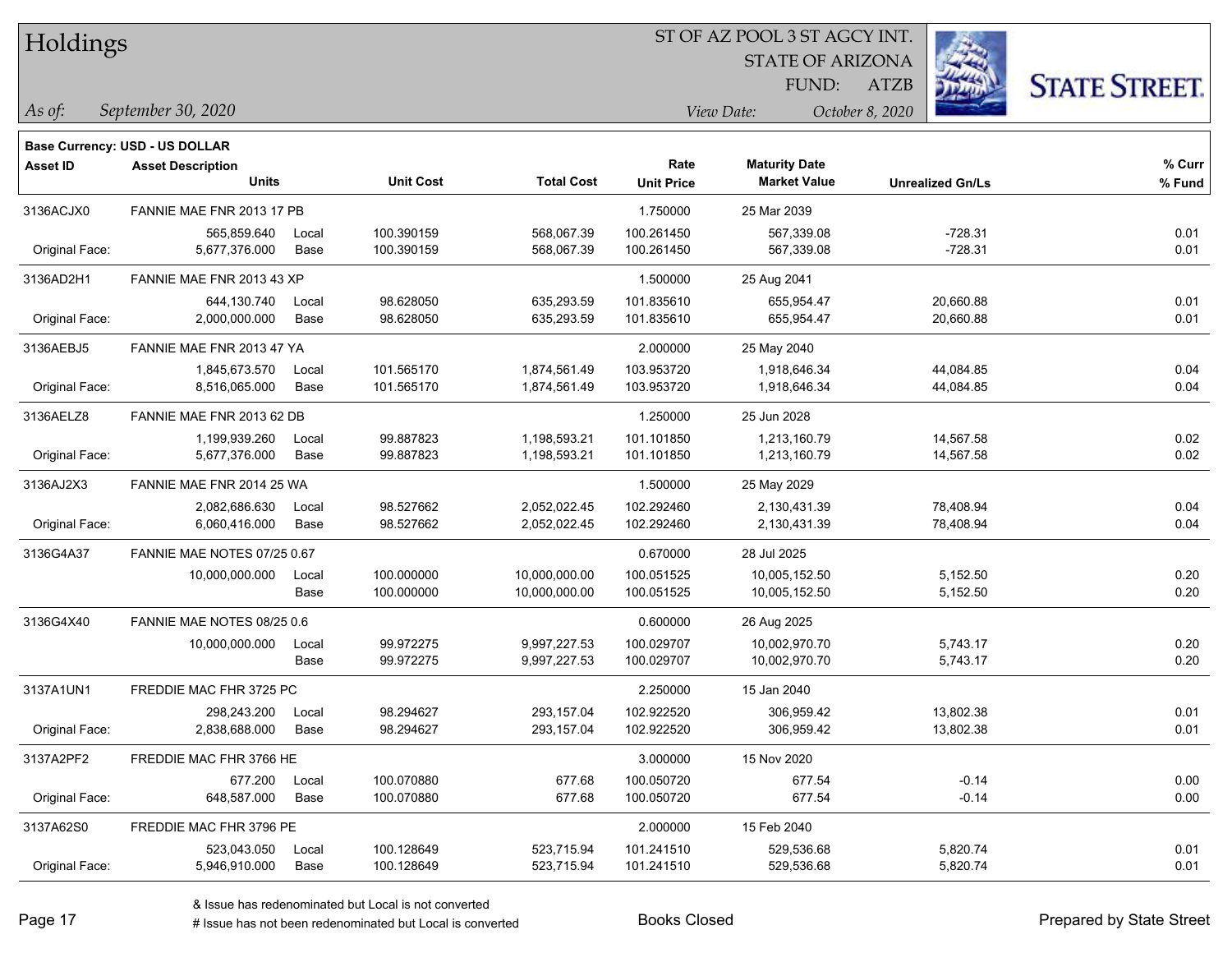| Holdings |
|----------|
|          |

STATE OF ARIZONA

ATZB



*September 30, 2020 As of: View Date: October 8, 2020*

**Base Currency: USD - US DOLLAR**

| Asset ID       | <b>Asset Description</b> |       |                  |                   | Rate              | <b>Maturity Date</b> |                         | % Curr |
|----------------|--------------------------|-------|------------------|-------------------|-------------------|----------------------|-------------------------|--------|
|                | <b>Units</b>             |       | <b>Unit Cost</b> | <b>Total Cost</b> | <b>Unit Price</b> | <b>Market Value</b>  | <b>Unrealized Gn/Ls</b> | % Fund |
| 3137A7HC7      | FREDDIE MAC FHR 3800 KE  |       |                  |                   | 3.500000          | 15 Feb 2026          |                         |        |
|                | 91,319.140               | Local | 103.067604       | 94,120.45         | 105.114540        | 95,989.69            | 1,869.24                | 0.00   |
| Original Face: | 500,000.000              | Base  | 103.067604       | 94,120.45         | 105.114540        | 95,989.69            | 1,869.24                | 0.00   |
| 3137ADHX8      | FREDDIE MAC FHR 3890 BA  |       |                  |                   | 2.500000          | 15 Nov 2040          |                         |        |
|                | 633,427.280              | Local | 101.343403       | 641,936.76        | 102.002560        | 646,112.04           | 4,175.28                | 0.01   |
| Original Face: | 11,354,753.000           | Base  | 101.343403       | 641,936.76        | 102.002560        | 646,112.04           | 4,175.28                | 0.01   |
| 3137AFPD8      | FREDDIE MAC FHR 3919 CD  |       |                  |                   | 2.500000          | 15 Oct 2040          |                         |        |
|                | 352,266.450              | Local | 99.417339        | 350,213.93        | 102.266160        | 360,249.37           | 10,035.44               | 0.01   |
| Original Face: | 2,838,688.000            | Base  | 99.417339        | 350,213.93        | 102.266160        | 360,249.37           | 10,035.44               | 0.01   |
| 3137AGAB6      | FREDDIE MAC FHR 3934 PB  |       |                  |                   | 2.000000          | 15 Jul 2041          |                         |        |
|                | 490,219.440              | Local | 99.978079        | 490,111.98        | 102.924650        | 504,556.64           | 14,444.66               | 0.01   |
| Original Face: | 2,838,688.000            | Base  | 99.978079        | 490,111.98        | 102.924650        | 504,556.64           | 14,444.66               | 0.01   |
| 3137AGRX0      | FREDDIE MAC FHR 3935 JA  |       |                  |                   | 2.000000          | 15 May 2041          |                         |        |
|                | 322,996.460              | Local | 99.956266        | 322,855.20        | 103.049340        | 332,845.72           | 9,990.52                | 0.01   |
| Original Face: | 3,247,459.000            | Base  | 99.956266        | 322,855.20        | 103.049340        | 332,845.72           | 9,990.52                | 0.01   |
| 3137ANK95      | FREDDIE MAC FHR 4024 C   |       |                  |                   | 3.000000          | 15 Mar 2027          |                         |        |
|                | 1,052,116.840            | Local | 100.188889       | 1,054,104.17      | 105.767260        | 1,112,795.15         | 58,690.98               | 0.02   |
| Original Face: | 5,677,376.000            | Base  | 100.188889       | 1,054,104.17      | 105.767260        | 1,112,795.15         | 58,690.98               | 0.02   |
| 3137AR5L6      | FREDDIE MAC FHR 4060 JC  |       |                  |                   | 2.000000          | 15 Feb 2041          |                         |        |
|                | 1,639,119.480            | Local | 100.356147       | 1,644,957.15      | 102.414330        | 1,678,693.23         | 33,736.08               | 0.03   |
| Original Face: | 8,516,065.000            | Base  | 100.356147       | 1,644,957.15      | 102.414330        | 1,678,693.23         | 33,736.08               | 0.03   |
| 3137AXMZ3      | FREDDIE MAC FHR 4152 AG  |       |                  |                   | 1.500000          | 15 Jan 2028          |                         |        |
|                | 1,680,091.240            | Local | 100.061954       | 1,681,132.13      | 101.360860        | 1,702,954.93         | 21,822.80               | 0.03   |
| Original Face: | 7,380,589.000            | Base  | 100.061954       | 1,681,132.13      | 101.360860        | 1,702,954.93         | 21,822.80               | 0.03   |
| 3137AYLB5      | FREDDIE MAC FHR 4161 CD  |       |                  |                   | 2.000000          | 15 Feb 2043          |                         |        |
|                | 2,163,425.160            | Local | 101.243786       | 2,190,333.53      | 103.136380        | 2,231,278.39         | 40,944.86               | 0.04   |
| Original Face: | 5,677,376.000            | Base  | 101.243786       | 2,190,333.53      | 103.136380        | 2,231,278.39         | 40,944.86               | 0.04   |
| 3137AYSG7      | FREDDIE MAC FHR 4165 TD  |       |                  |                   | 1.500000          | 15 Dec 2042          |                         |        |
|                | 1,369,098.810            | Local | 100.023423       | 1,369,419.49      | 100.875970        | 1,381,091.70         | 11,672.21               | 0.03   |
| Original Face: | 5,677,376.000            | Base  | 100.023423       | 1,369,419.49      | 100.875970        | 1,381,091.70         | 11,672.21               | 0.03   |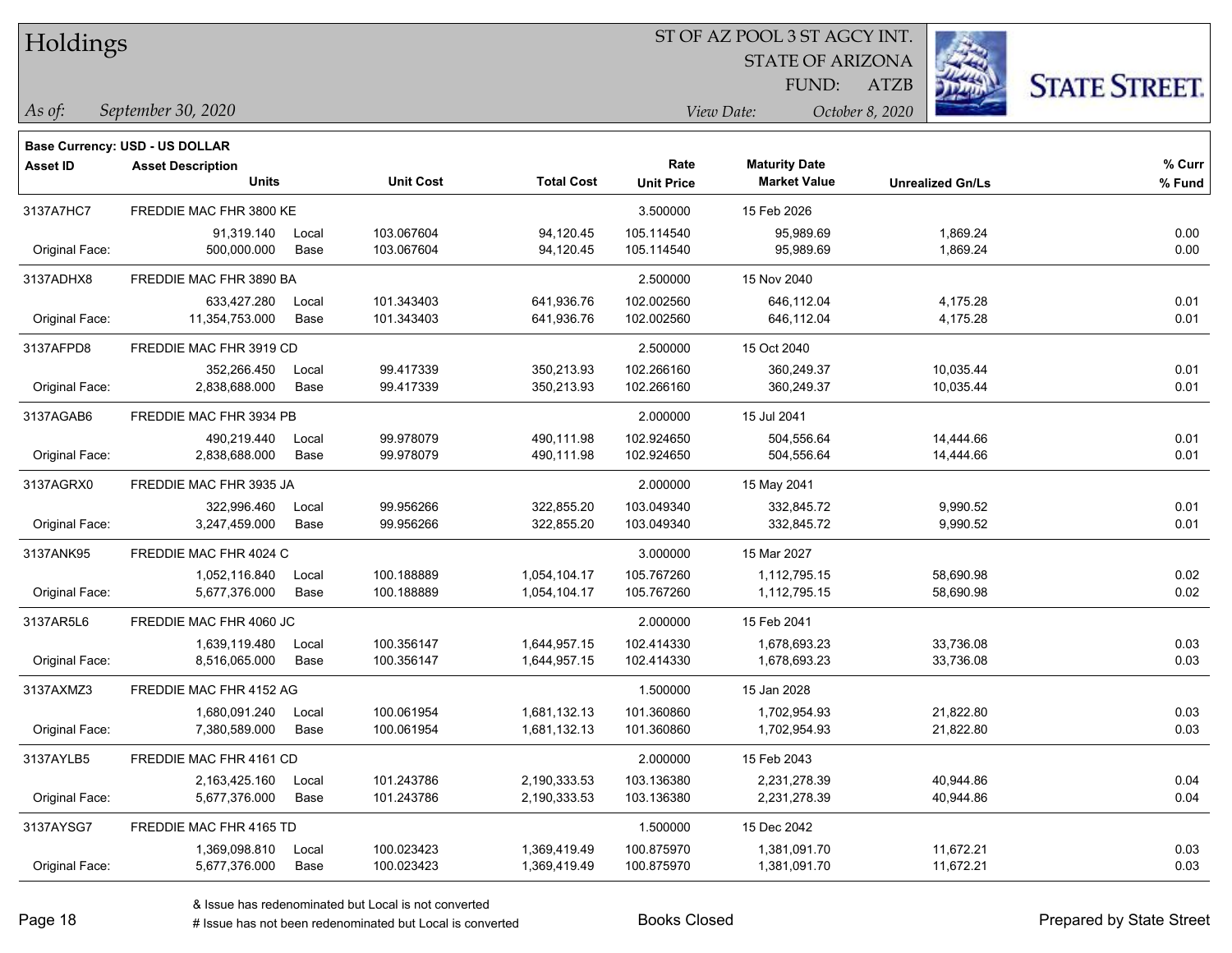| Holdings |
|----------|
|          |

STATE OF ARIZONA

ATZB



*September 30, 2020 As of: View Date: October 8, 2020*

**Base Currency: USD - US DOLLAR**

| <b>Asset ID</b> | <b>Asset Description</b> |       |                  |                   | Rate              | <b>Maturity Date</b> |                         | % Curr |
|-----------------|--------------------------|-------|------------------|-------------------|-------------------|----------------------|-------------------------|--------|
|                 | <b>Units</b>             |       | <b>Unit Cost</b> | <b>Total Cost</b> | <b>Unit Price</b> | <b>Market Value</b>  | <b>Unrealized Gn/Ls</b> | % Fund |
| 3137AYSH5       | FREDDIE MAC FHR 4165 TE  |       |                  |                   | 1.750000          | 15 Dec 2042          |                         |        |
|                 | 3,422,747.290            | Local | 100.726182       | 3,447,602.66      | 101.694090        | 3,480,731.71         | 33,129.05               | 0.07   |
| Original Face:  | 14,193,441.000           | Base  | 100.726182       | 3,447,602.66      | 101.694090        | 3,480,731.71         | 33,129.05               | 0.07   |
| 3137B0GK4       | FREDDIE MAC FHR 4173 AG  |       |                  |                   | 2.000000          | 15 Mar 2043          |                         |        |
|                 | 2,652,685.420            | Local | 100.462691       | 2,664,959.16      | 102.026160        | 2,706,433.07         | 41,473.91               | 0.05   |
| Original Face:  | 14, 193, 441.000         | Base  | 100.462691       | 2,664,959.16      | 102.026160        | 2,706,433.07         | 41,473.91               | 0.05   |
| 3137B1EM0       | FREDDIE MAC FHR 4191 AP  |       |                  |                   | 2.000000          | 15 Mar 2043          |                         |        |
|                 | 804,953.830              | Local | 99.896127        | 804,117.70        | 103.349810        | 831,918.25           | 27,800.55               | 0.02   |
| Original Face:  | 3,250,000.000            | Base  | 99.896127        | 804,117.70        | 103.349810        | 831,918.25           | 27,800.55               | 0.02   |
| 3137B1VH2       | FREDDIE MAC FHR 4210 AC  |       |                  |                   | 2.000000          | 15 Mar 2040          |                         |        |
|                 | 1,392,020.770            | Local | 100.510392       | 1,399,125.53      | 101.065170        | 1,406,848.16         | 7,722.63                | 0.03   |
| Original Face:  | 5,677,376.000            | Base  | 100.510392       | 1,399,125.53      | 101.065170        | 1,406,848.16         | 7,722.63                | 0.03   |
| 3137B1ZD7       | FREDDIE MAC FHR 4204 QA  |       |                  |                   | 1.500000          | 15 Jul 2042          |                         |        |
|                 | 2,315,997.700            | Local | 99.906520        | 2,313,832.70      | 102.198750        | 2,366,920.70         | 53,088.00               | 0.05   |
| Original Face:  | 8,516,065.000            | Base  | 99.906520        | 2,313,832.70      | 102.198750        | 2,366,920.70         | 53,088.00               | 0.05   |
| 3137B2CF5       | FREDDIE MAC FHR 4203 DC  |       |                  |                   | 1.750000          | 15 Apr 2033          |                         |        |
|                 | 571,961.010              | Local | 97.954701        | 560,262.70        | 102.419340        | 585,798.69           | 25,535.99               | 0.01   |
| Original Face:  | 2,500,000.000            | Base  | 97.954701        | 560,262.70        | 102.419340        | 585,798.69           | 25,535.99               | 0.01   |
| 3137BUFZ6       | FREDDIE MAC FHR 4646 TB  |       |                  |                   | 3.500000          | 15 Apr 2028          |                         |        |
|                 | 3,058,464.000            | Local | 102.585984       | 3,137,555.38      | 104.105080        | 3,184,016.39         | 46,461.01               | 0.06   |
| Original Face:  | 10,000,000.000           | Base  | 102.585984       | 3,137,555.38      | 104.105080        | 3,184,016.39         | 46,461.01               | 0.06   |
| 3137BVEP7       | FREDDIE MAC FHR 4655 JA  |       |                  |                   | 3.000000          | 15 Oct 2040          |                         |        |
|                 | 1,390,924.500            | Local | 101.722679       | 1,414,885.67      | 101.111380        | 1,406,382.96         | $-8,502.71$             | 0.03   |
| Original Face:  | 5,000,000.000            | Base  | 101.722679       | 1,414,885.67      | 101.111380        | 1,406,382.96         | $-8,502.71$             | 0.03   |
| 3137F4VC3       | FREDDIE MAC FHR 4774 G   |       |                  |                   | 4.000000          | 15 Aug 2042          |                         |        |
|                 | 1,599,543.600            | Local | 102.410752       | 1,638,104.63      | 100.625400        | 1,609,547.15         | $-28,557.48$            | 0.03   |
| Original Face:  | 10,000,000.000           | Base  | 102.410752       | 1,638,104.63      | 100.625400        | 1,609,547.15         | $-28,557.48$            | 0.03   |
| 3137FEVG2       | FREDDIE MAC FHR 4800 TA  |       |                  |                   | 4.000000          | 15 Apr 2042          |                         |        |
|                 | 272,532.380              | Local | 101.747748       | 277,295.56        | 100.111970        | 272,837.53           | -4,458.03               | 0.01   |
| Original Face:  | 5,000,000.000            | Base  | 101.747748       | 277,295.56        | 100.111970        | 272,837.53           | $-4,458.03$             | 0.01   |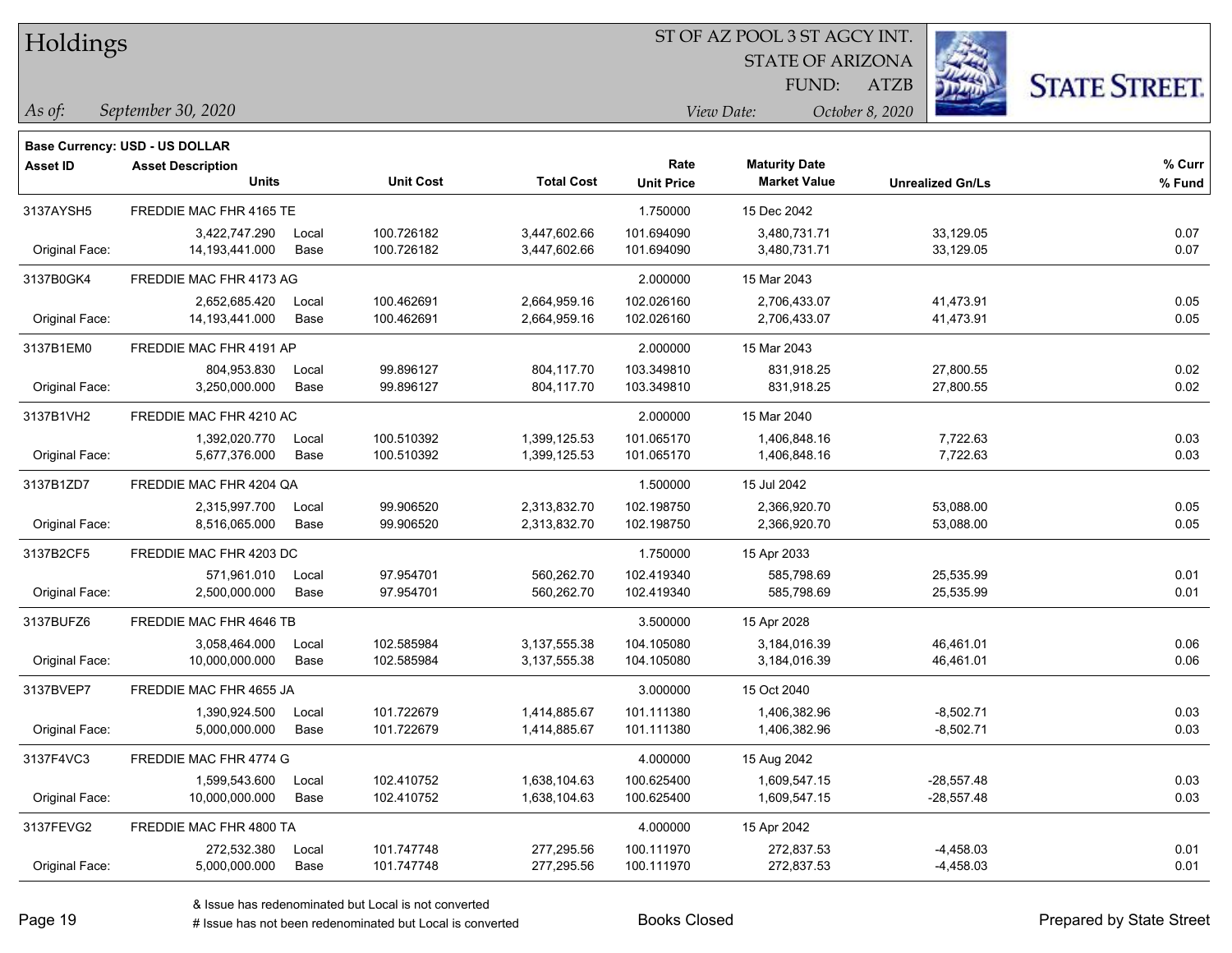Holdings

### ST OF AZ POOL 3 ST AGCY INT.

STATE OF ARIZONA

ATZB



*September 30, 2020 As of: View Date: October 8, 2020*

**Base Currency: USD - US DOLLAR**

FUND:

| Asset ID       | <b>Asset Description</b><br><b>Units</b>        |       | <b>Unit Cost</b> | <b>Total Cost</b> | Rate<br><b>Unit Price</b> | <b>Maturity Date</b><br><b>Market Value</b> | <b>Unrealized Gn/Ls</b> | % Curr<br>% Fund |
|----------------|-------------------------------------------------|-------|------------------|-------------------|---------------------------|---------------------------------------------|-------------------------|------------------|
| 31393DDG3      | FANNIE MAE FNR 2003 58 M                        |       |                  |                   | 3.500000                  | 25 Jul 2033                                 |                         |                  |
|                | 557,396.960                                     | Local | 101.135598       | 563,726.75        | 108.843860                | 606,692.37                                  | 42,965.62               | 0.01             |
| Original Face: | 44,567,405.000                                  | Base  | 101.135598       | 563,726.75        | 108.843860                | 606,692.37                                  | 42,965.62               | 0.01             |
| 31396WBV7      | FANNIE MAE FNR 2007 56 EP                       |       |                  | 5.500000          | 25 Jun 2027               |                                             |                         |                  |
|                | 21,736.520                                      | Local | 106.912652       | 23,239.09         | 110.454820                | 24,009.03                                   | 769.94                  | 0.00             |
| Original Face: | 1,000,000.000                                   | Base  | 106.912652       | 23,239.09         | 110.454820                | 24,009.03                                   | 769.94                  | 0.00             |
| 31397NJ30      | FANNIE MAE FNR 2009 29 PA                       |       |                  |                   | 5.000000                  | 25 May 2049                                 |                         |                  |
|                | 760,076.790                                     | Local | 105.736145       | 803,675.90        | 118.615280                | 901,567.21                                  | 97,891.31               | 0.02             |
| Original Face: | 24,898,134.000                                  | Base  | 105.736145       | 803,675.90        | 118.615280                | 901,567.21                                  | 97,891.31               | 0.02             |
| 31398SP80      | FANNIE MAE FNR 2010 135 EA                      |       |                  |                   | 3.000000                  | 25 Jan 2040                                 |                         |                  |
|                | 308.404.210                                     | Local | 99.243081        | 306,069.84        | 102.237500                | 315.304.75                                  | 9,234.91                | 0.01             |
| Original Face: | 5,677,376.000                                   | Base  | 99.243081        | 306,069.84        | 102.237500                | 315,304.75                                  | 9,234.91                | 0.01             |
| 31398WC36      | FREDDIE MAC FHR 3620 PA                         |       |                  |                   | 4.500000                  | 15 Dec 2039                                 |                         |                  |
|                | 317,676.820                                     | Local | 104.915407       | 333,291.93        | 109.065190                | 346,474.83                                  | 13,182.90               | 0.01             |
| Original Face: | 8,516,065.000                                   | Base  | 104.915407       | 333,291.93        | 109.065190                | 346,474.83                                  | 13,182.90               | 0.01             |
| 31422BTG5      | FARMER MAC NOTES 01/24 1.82                     |       |                  | 1.820000          | 29 Jan 2024               |                                             |                         |                  |
|                | 5,000,000.000                                   | Local | 100.000000       | 5,000,000.00      | 100.970882                | 5,048,544.10                                | 48,544.10               | 0.10             |
|                |                                                 | Base  | 100.000000       | 5,000,000.00      | 100.970882                | 5,048,544.10                                | 48,544.10               | 0.10             |
| 31677QBP3      | FIFTH THIRD BANK SR UNSECURED 07/21 VAR         |       |                  |                   | 0.684500                  | 26 Jul 2021                                 |                         |                  |
|                | 2,000,000.000                                   | Local | 100.000000       | 2,000,000.00      | 100.266534                | 2,005,330.68                                | 5,330.68                | 0.04             |
|                |                                                 | Base  | 100.000000       | 2,000,000.00      | 100.266534                | 2,005,330.68                                | 5,330.68                | 0.04             |
| 345397YP2      | FORD MOTOR CREDIT CO LLC SR UNSECURED 08/22 VAR |       |                  |                   | 1.331000                  | 03 Aug 2022                                 |                         |                  |
|                | 20,000,000.000                                  | Local | 100.000000       | 20,000,000.00     | 94.765877                 | 18,953,175.40                               | $-1,046,824.60$         | 0.37             |
|                |                                                 | Base  | 100.000000       | 20,000,000.00     | 94.765877                 | 18,953,175.40                               | -1,046,824.60           | 0.37             |
| 36241KJZ2      | GNMA POOL 782080 GN 02/21 FIXED 4.5             |       |                  |                   | 4.500000                  | 15 Feb 2021                                 |                         |                  |
|                | 102.300                                         | Local | 100.381232       | 102.69            | 101.091143                | 103.42                                      | 0.73                    | 0.00             |
| Original Face: | 1,675,000.000                                   | Base  | 100.381232       | 102.69            | 101.091143                | 103.42                                      | 0.73                    | 0.00             |
| 369550AW8      | GENERAL DYNAMICS CORP COMPANY GUAR 08/23 1.875  |       |                  |                   | 1.875000                  | 15 Aug 2023                                 |                         |                  |
|                | 1,250,000.000                                   | Local | 103.968350       | 1,299,604.38      | 103.754063                | 1,296,925.79                                | $-2,678.59$             | 0.03             |
|                |                                                 | Base  | 103.968350       | 1,299,604.38      | 103.754063                | 1,296,925.79                                | $-2,678.59$             | 0.03             |

A ISSUE ISSUE ISSUE ISSUE ISSUE ISSUE ISSUE ISSUE ISSUE ISSUE ISSUE ISSUE ISSUE ISSUE ISSUE ISSUE ISSUE ISSUE I<br>
# Issue has not been redenominated but Local is converted **BOOKS** Closed **Prepared by State Street**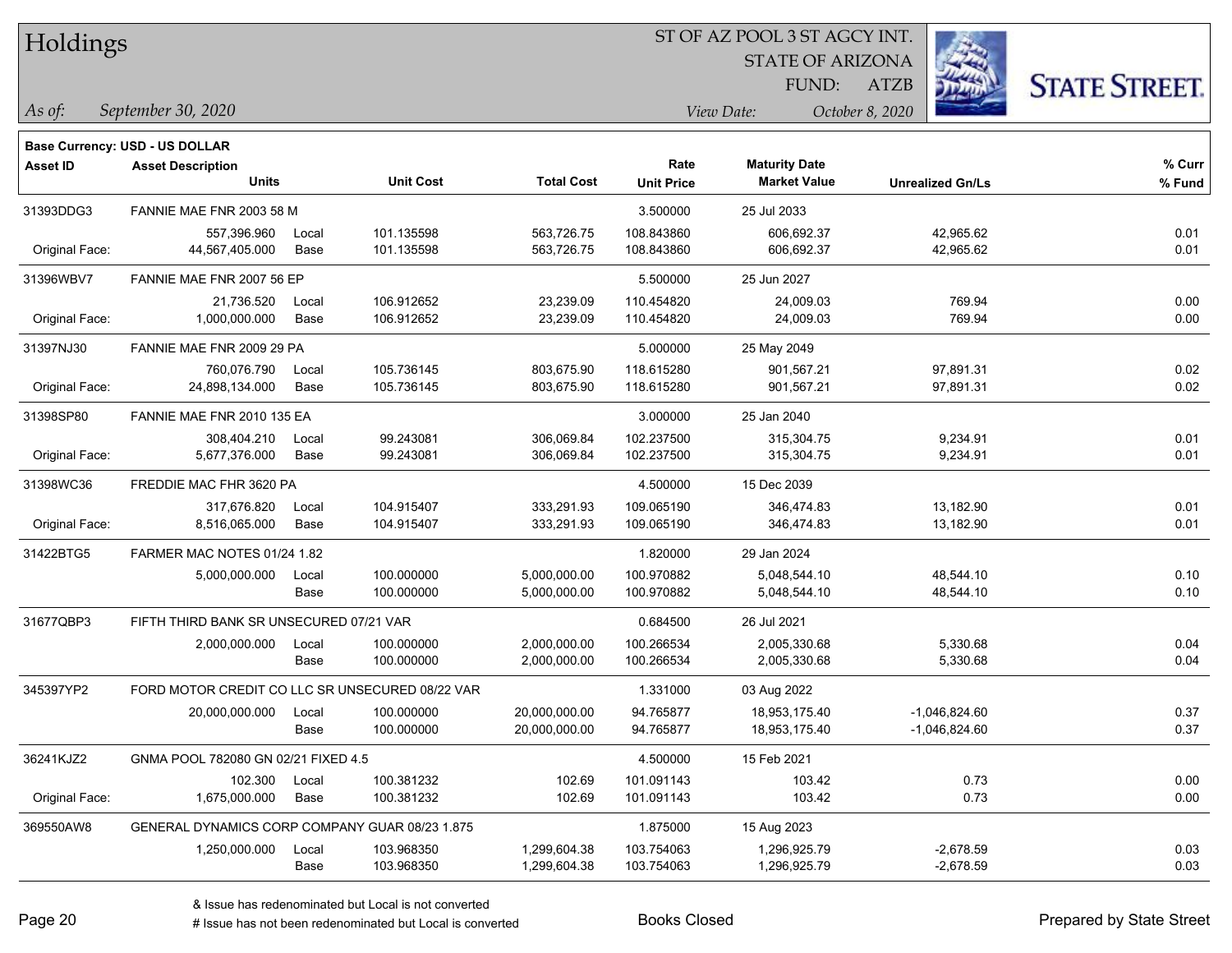| Holdings        |                                                  |       |                  |                   |                   | ST OF AZ POOL 3 ST AGCY INT. |                         |                      |  |
|-----------------|--------------------------------------------------|-------|------------------|-------------------|-------------------|------------------------------|-------------------------|----------------------|--|
|                 |                                                  |       |                  |                   |                   | <b>STATE OF ARIZONA</b>      |                         |                      |  |
|                 |                                                  |       |                  |                   |                   | FUND:                        | <b>ATZB</b>             | <b>STATE STREET.</b> |  |
| $\vert$ As of:  | September 30, 2020                               |       |                  |                   |                   | View Date:                   | October 8, 2020         |                      |  |
|                 | <b>Base Currency: USD - US DOLLAR</b>            |       |                  |                   |                   |                              |                         |                      |  |
| <b>Asset ID</b> | <b>Asset Description</b>                         |       |                  |                   | Rate              | <b>Maturity Date</b>         |                         | $%$ Curr             |  |
|                 | <b>Units</b>                                     |       | <b>Unit Cost</b> | <b>Total Cost</b> | <b>Unit Price</b> | <b>Market Value</b>          | <b>Unrealized Gn/Ls</b> | % Fund               |  |
| 369550BF4       | GENERAL DYNAMICS CORP COMPANY GUAR 05/21 VAR     |       |                  |                   | 0.632500          | 11 May 2021                  |                         |                      |  |
|                 | 5,000,000.000                                    | Local | 100.000000       | 5,000,000.00      | 100.227486        | 5,011,374.30                 | 11,374.30               | 0.10                 |  |
|                 |                                                  | Base  | 100.000000       | 5,000,000.00      | 100.227486        | 5,011,374.30                 | 11,374.30               | 0.10                 |  |
| 370334CB8       | GENERAL MILLS INC SR UNSECURED 04/21 VAR         |       |                  |                   | 0.810880          | 16 Apr 2021                  |                         |                      |  |
|                 | 6,375,000.000                                    | Local | 100.120639       | 6,382,690.72      | 100.180816        | 6,386,527.02                 | 3,836.30                | 0.13                 |  |
|                 |                                                  | Base  | 100.120639       | 6,382,690.72      | 100.180816        | 6,386,527.02                 | 3,836.30                | 0.13                 |  |
| 370334CE2       | GENERAL MILLS INC SR UNSECURED 10/23 3.7         |       |                  |                   | 3.700000          | 17 Oct 2023                  |                         |                      |  |
|                 | 2,610,000.000                                    | Local | 109.381963       | 2,854,869.24      | 108.905569        | 2,842,435.35                 | $-12,433.89$            | 0.06                 |  |
|                 |                                                  | Base  | 109.381963       | 2,854,869.24      | 108.905569        | 2,842,435.35                 | $-12,433.89$            | 0.06                 |  |
| 375558BW2       | GILEAD SCIENCES INC SR UNSECURED 09/23 0.75      |       |                  |                   | 0.750000          | 29 Sep 2023                  |                         |                      |  |
|                 | 10,000,000.000                                   | Local | 99.965096        | 9,996,509.59      | 100.210000        | 10,021,000.00                | 24,490.41               | 0.20                 |  |
|                 |                                                  | Base  | 99.965096        | 9,996,509.59      | 100.210000        | 10,021,000.00                | 24,490.41               | 0.20                 |  |
| 377373AL9       | GLAXOSMITHKLINE CAPITAL COMPANY GUAR 10/23 0.534 |       |                  |                   | 0.534000          | 01 Oct 2023                  |                         |                      |  |
|                 | 5,000,000.000                                    | Local | 100.000000       | 5,000,000.00      | 100.153861        | 5,007,693.05                 | 7,693.05                | 0.10                 |  |
|                 |                                                  | Base  | 100.000000       | 5,000,000.00      | 100.153861        | 5,007,693.05                 | 7,693.05                | 0.10                 |  |
| 38376JFP4       | GOVERNMENT NATIONAL MORTGAGE A GNR 2009 106 HA   |       |                  |                   | 4.000000          | 16 Nov 2039                  |                         |                      |  |
|                 | 55,642.480                                       | Local | 105.247178       | 58,562.14         | 111.613230        | 62,104.37                    | 3,542.23                | 0.00                 |  |
| Original Face:  | 877,500.000                                      | Base  | 105.247178       | 58,562.14         | 111.613230        | 62,104.37                    | 3,542.23                | 0.00                 |  |
| 38378BWR6       | GOVERNMENT NATIONAL MORTGAGE A GNR 2012 83 AC    |       |                  |                   | 1.718500          | 16 May 2045                  |                         |                      |  |
|                 | 1,734,906.270                                    | Local | 98.889101        | 1,715,633.21      | 101.459390        | 1,760,225.32                 | 44,592.11               | 0.03                 |  |
| Original Face:  | 3,000,000.000                                    | Base  | 98.889101        | 1,715,633.21      | 101.459390        | 1,760,225.32                 | 44,592.11               | 0.03                 |  |
| 38378BX38       | GOVERNMENT NATIONAL MORTGAGE A GNR 2012 132 AC   |       |                  |                   | 1.619870          | 16 Jun 2053                  |                         |                      |  |
|                 | 3,300,672.900                                    | Local | 95.521406        | 3,152,849.15      | 100.742610        | 3,325,184.03                 | 172,334.88              | 0.07                 |  |
| Original Face:  | 10,000,000.000                                   | Base  | 95.521406        | 3,152,849.15      | 100.742610        | 3,325,184.03                 | 172,334.88              | 0.07                 |  |
| 38378EQC0       | GOVERNMENT NATIONAL MORTGAGE A GNR 2012 69 QC    |       |                  |                   | 2.000000          | 16 Mar 2041                  |                         |                      |  |
|                 | 2,745,303.440                                    | Local | 102.044425       | 2,801,429.11      | 103.675050        | 2,846,194.71                 | 44,765.60               | 0.06                 |  |
| Original Face:  | 10,493,495.000                                   | Base  | 102.044425       | 2,801,429.11      | 103.675050        | 2,846,194.71                 | 44,765.60               | 0.06                 |  |
| 38379UW28       | GOVERNMENT NATIONAL MORTGAGE A GNR 2016 158 AE   |       |                  |                   | 2.050000          | 16 Aug 2057                  |                         |                      |  |
|                 | 4,128,257.300                                    | Local | 96.446099        | 3,981,543.14      | 102.459380        | 4,229,786.83                 | 248,243.69              | 0.08                 |  |
| Original Face:  | 5,000,000.000                                    | Base  | 96.446099        | 3,981,543.14      | 102.459380        | 4,229,786.83                 | 248,243.69              | 0.08                 |  |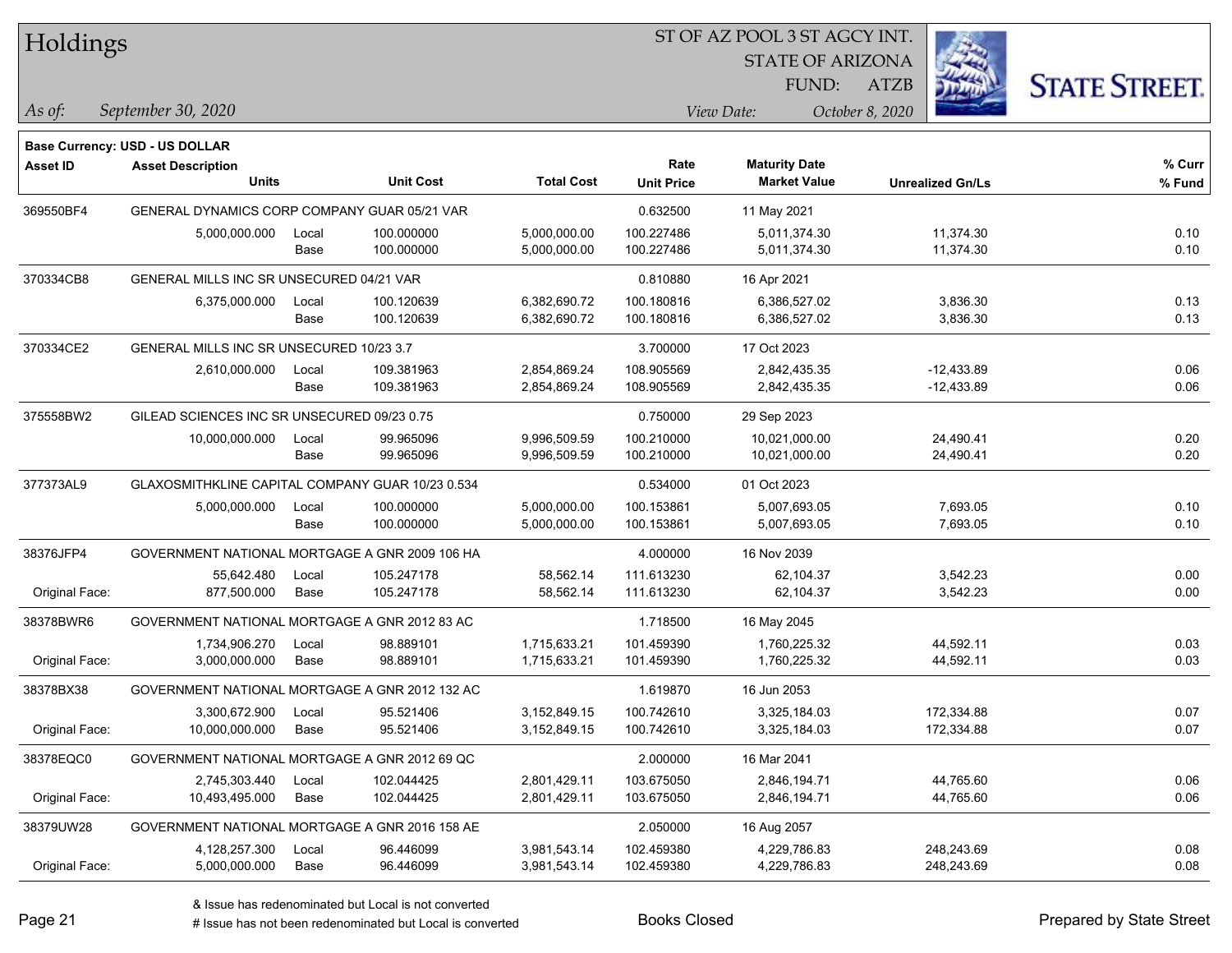Holdings

### ST OF AZ POOL 3 ST AGCY INT.

STATE OF ARIZONA FUND:



*September 30, 2020 As of: View Date: October 8, 2020*

**Base Currency: USD - US DOLLAR**

ATZB

| <b>Asset ID</b> | <b>Asset Description</b>                            |       |                  |                   | Rate              | <b>Maturity Date</b> |                         | % Curr |
|-----------------|-----------------------------------------------------|-------|------------------|-------------------|-------------------|----------------------|-------------------------|--------|
|                 | <b>Units</b>                                        |       | <b>Unit Cost</b> | <b>Total Cost</b> | <b>Unit Price</b> | <b>Market Value</b>  | <b>Unrealized Gn/Ls</b> | % Fund |
| 38380GPY4       | GOVERNMENT NATIONAL MORTGAGE A GNR 2017 118 KH      |       |                  | 2.250000          | 20 Oct 2046       |                      |                         |        |
|                 | 1,842,519.400                                       | Local | 99.902088        | 1,840,715.35      | 102.788490        | 1,893,897.87         | 53,182.52               | 0.04   |
| Original Face:  | 5,000,000.000                                       | Base  | 99.902088        | 1,840,715.35      | 102.788490        | 1,893,897.87         | 53,182.52               | 0.04   |
| 38381YQU1       | GOVERNMENT NATIONAL MORTGAGE A GNR 2019 111 BG      |       |                  |                   | 2.500000          | 20 Apr 2049          |                         |        |
|                 | 2,246,028.800                                       | Local | 100.681493       | 2,261,335.33      | 101.048100        | 2,269,569.43         | 8,234.10                | 0.04   |
| Original Face:  | 5,000,000.000                                       | Base  | 100.681493       | 2,261,335.33      | 101.048100        | 2,269,569.43         | 8,234.10                | 0.04   |
| 427866BC1       | HERSHEY COMPANY SR UNSECURED 11/24 2.05             |       |                  |                   | 2.050000          | 15 Nov 2024          |                         |        |
|                 | 1,000,000.000                                       | Local | 99.929956        | 999,299.56        | 106.045826        | 1,060,458.26         | 61,158.70               | 0.02   |
|                 |                                                     | Base  | 99.929956        | 999,299.56        | 106.045826        | 1,060,458.26         | 61,158.70               | 0.02   |
| 427866BF4       | HERSHEY COMPANY SR UNSECURED 06/25 0.9              |       |                  |                   | 0.900000          | 01 Jun 2025          |                         |        |
|                 | 2,000,000.000                                       | Local | 99.827574        | 1,996,551.48      | 100.518675        | 2,010,373.50         | 13,822.02               | 0.04   |
|                 |                                                     | Base  | 99.827574        | 1,996,551.48      | 100.518675        | 2,010,373.50         | 13,822.02               | 0.04   |
| 43813KAA0       | HONDA AUTO RECEIVABLES OWNER T HAROT 2020 3 A1      |       |                  |                   | 0.188770          | 18 Oct 2021          |                         |        |
|                 | 10,000,000.000                                      | Local | 100.000000       | 10,000,000.00     | 99.998740         | 9,999,874.00         | $-126.00$               | 0.20   |
| Original Face:  | 10,000,000.000                                      | Base  | 100.000000       | 10,000,000.00     | 99.998740         | 9,999,874.00         | $-126.00$               | 0.20   |
| 438516BT2       | HONEYWELL INTERNATIONAL SR UNSECURED 08/22 2.15     |       |                  | 2.150000          | 08 Aug 2022       |                      |                         |        |
|                 | 15,680,000.000                                      | Local | 101.019537       | 15,839,863.38     | 103.364942        | 16,207,622.91        | 367,759.53              | 0.32   |
|                 |                                                     | Base  | 101.019537       | 15,839,863.38     | 103.364942        | 16,207,622.91        | 367,759.53              | 0.32   |
| 438516CB0       | HONEYWELL INTERNATIONAL SR UNSECURED 06/25 1.35     |       |                  |                   | 1.350000          | 01 Jun 2025          |                         |        |
|                 | 3,000,000.000                                       | Local | 99.990752        | 2,999,722.55      | 103.103446        | 3,093,103.38         | 93,380.83               | 0.06   |
|                 |                                                     | Base  | 99.990752        | 2,999,722.55      | 103.103446        | 3,093,103.38         | 93,380.83               | 0.06   |
| 438516CD6       | HONEYWELL INTERNATIONAL SR UNSECURED 08/22 VAR      |       |                  |                   | 0.497750          | 19 Aug 2022          |                         |        |
|                 | 2,000,000.000                                       | Local | 100.000000       | 2,000,000.00      | 100.079745        | 2,001,594.90         | 1,594.90                | 0.04   |
|                 |                                                     | Base  | 100.000000       | 2,000,000.00      | 100.079745        | 2,001,594.90         | 1,594.90                | 0.04   |
| 44891PAA2       | HYUNDAI AUTO LEASE SECURITIZAT HALST 2020 B A1 144A |       |                  |                   | 0.200760          | 15 Oct 2021          |                         |        |
|                 | 5,000,000.000                                       | Local | 100.000000       | 5,000,000.00      | 99.999100         | 4,999,955.00         | $-45.00$                | 0.10   |
| Original Face:  | 5,000,000.000                                       | Base  | 100.000000       | 5,000,000.00      | 99.999100         | 4,999,955.00         | $-45.00$                | 0.10   |
| 44932HAK9       | IBM CREDIT LLC SR UNSECURED 11/20 3.45              |       |                  |                   | 3.450000          | 30 Nov 2020          |                         |        |
|                 | 10,000,000.000                                      | Local | 99.993516        | 9,999,351.57      | 100.523535        | 10,052,353.50        | 53,001.93               | 0.20   |
|                 |                                                     | Base  | 99.993516        | 9,999,351.57      | 100.523535        | 10,052,353.50        | 53,001.93               | 0.20   |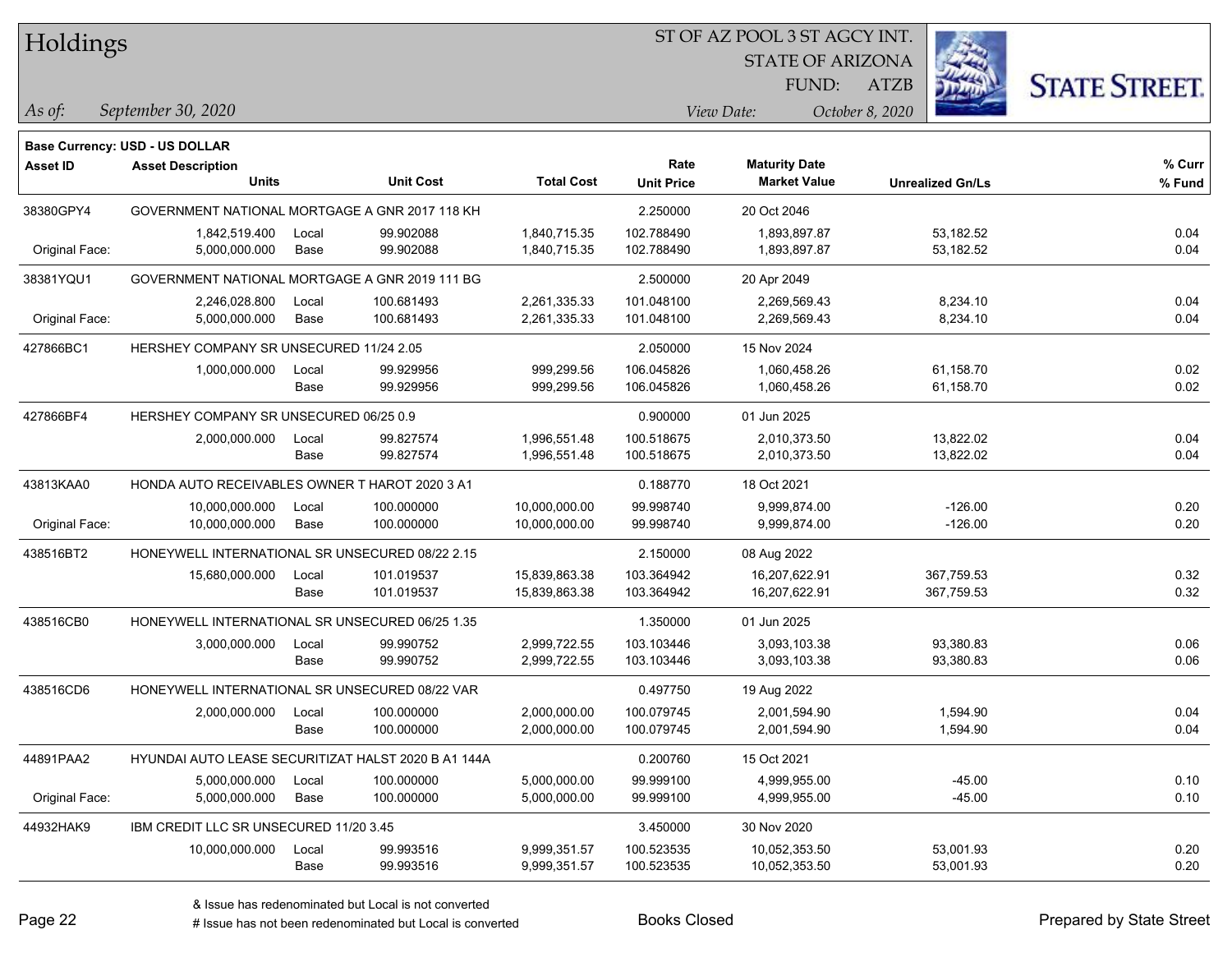| Holdings        |                                                 |       |                  |                   |                   |                         |                         |                      |
|-----------------|-------------------------------------------------|-------|------------------|-------------------|-------------------|-------------------------|-------------------------|----------------------|
|                 |                                                 |       |                  |                   |                   | <b>STATE OF ARIZONA</b> |                         |                      |
|                 |                                                 |       |                  |                   |                   | FUND:                   | <b>ATZB</b>             | <b>STATE STREET.</b> |
| As of:          | September 30, 2020                              |       |                  |                   |                   | View Date:              | October 8, 2020         |                      |
|                 | <b>Base Currency: USD - US DOLLAR</b>           |       |                  |                   |                   |                         |                         |                      |
| <b>Asset ID</b> | <b>Asset Description</b>                        |       |                  |                   | Rate              | <b>Maturity Date</b>    |                         | % Curr               |
|                 | <b>Units</b>                                    |       | <b>Unit Cost</b> | <b>Total Cost</b> | <b>Unit Price</b> | <b>Market Value</b>     | <b>Unrealized Gn/Ls</b> | % Fund               |
| 45905U5U4       | INTL BK RECON + DEVELOP SR UNSECURED 01/23 1.75 |       |                  |                   | 1.750000          | 27 Jan 2023             |                         |                      |
|                 | 10,000,000.000                                  | Local | 100.000000       | 10,000,000.00     | 100.415440        | 10,041,544.00           | 41,544.00               | 0.20                 |
|                 |                                                 | Base  | 100.000000       | 10,000,000.00     | 100.415440        | 10,041,544.00           | 41,544.00               | 0.20                 |
| 459200JQ5       | IBM CORP SR UNSECURED 01/22 2.5                 |       |                  |                   | 2.500000          | 27 Jan 2022             |                         |                      |
|                 | 4,000,000.000                                   | Local | 102.906750       | 4,116,270.00      | 102.930950        | 4,117,238.00            | 968.00                  | 0.08                 |
|                 |                                                 | Base  | 102.906750       | 4,116,270.00      | 102.930950        | 4,117,238.00            | 968.00                  | 0.08                 |
| 46649CAQ6       | JP MORGAN MORTGAGE TRUST JPMMT 2018 4 A15 144A  |       |                  |                   | 3.500000          | 25 Oct 2048             |                         |                      |
|                 | 841,312.400                                     | Local | 99.628664        | 838,188.30        | 100.255170        | 843,459.18              | 5,270.88                | 0.02                 |
| Original Face:  | 5,000,000.000                                   | Base  | 99.628664        | 838,188.30        | 100.255170        | 843,459.18              | 5,270.88                | 0.02                 |
| 478160CN2       | JOHNSON + JOHNSON SR UNSECURED 09/25 0.55       |       |                  |                   | 0.550000          | 01 Sep 2025             |                         |                      |
|                 | 5,000,000.000                                   | Local | 99.893238        | 4,994,661.90      | 100.030154        | 5,001,507.70            | 6,845.80                | 0.10                 |
|                 |                                                 | Base  | 99.893238        | 4,994,661.90      | 100.030154        | 5,001,507.70            | 6,845.80                | 0.10                 |
| 48128GG79       | JPMORGAN CHASE + CO SR UNSECURED 08/24 2.25     |       |                  |                   | 2.250000          | 30 Aug 2024             |                         |                      |
|                 | 5,000,000.000                                   | Local | 100.000000       | 5,000,000.00      | 101.010125        | 5,050,506.25            | 50,506.25               | 0.10                 |
|                 |                                                 | Base  | 100.000000       | 5,000,000.00      | 101.010125        | 5,050,506.25            | 50,506.25               | 0.10                 |
| 48128GL73       | JPMORGAN CHASE + CO SR UNSECURED 10/24 VAR      |       |                  |                   | 2.250000          | 31 Oct 2024             |                         |                      |
|                 | 15,000,000.000                                  | Local | 100.000000       | 15,000,000.00     | 98.994165         | 14,849,124.75           | -150,875.25             | 0.29                 |
|                 |                                                 | Base  | 100.000000       | 15,000,000.00     | 98.994165         | 14,849,124.75           | -150,875.25             | 0.29                 |
| 48128GM49       | JPMORGAN CHASE + CO SR UNSECURED 11/24 VAR      |       |                  |                   | 2.300000          | 27 Nov 2024             |                         |                      |
|                 | 5,000,000.000                                   | Local | 100.000000       | 5,000,000.00      | 100.764526        | 5,038,226.30            | 38,226.30               | 0.10                 |
|                 |                                                 | Base  | 100.000000       | 5,000,000.00      | 100.764526        | 5,038,226.30            | 38,226.30               | 0.10                 |
| 48128GN97       | JPMORGAN CHASE + CO SR UNSECURED 12/24 VAR      |       |                  |                   | 2.300000          | 23 Dec 2024             |                         |                      |
|                 | 10,000,000.000                                  | Local | 100.000000       | 10,000,000.00     | 99.936242         | 9,993,624.20            | $-6,375.80$             | 0.20                 |
|                 |                                                 | Base  | 100.000000       | 10,000,000.00     | 99.936242         | 9,993,624.20            | $-6,375.80$             | 0.20                 |
| 48128GV56       | JPMORGAN CHASE + CO SR UNSECURED 08/25 0.8      |       |                  |                   | 0.800000          | 18 Aug 2025             |                         |                      |
|                 | 5,000,000.000                                   | Local | 100.000000       | 5,000,000.00      | 99.344399         | 4,967,219.95            | $-32,780.05$            | 0.10                 |
|                 |                                                 | Base  | 100.000000       | 5,000,000.00      | 99.344399         | 4,967,219.95            | $-32,780.05$            | 0.10                 |
| 49327M2Z6       | KEY BANK NA SR UNSECURED 03/23 1.25             |       |                  |                   | 1.250000          | 10 Mar 2023             |                         |                      |
|                 | 3,000,000.000 Local                             |       | 99.961799        | 2,998,853.97      | 101.847015        | 3,055,410.45            | 56,556.48               | 0.06                 |

Base 99.961799 2,998,853.97 101.847015 3,055,410.45 56,556.48 0.06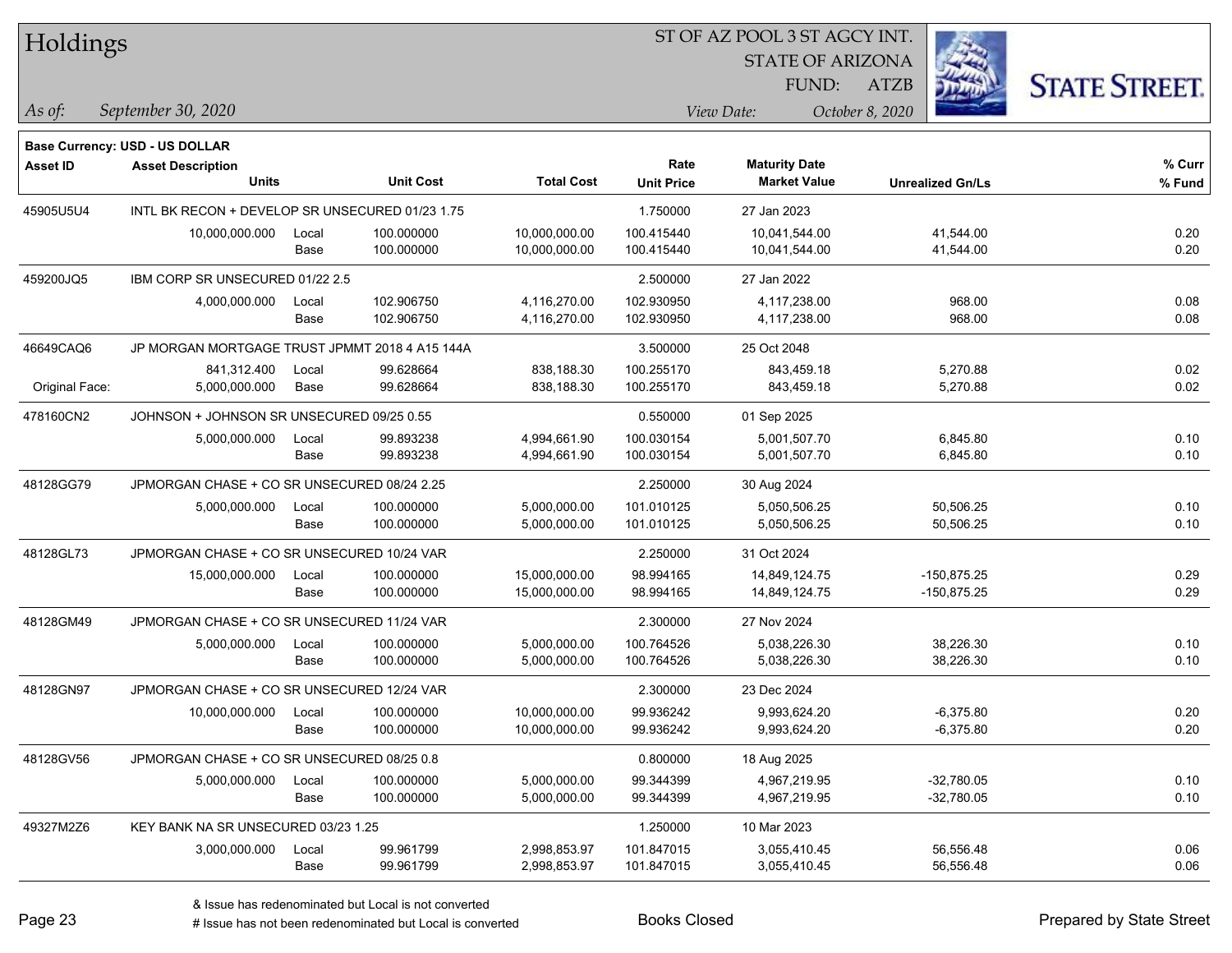| Holdings        |                                                                   |       |                  |                   |                   |                         |                         |                      |
|-----------------|-------------------------------------------------------------------|-------|------------------|-------------------|-------------------|-------------------------|-------------------------|----------------------|
|                 |                                                                   |       |                  |                   |                   | <b>STATE OF ARIZONA</b> |                         |                      |
|                 |                                                                   |       |                  |                   |                   | <b>FUND:</b>            | <b>ATZB</b>             | <b>STATE STREET.</b> |
| $\vert$ As of:  | September 30, 2020                                                |       |                  |                   |                   | View Date:              | October 8, 2020         |                      |
|                 |                                                                   |       |                  |                   |                   |                         |                         |                      |
| <b>Asset ID</b> | <b>Base Currency: USD - US DOLLAR</b><br><b>Asset Description</b> |       |                  |                   | Rate              | <b>Maturity Date</b>    |                         | % Curr               |
|                 | <b>Units</b>                                                      |       | <b>Unit Cost</b> | <b>Total Cost</b> | <b>Unit Price</b> | <b>Market Value</b>     | <b>Unrealized Gn/Ls</b> | % Fund               |
| 50117PAC3       | KUBOTA CREDIT OWNER TRUST KCOT 2018 1A A3 144A                    |       |                  |                   | 3.100000          | 15 Aug 2022             |                         |                      |
|                 | 8,192,489.970                                                     | Local | 99.866601        | 8,181,561.30      | 101.447270        | 8,311,057.42            | 129,496.12              | 0.16                 |
| Original Face:  | 12,640,000.000                                                    | Base  | 99.866601        | 8,181,561.30      | 101.447270        | 8,311,057.42            | 129,496.12              | 0.16                 |
| 571900BB4       | MARRIOTT INTERNATIONAL SR UNSECURED 04/24 3.6                     |       |                  |                   | 3.600000          | 15 Apr 2024             |                         |                      |
|                 | 3,000,000.000                                                     | Local | 99.667217        | 2,990,016.51      | 103.066044        | 3,091,981.32            | 101,964.81              | 0.06                 |
|                 |                                                                   | Base  | 99.667217        | 2,990,016.51      | 103.066044        | 3,091,981.32            | 101,964.81              | 0.06                 |
| 571903AM5       | MARRIOTT INTERNATIONAL SR UNSECURED 10/21 3.125                   |       |                  |                   | 3.125000          | 15 Oct 2021             |                         |                      |
|                 | 3,493,000.000                                                     | Local | 100.868842       | 3,523,348.64      | 101.356318        | 3,540,376.19            | 17,027.55               | 0.07                 |
|                 |                                                                   | Base  | 100.868842       | 3,523,348.64      | 101.356318        | 3,540,376.19            | 17,027.55               | 0.07                 |
| 58013MEX8       | MCDONALD S CORP SR UNSECURED 12/20 2.75                           |       |                  |                   | 2.750000          | 09 Dec 2020             |                         |                      |
|                 | 10,841,000.000                                                    | Local | 100.096269       | 10,851,436.53     | 100.245445        | 10,867,608.69           | 16,172.16               | 0.21                 |
|                 |                                                                   | Base  | 100.096269       | 10,851,436.53     | 100.245445        | 10,867,608.69           | 16,172.16               | 0.21                 |
| 58013MFE9       | MCDONALD S CORP SR UNSECURED 04/23 3.35                           |       |                  | 3.350000          | 01 Apr 2023       |                         |                         |                      |
|                 | 3,250,000.000                                                     | Local | 106.726467       | 3,468,610.18      | 106.797627        | 3,470,922.88            | 2,312.70                | 0.07                 |
|                 |                                                                   | Base  | 106.726467       | 3,468,610.18      | 106.797627        | 3,470,922.88            | 2,312.70                | 0.07                 |
| 58769QAB7       | MERCEDES BENZ AUTO LEASE TRUST MBALT 2019 B A2                    |       |                  |                   | 2.010000          | 15 Dec 2021             |                         |                      |
|                 | 1,575,923.970                                                     | Local | 99.996613        | 1,575,870.59      | 100.380110        | 1,581,914.21            | 6,043.62                | 0.03                 |
| Original Face:  | 2,750,000.000                                                     | Base  | 99.996613        | 1,575,870.59      | 100.380110        | 1,581,914.21            | 6,043.62                | 0.03                 |
| 594918BP8       | MICROSOFT CORP SR UNSECURED 08/21 1.55                            |       |                  |                   | 1.550000          | 08 Aug 2021             |                         |                      |
|                 | 50,000,000.000                                                    | Local | 99.983927        | 49,991,963.26     | 101.079794        | 50,539,897.00           | 547,933.74              | 1.00                 |
|                 |                                                                   | Base  | 99.983927        | 49,991,963.26     | 101.079794        | 50,539,897.00           | 547,933.74              | 1.00                 |
| 594918BW3       | MICROSOFT CORP SR UNSECURED 02/22 2.4                             |       |                  |                   | 2.400000          | 06 Feb 2022             |                         |                      |
|                 | 10,354,000.000                                                    | Local | 100.765072       | 10,433,215.55     | 102.773514        | 10,641,169.64           | 207,954.09              | 0.21                 |
|                 |                                                                   | Base  | 100.765072       | 10,433,215.55     | 102.773514        | 10,641,169.64           | 207,954.09              | 0.21                 |
| 637432NM3       | NATIONAL RURAL UTIL COOP COLLATERAL T 04/22 2.4                   |       |                  |                   | 2.400000          | 25 Apr 2022             |                         |                      |
|                 | 8,867,000.000                                                     | Local | 102.665895       | 9,103,384.89      | 102.985739        | 9,131,745.48            | 28,360.59               | 0.18                 |
|                 |                                                                   | Base  | 102.665895       | 9,103,384.89      | 102.985739        | 9,131,745.48            | 28,360.59               | 0.18                 |
| 63743HEQ1       | NATIONAL RURAL UTIL COOP SR UNSECURED 09/22 2.3                   |       |                  |                   | 2.300000          | 15 Sep 2022             |                         |                      |
|                 | 1,000,000.000                                                     | Local | 103.558601       | 1,035,586.01      | 103.583180        | 1,035,831.80            | 245.79                  | 0.02                 |
|                 |                                                                   | Base  | 103.558601       | 1,035,586.01      | 103.583180        | 1,035,831.80            | 245.79                  | 0.02                 |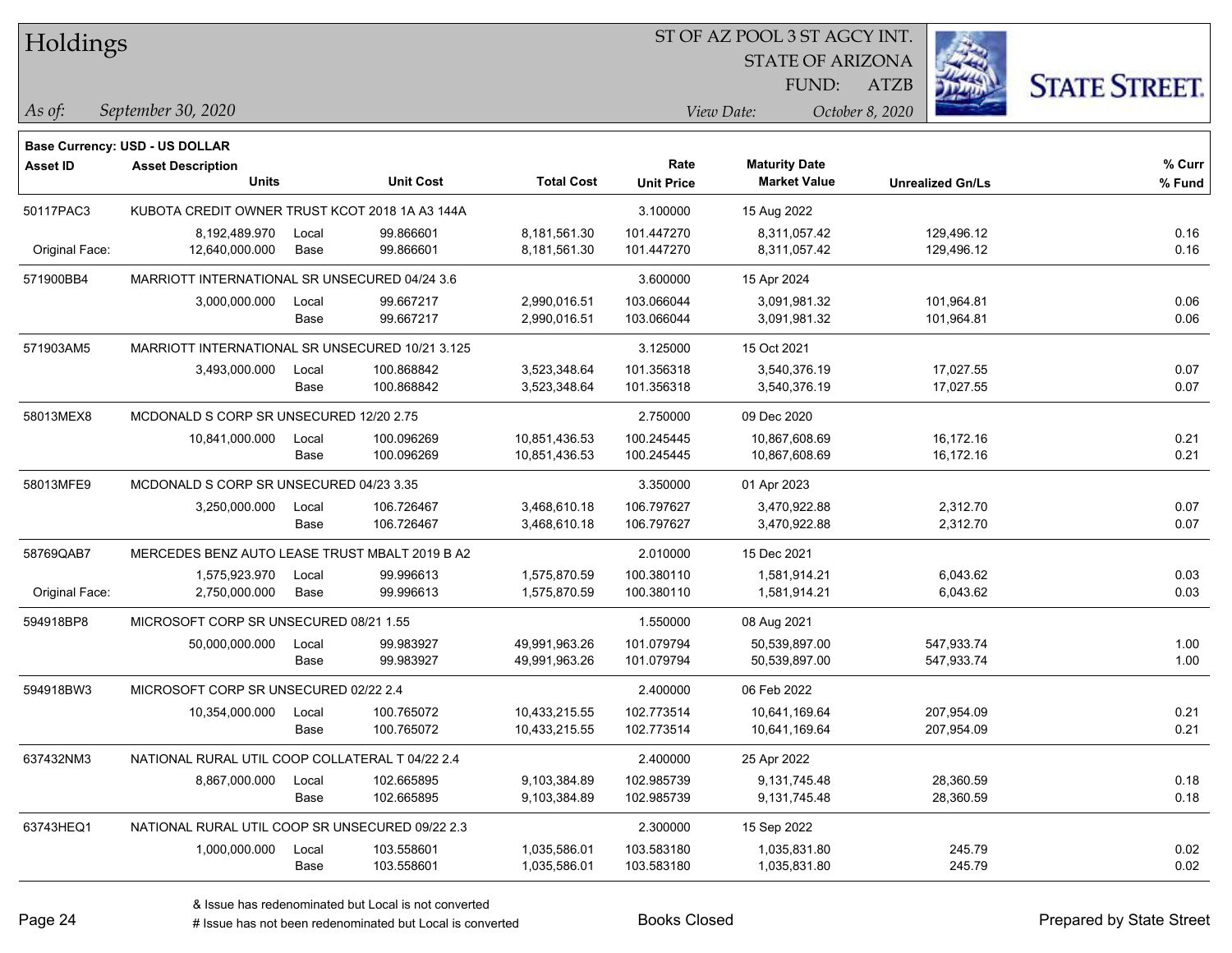| Holdings        |                                                   |                                   |                                                      |                   | 51 OF AZ POOL 351 AGCY INT. |                                             |                         |                      |  |
|-----------------|---------------------------------------------------|-----------------------------------|------------------------------------------------------|-------------------|-----------------------------|---------------------------------------------|-------------------------|----------------------|--|
|                 |                                                   |                                   |                                                      |                   |                             | <b>STATE OF ARIZONA</b>                     |                         |                      |  |
|                 |                                                   |                                   |                                                      |                   |                             | FUND:                                       | <b>ATZB</b>             | <b>STATE STREET.</b> |  |
| As of:          | September 30, 2020                                |                                   |                                                      |                   |                             | View Date:                                  | October 8, 2020         |                      |  |
|                 |                                                   |                                   |                                                      |                   |                             |                                             |                         |                      |  |
|                 | <b>Base Currency: USD - US DOLLAR</b>             |                                   |                                                      |                   |                             |                                             |                         |                      |  |
| <b>Asset ID</b> | <b>Asset Description</b><br><b>Units</b>          |                                   | <b>Unit Cost</b>                                     | <b>Total Cost</b> | Rate                        | <b>Maturity Date</b><br><b>Market Value</b> |                         | % Curr               |  |
|                 |                                                   |                                   |                                                      |                   | <b>Unit Price</b>           |                                             | <b>Unrealized Gn/Ls</b> | % Fund               |  |
| 641062AQ7       | NESTLE HOLDINGS INC COMPANY GUAR 144A 01/24 0.375 |                                   |                                                      |                   | 0.375000                    | 15 Jan 2024                                 |                         |                      |  |
|                 | 15,000,000.000                                    | Local                             | 99.762168                                            | 14,964,325.27     | 99.604976                   | 14,940,746.40                               | $-23,578.87$            | 0.30                 |  |
|                 |                                                   | Base                              | 99.762168                                            | 14,964,325.27     | 99.604976                   | 14,940,746.40                               | $-23,578.87$            | 0.30                 |  |
| 64952WCE1       | NEW YORK LIFE GLOBAL FDG SR SECURED 144A 04/21 2  |                                   |                                                      |                   | 2.000000                    | 13 Apr 2021                                 |                         |                      |  |
|                 | 3,000,000.000                                     | Local                             | 99.984382                                            | 2,999,531.46      | 100.939475                  | 3,028,184.25                                | 28,652.79               | 0.06                 |  |
|                 |                                                   | Base                              | 99.984382                                            | 2,999,531.46      | 100.939475                  | 3,028,184.25                                | 28,652.79               | 0.06                 |  |
| 654740AN9       |                                                   |                                   | NISSAN MOTOR ACCEPTANCE SR UNSECURED 144A 03/21 2.55 |                   | 2.550000                    | 08 Mar 2021                                 |                         |                      |  |
|                 | 10,000,000.000                                    | Local                             | 99.989524                                            | 9,998,952.43      | 100.519112                  | 10,051,911.20                               | 52,958.77               | 0.20                 |  |
|                 |                                                   | Base                              | 99.989524                                            | 9,998,952.43      | 100.519112                  | 10,051,911.20                               | 52,958.77               | 0.20                 |  |
| 655844BJ6       | NORFOLK SOUTHERN CORP SR UNSECURED 04/22 3        |                                   |                                                      |                   | 3.000000                    | 01 Apr 2022                                 |                         |                      |  |
|                 | 3,140,000.000                                     | Local                             | 101.444954                                           | 3,185,371.57      | 103.434047                  | 3,247,829.08                                | 62,457.51               | 0.06                 |  |
|                 |                                                   | Base                              | 101.444954                                           | 3,185,371.57      | 103.434047                  | 3,247,829.08                                | 62,457.51               | 0.06                 |  |
| 717081DM2       |                                                   | PFIZER INC SR UNSECURED 05/24 3.4 |                                                      |                   |                             | 15 May 2024                                 |                         |                      |  |
|                 | 4,753,000.000                                     | Local                             | 110.342530                                           | 5,244,580.44      | 109.841052                  | 5,220,745.20                                | $-23,835.24$            | 0.10                 |  |
|                 |                                                   | Base                              | 110.342530                                           | 5,244,580.44      | 109.841052                  | 5,220,745.20                                | $-23,835.24$            | 0.10                 |  |
| 717081ER0       | PFIZER INC SR UNSECURED 03/22 2.8                 |                                   |                                                      |                   | 2.800000                    | 11 Mar 2022                                 |                         |                      |  |
|                 | 3,000,000.000                                     | Local                             | 99.997120                                            | 2,999,913.61      | 103.510381                  | 3,105,311.43                                | 105,397.82              | 0.06                 |  |
|                 |                                                   | Base                              | 99.997120                                            | 2,999,913.61      | 103.510381                  | 3,105,311.43                                | 105,397.82              | 0.06                 |  |
| 723484AH4       | PINNACLE WEST CAPITAL SR UNSECURED 06/25 1.3      |                                   |                                                      |                   | 1.300000                    | 15 Jun 2025                                 |                         |                      |  |
|                 | 12,000,000.000                                    | Local                             | 99.990591                                            | 11,998,870.94     | 101.588980                  | 12,190,677.60                               | 191,806.66              | 0.24                 |  |
|                 |                                                   | Base                              | 99.990591                                            | 11,998,870.94     | 101.588980                  | 12,190,677.60                               | 191,806.66              | 0.24                 |  |
| 74005PBA1       | LINDE INC/CT COMPANY GUAR 02/22 2.45              |                                   |                                                      |                   | 2.450000                    | 15 Feb 2022                                 |                         |                      |  |
|                 | 3,000,000.000                                     | Local                             | 100.979948                                           | 3,029,398.44      | 102.325777                  | 3,069,773.31                                | 40.374.87               | 0.06                 |  |
|                 |                                                   | Base                              | 100.979948                                           | 3,029,398.44      | 102.325777                  | 3,069,773.31                                | 40,374.87               | 0.06                 |  |
| 78014RAP5       | ROYAL BANK OF CANADA SR UNSECURED 09/21 VAR       |                                   |                                                      |                   | 0.577380                    | 21 Sep 2021                                 |                         |                      |  |
|                 | 10,000,000.000                                    | Local                             | 99.937131                                            | 9,993,713.10      | 100.173516                  | 10,017,351.60                               | 23,638.50               | 0.20                 |  |
|                 |                                                   | Base                              | 99.937131                                            | 9,993,713.10      | 100.173516                  | 10,017,351.60                               | 23,638.50               | 0.20                 |  |
| 78014RAQ3       | ROYAL BANK OF CANADA SR UNSECURED 10/21 VAR       |                                   |                                                      |                   | 3.000000                    | 22 Oct 2021                                 |                         |                      |  |
|                 | 10,000,000.000                                    | Local                             | 100.000000                                           | 10,000,000.00     | 102.591322                  | 10,259,132.20                               | 259,132.20              | 0.20                 |  |
|                 |                                                   | Base                              | 100.000000                                           | 10,000,000.00     | 102.591322                  | 10,259,132.20                               | 259,132.20              | 0.20                 |  |

 $STOTAT$   $17 DOOT$  3  $ST A GOCH$ 

٦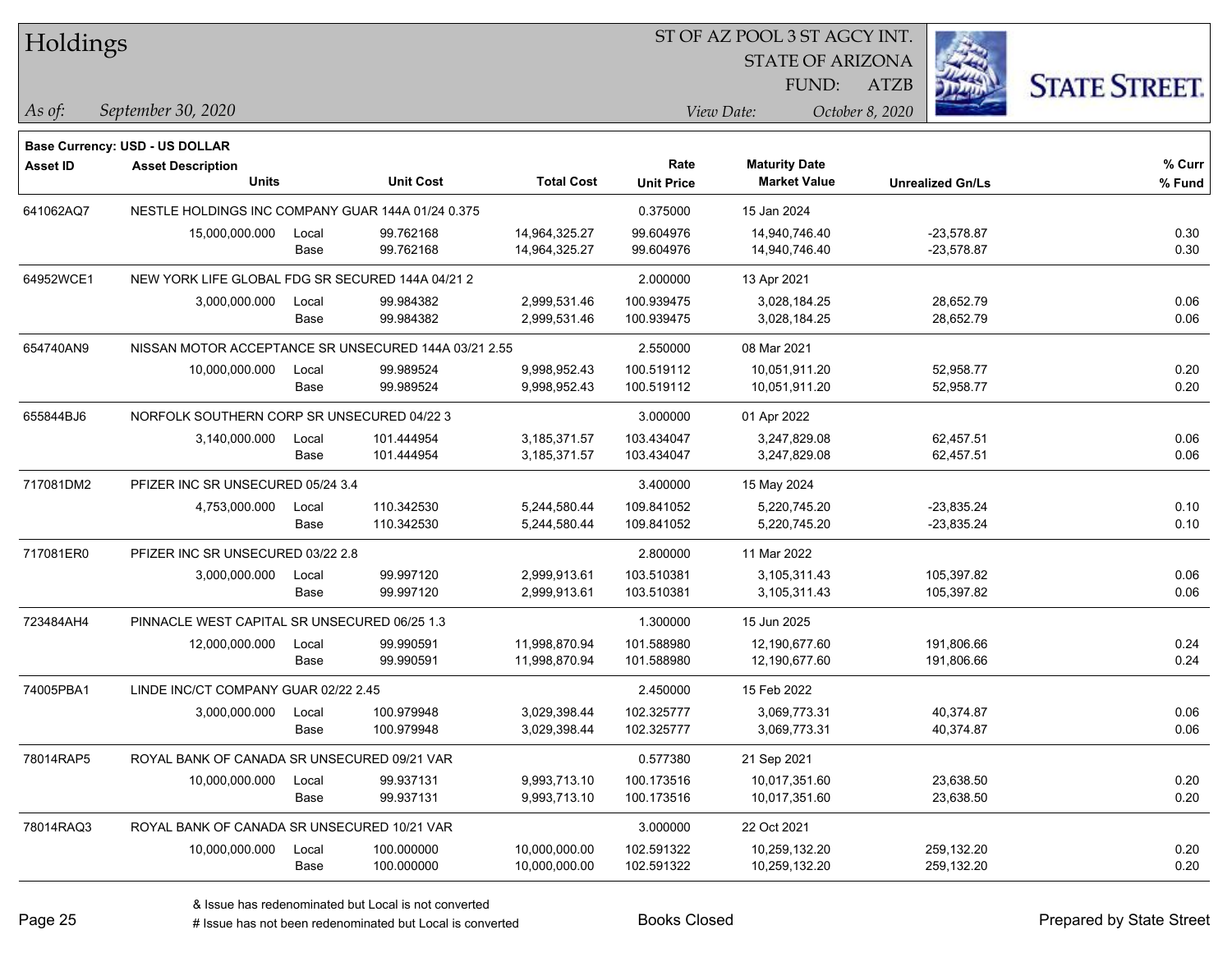| Holdings        |                                              |       |                  |                   |                           | ST OF AZ POOL 3 ST AGCY INT.                |                         |                     |
|-----------------|----------------------------------------------|-------|------------------|-------------------|---------------------------|---------------------------------------------|-------------------------|---------------------|
|                 |                                              |       |                  |                   |                           | <b>STATE OF ARIZONA</b>                     |                         |                     |
|                 |                                              |       |                  |                   |                           | FUND:                                       | <b>ATZB</b>             | <b>STATE STREET</b> |
| $\vert$ As of:  | September 30, 2020                           |       |                  |                   |                           | View Date:                                  | October 8, 2020         |                     |
|                 |                                              |       |                  |                   |                           |                                             |                         |                     |
|                 | <b>Base Currency: USD - US DOLLAR</b>        |       |                  |                   |                           |                                             |                         |                     |
| <b>Asset ID</b> | <b>Asset Description</b><br><b>Units</b>     |       | <b>Unit Cost</b> | <b>Total Cost</b> | Rate<br><b>Unit Price</b> | <b>Maturity Date</b><br><b>Market Value</b> | <b>Unrealized Gn/Ls</b> | % Curr<br>% Fund    |
|                 |                                              |       |                  |                   |                           |                                             |                         |                     |
| 78014RBX7       | ROYAL BANK OF CANADA SR UNSECURED 01/25 VAR  |       |                  |                   | 2.300000                  | 30 Jan 2025                                 |                         |                     |
|                 | 10,000,000.000                               | Local | 100.000000       | 10,000,000.00     | 100.929713                | 10,092,971.30                               | 92,971.30               | 0.20                |
|                 |                                              | Base  | 100.000000       | 10,000,000.00     | 100.929713                | 10,092,971.30                               | 92,971.30               | 0.20                |
| 78014RCM0       | ROYAL BANK OF CANADA SR UNSECURED 03/25 VAR  |       |                  |                   | 1.500000                  | 27 Mar 2025                                 |                         |                     |
|                 | 10,000,000.000                               | Local | 100.000000       | 10,000,000.00     | 103.560000                | 10,356,000.00                               | 356,000.00              | 0.20                |
|                 |                                              | Base  | 100.000000       | 10,000,000.00     | 103.560000                | 10,356,000.00                               | 356,000.00              | 0.20                |
| 78446YAA1       | SLM STUDENT LOAN TRUST SLMA 2012 2 A         |       |                  |                   | 0.875130                  | 25 Jan 2029                                 |                         |                     |
|                 | 876.210.100                                  | Local | 100.000000       | 876,210.10        | 94.151860                 | 824,968.11                                  | $-51,241.99$            | 0.02                |
| Original Face:  | 2,838,688.000                                | Base  | 100.000000       | 876,210.10        | 94.151860                 | 824,968.11                                  | $-51,241.99$            | 0.02                |
| 863667BA8       | STRYKER CORP SR UNSECURED 06/25 1.15         |       |                  |                   | 1.150000                  | 15 Jun 2025                                 |                         |                     |
|                 | 5,000,000.000                                | Local | 99.781419        | 4,989,070.93      | 101.255575                | 5,062,778.75                                | 73,707.82               | 0.10                |
|                 |                                              | Base  | 99.781419        | 4,989,070.93      | 101.255575                | 5,062,778.75                                | 73,707.82               | 0.10                |
| 86787EBE6       | TRUIST BANK SR UNSECURED 05/22 2.8           |       |                  |                   | 2.800000                  | 17 May 2022                                 |                         |                     |
|                 | 10,000,000.000                               | Local | 99.972406        | 9,997,240.60      | 103.873302                | 10,387,330.20                               | 390,089.60              | 0.21                |
|                 |                                              | Base  | 99.972406        | 9,997,240.60      | 103.873302                | 10,387,330.20                               | 390,089.60              | 0.21                |
| 87612EBD7       | TARGET CORP SR UNSECURED 07/24 3.5           |       |                  |                   | 3.500000                  | 01 Jul 2024                                 |                         |                     |
|                 | 3,678,000.000                                | Local | 111.402069       | 4,097,368.08      | 110.607347                | 4,068,138.22                                | $-29,229.86$            | 0.08                |
|                 |                                              | Base  | 111.402069       | 4,097,368.08      | 110.607347                | 4,068,138.22                                | $-29,229.86$            | 0.08                |
| 88579YAX9       | 3M COMPANY SR UNSECURED 03/23 2.25           |       |                  |                   | 2.250000                  | 15 Mar 2023                                 |                         |                     |
|                 | 1,500,000.000                                | Local | 104.321238       | 1,564,818.57      | 104.572374                | 1,568,585.61                                | 3,767.04                | 0.03                |
|                 |                                              | Base  | 104.321238       | 1,564,818.57      | 104.572374                | 1,568,585.61                                | 3,767.04                | 0.03                |
| 89114Q3J5       | TORONTO DOMINION BANK SR UNSECURED 07/22 VAR |       |                  |                   | 0.607750                  | 22 Jul 2022                                 |                         |                     |
|                 | 5,000,000.000                                | Local | 100.000000       | 5,000,000.00      | 100.205740                | 5,010,287.00                                | 10,287.00               | 0.10                |
|                 |                                              | Base  | 100.000000       | 5,000,000.00      | 100.205740                | 5,010,287.00                                | 10,287.00               | 0.10                |
| 89114Q5A2       | TORONTO DOMINION BANK SR UNSECURED 08/24 VAR |       |                  |                   | 2.450000                  | 14 Aug 2024                                 |                         |                     |
|                 | 10,000,000.000                               | Local | 100.000000       | 10,000,000.00     | 103.349552                | 10,334,955.20                               | 334,955.20              | 0.20                |
|                 |                                              | Base  | 100.000000       | 10,000,000.00     | 103.349552                | 10,334,955.20                               | 334,955.20              | 0.20                |
| 89233MAB9       | TOYOTA AUTO RECEIVABLES OWNER TAOT 2019 D A2 |       |                  |                   | 1.920000                  | 15 Jul 2022                                 |                         |                     |
|                 | 5,995,817.300                                | Local | 99.994390        | 5,995,480.94      | 100.694090                | 6,037,433.67                                | 41,952.73               | 0.12                |
| Original Face:  | 8,000,000.000                                | Base  | 99.994390        | 5,995,480.94      | 100.694090                | 6,037,433.67                                | 41,952.73               | 0.12                |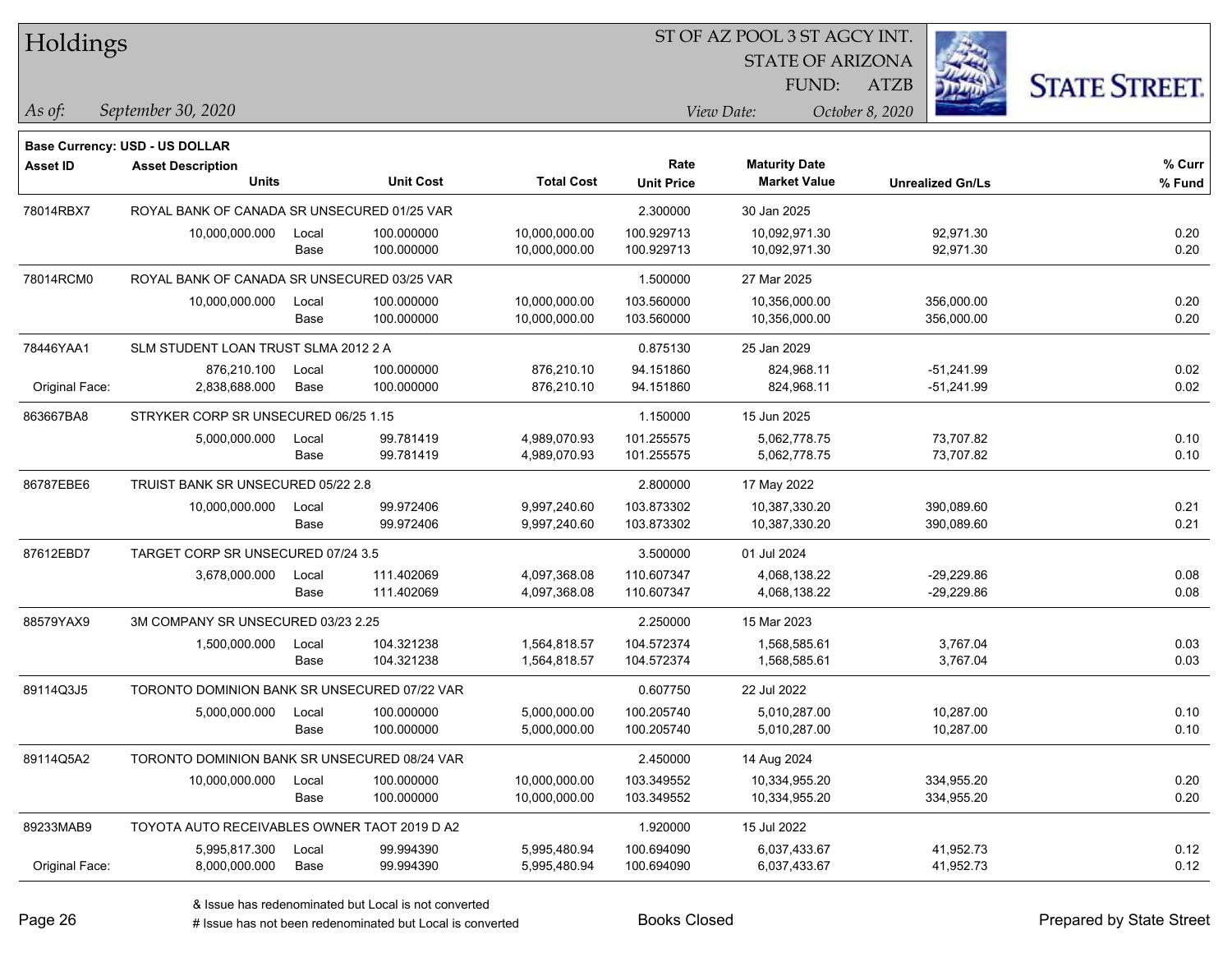| Holdings        |                                                  |       |                  |                   |                   | 51 OF AZ POOL 351 AGCY INT. |                         |                      |  |
|-----------------|--------------------------------------------------|-------|------------------|-------------------|-------------------|-----------------------------|-------------------------|----------------------|--|
|                 |                                                  |       |                  |                   |                   | <b>STATE OF ARIZONA</b>     |                         |                      |  |
|                 |                                                  |       |                  |                   |                   | FUND:                       | ATZB                    | <b>STATE STREET.</b> |  |
| As of:          | September 30, 2020                               |       |                  |                   |                   | View Date:                  | October 8, 2020         |                      |  |
|                 | <b>Base Currency: USD - US DOLLAR</b>            |       |                  |                   |                   |                             |                         |                      |  |
| <b>Asset ID</b> | <b>Asset Description</b>                         |       |                  |                   | Rate              | <b>Maturity Date</b>        |                         | $%$ Curr             |  |
|                 | <b>Units</b>                                     |       | <b>Unit Cost</b> | <b>Total Cost</b> | <b>Unit Price</b> | <b>Market Value</b>         | <b>Unrealized Gn/Ls</b> | % Fund               |  |
| 89236TEX9       | TOYOTA MOTOR CREDIT CORP SR UNSECURED 04/21 VAR  |       |                  |                   | 0.444500          | 26 Apr 2021                 |                         |                      |  |
|                 | 5,000,000.000                                    | Local | 99.948813        | 4,997,440.65      | 99.921252         | 4,996,062.60                | $-1,378.05$             | 0.10                 |  |
|                 |                                                  | Base  | 99.948813        | 4,997,440.65      | 99.921252         | 4,996,062.60                | $-1,378.05$             | 0.10                 |  |
| 89236TFX8       | TOYOTA MOTOR CREDIT CORP SR UNSECURED 04/22 2.65 |       |                  |                   | 2.650000          | 12 Apr 2022                 |                         |                      |  |
|                 | 13,000,000.000                                   | Local | 99.967925        | 12,995,830.27     | 103.431624        | 13,446,111.12               | 450,280.85              | 0.27                 |  |
|                 |                                                  | Base  | 99.967925        | 12,995,830.27     | 103.431624        | 13,446,111.12               | 450,280.85              | 0.27                 |  |
| 89236TGS8       | TOYOTA MOTOR CREDIT CORP SR UNSECURED 08/21 VAR  |       |                  |                   | 0.378500          | 13 Aug 2021                 |                         |                      |  |
|                 | 2,000,000.000                                    | Local | 100.000000       | 2,000,000.00      | 100.067181        | 2,001,343.62                | 1,343.62                | 0.04                 |  |
|                 |                                                  | Base  | 100.000000       | 2,000,000.00      | 100.067181        | 2,001,343.62                | 1,343.62                | 0.04                 |  |
| 89236TGT6       | TOYOTA MOTOR CREDIT CORP SR UNSECURED 02/25 1.8  |       |                  |                   | 1.800000          | 13 Feb 2025                 |                         |                      |  |
|                 | 10,000,000.000                                   | Local | 99.941471        | 9,994,147.13      | 104.477076        | 10,447,707.60               | 453,560.47              | 0.21                 |  |
|                 |                                                  | Base  | 99.941471        | 9,994,147.13      | 104.477076        | 10,447,707.60               | 453,560.47              | 0.21                 |  |
| 89236THH1       | TOYOTA MOTOR CREDIT CORP SR UNSECURED 09/25 0.62 |       |                  |                   | 0.620000          | 16 Sep 2025                 |                         |                      |  |
|                 | 5,000,000.000                                    | Local | 100.000000       | 5,000,000.00      | 99.960222         | 4,998,011.10                | $-1,988.90$             | 0.10                 |  |
|                 |                                                  | Base  | 100.000000       | 5,000,000.00      | 99.960222         | 4,998,011.10                | $-1,988.90$             | 0.10                 |  |
| 89237VAE9       | TOYOTA AUTO RECEIVABLES OWNER TAOT 2020 C A1     |       |                  |                   | 0.201590          | 16 Aug 2021                 |                         |                      |  |
|                 | 8,243,553.660                                    | Local | 100.000000       | 8,243,553.66      | 100.000000        | 8,243,553.66                | 0.00                    | 0.16                 |  |
| Original Face:  | 17,000,000.000                                   | Base  | 100.000000       | 8,243,553.66      | 100.000000        | 8,243,553.66                | 0.00                    | 0.16                 |  |
| 89788JAA7       | TRUIST BANK SR UNSECURED 03/25 1.5               |       |                  |                   | 1.500000          | 10 Mar 2025                 |                         |                      |  |
|                 | 2,000,000.000                                    | Local | 99.817589        | 1,996,351.77      | 102.976191        | 2,059,523.82                | 63,172.05               | 0.04                 |  |
|                 |                                                  | Base  | 99.817589        | 1,996,351.77      | 102.976191        | 2,059,523.82                | 63,172.05               | 0.04                 |  |
| 90327QD30       | USAA CAPITAL CORP SR UNSECURED 144A 06/21 2.625  |       |                  |                   | 2.625000          | 01 Jun 2021                 |                         |                      |  |
|                 | 13,810,000.000                                   | Local | 100.652724       | 13,900,141.20     | 101.473682        | 14,013,515.48               | 113,374.28              | 0.28                 |  |
|                 |                                                  | Base  | 100.652724       | 13,900,141.20     | 101.473682        | 14,013,515.48               | 113,374.28              | 0.28                 |  |
| 90331HNV1       | US BANK NA CINCINNATI SR UNSECURED 07/23 3.4     |       |                  |                   | 3.400000          | 24 Jul 2023                 |                         |                      |  |
|                 | 2,775,000.000                                    | Local | 107.960926       | 2,995,915.71      | 107.935113        | 2,995,199.39                | $-716.32$               | 0.06                 |  |
|                 |                                                  | Base  | 107.960926       | 2,995,915.71      | 107.935113        | 2,995,199.39                | $-716.32$               | 0.06                 |  |
| 904764BF3       | UNILEVER CAPITAL CORP COMPANY GUAR 03/22 3       |       |                  |                   | 3.000000          | 07 Mar 2022                 |                         |                      |  |
|                 | 10,000,000.000                                   | Local | 101.910616       | 10,191,061.56     | 103.822051        | 10,382,205.10               | 191,143.54              | 0.21                 |  |
|                 |                                                  | Base  | 101.910616       | 10,191,061.56     | 103.822051        | 10,382,205.10               | 191,143.54              | 0.21                 |  |

ST OF A Z POOL 2 ST ACCV INT

**CONTRACTOR**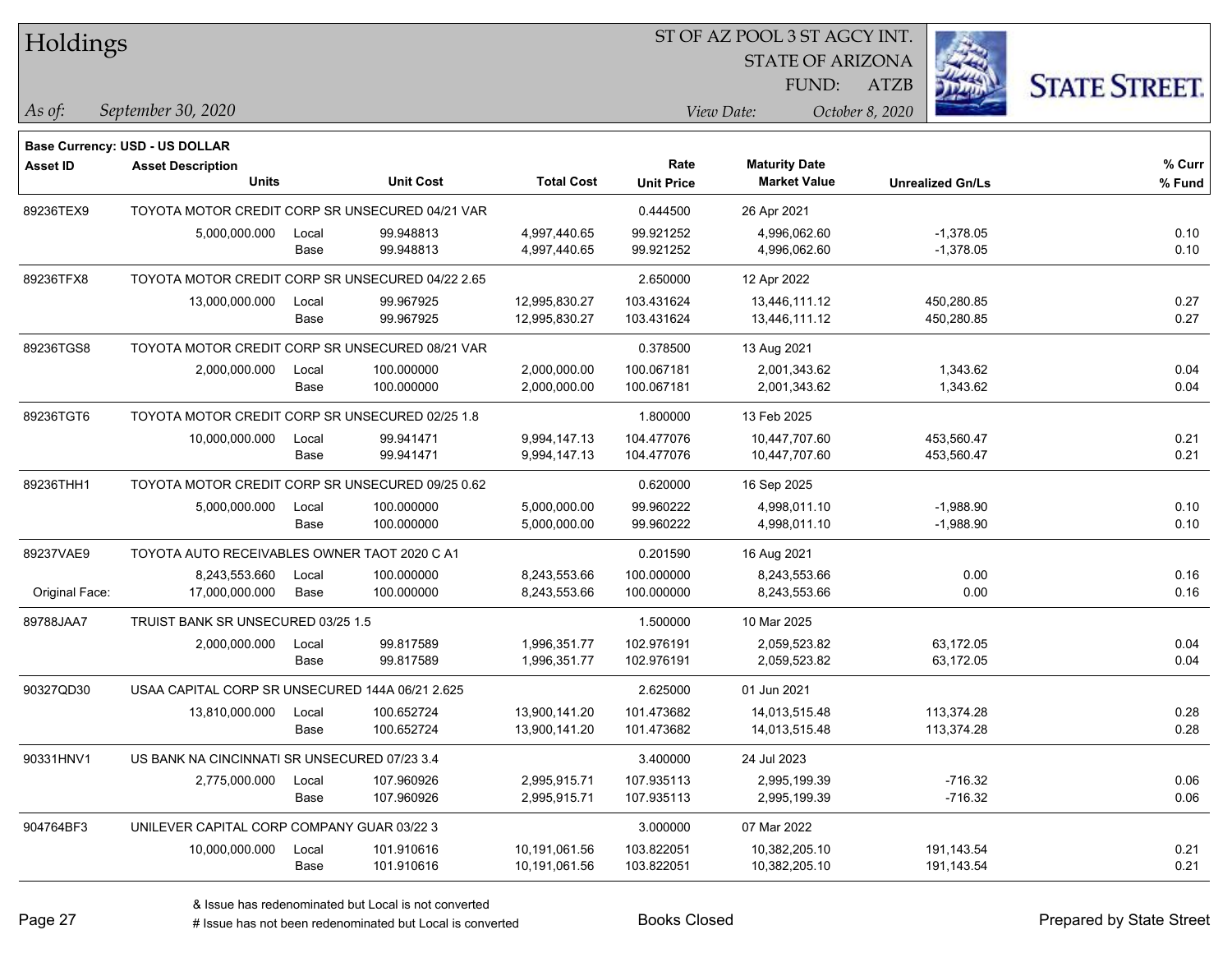| Holdings        |                                                                   |       |                  |                   |                   | ST OF AZ POOL 3 ST AGCY INT.<br><b>STATE OF ARIZONA</b> |                                |                      |
|-----------------|-------------------------------------------------------------------|-------|------------------|-------------------|-------------------|---------------------------------------------------------|--------------------------------|----------------------|
| As of:          | September 30, 2020                                                |       |                  |                   |                   | FUND:<br>View Date:                                     | <b>ATZB</b><br>October 8, 2020 | <b>STATE STREET.</b> |
|                 |                                                                   |       |                  |                   |                   |                                                         |                                |                      |
| <b>Asset ID</b> | <b>Base Currency: USD - US DOLLAR</b><br><b>Asset Description</b> |       |                  |                   | Rate              | <b>Maturity Date</b>                                    |                                | % Curr               |
|                 | Units                                                             |       | <b>Unit Cost</b> | <b>Total Cost</b> | <b>Unit Price</b> | <b>Market Value</b>                                     | <b>Unrealized Gn/Ls</b>        | % Fund               |
| 904764BJ5       | UNILEVER CAPITAL CORP COMPANY GUAR 09/23 0.375                    |       |                  |                   | 0.375000          | 14 Sep 2023                                             |                                |                      |
|                 | 3,000,000.000                                                     | Local | 99.873987        | 2,996,219.62      | 100.181835        | 3,005,455.05                                            | 9,235.43                       | 0.06                 |
|                 |                                                                   | Base  | 99.873987        | 2,996,219.62      | 100.181835        | 3,005,455.05                                            | 9,235.43                       | 0.06                 |
| 91159HHX1       | US BANCORP SR UNSECURED 07/24 2.4                                 |       |                  |                   | 2.400000          | 30 Jul 2024                                             |                                |                      |
|                 | 2,000,000.000                                                     | Local | 99.925053        | 1,998,501.05      | 106.371062        | 2,127,421.24                                            | 128,920.19                     | 0.04                 |
|                 |                                                                   | Base  | 99.925053        | 1,998,501.05      | 106.371062        | 2,127,421.24                                            | 128,920.19                     | 0.04                 |
| 9128285B2       | US TREASURY N/B 09/20 2.75                                        |       |                  |                   | 2.750000          | 30 Sep 2020                                             |                                |                      |
|                 | 0.000                                                             | Local | 0.000000         | $-0.07$           | 0.000000          | 0.00                                                    | 0.07                           | 0.00                 |
|                 |                                                                   | Base  | 0.000000         | $-0.07$           | 0.000000          | 0.00                                                    | 0.07                           | 0.00                 |
| 912828P87       | US TREASURY N/B 02/21 1.125                                       |       |                  |                   | 1.125000          | 28 Feb 2021                                             |                                |                      |
|                 | 5,000,000.000                                                     | Local | 99.925151        | 4,996,257.57      | 100.421875        | 5,021,093.75                                            | 24,836.18                      | 0.10                 |
|                 |                                                                   | Base  | 99.925151        | 4,996,257.57      | 100.421875        | 5,021,093.75                                            | 24,836.18                      | 0.10                 |
| 912828XV7       | US TREASURY N/B 06/19 1.25                                        |       |                  |                   | 1.250000          | 30 Jun 2019                                             |                                |                      |
|                 | 0.000                                                             | Local | 0.000000         | $-0.03$           | 0.000000          | 0.00                                                    | 0.03                           | 0.00                 |
|                 |                                                                   | Base  | 0.000000         | $-0.03$           | 0.000000          | 0.00                                                    | 0.03                           | 0.00                 |
| 91324PDG4       | UNITEDHEALTH GROUP INC SR UNSECURED 06/21 VAR                     |       |                  |                   | 0.510380          | 15 Jun 2021                                             |                                |                      |
|                 | 3,000,000.000                                                     | Local | 100.000000       | 3,000,000.00      | 100.157849        | 3,004,735.47                                            | 4,735.47                       | 0.06                 |
|                 |                                                                   | Base  | 100.000000       | 3,000,000.00      | 100.157849        | 3,004,735.47                                            | 4,735.47                       | 0.06                 |
| 91324PDH2       | UNITEDHEALTH GROUP INC SR UNSECURED 06/21 3.15                    |       |                  |                   | 3.150000          | 15 Jun 2021                                             |                                |                      |
|                 | 3,000,000.000                                                     | Local | 99.987291        | 2,999,618.73      | 102.055002        | 3,061,650.06                                            | 62,031.33                      | 0.06                 |
|                 |                                                                   | Base  | 99.987291        | 2,999,618.73      | 102.055002        | 3,061,650.06                                            | 62,031.33                      | 0.06                 |
| 91324PDM1       | UNITEDHEALTH GROUP INC SR UNSECURED 02/24 3.5                     |       |                  |                   | 3.500000          | 15 Feb 2024                                             |                                |                      |
|                 | 10,000,000.000                                                    | Local | 109.657563       | 10,965,756.34     | 109.945758        | 10,994,575.80                                           | 28,819.46                      | 0.22                 |
|                 |                                                                   | Base  | 109.657563       | 10,965,756.34     | 109.945758        | 10,994,575.80                                           | 28,819.46                      | 0.22                 |
| 92347YAA2       | VERIZON OWNER TRUST VZOT 2019 A A1A                               |       |                  |                   | 2.930000          | 20 Sep 2023                                             |                                |                      |
|                 | 8,000,000.000                                                     | Local | 99.986877        | 7,998,950.12      | 102.467130        | 8,197,370.40                                            | 198,420.28                     | 0.16                 |
| Original Face:  | 8,000,000.000                                                     | Base  | 99.986877        | 7,998,950.12      | 102.467130        | 8,197,370.40                                            | 198,420.28                     | 0.16                 |
| 92348TAA2       | VERIZON OWNER TRUST VZOT 2020 A A1A                               |       |                  |                   | 1.850000          | 22 Jul 2024                                             |                                |                      |
|                 | 5,500,000.000                                                     | Local | 99.990051        | 5,499,452.79      | 102.563410        | 5,640,987.55                                            | 141,534.76                     | 0.11                 |
| Original Face:  | 5,500,000.000                                                     | Base  | 99.990051        | 5,499,452.79      | 102.563410        | 5,640,987.55                                            | 141,534.76                     | 0.11                 |

 $\frac{1}{2}$ 

 $\overline{\phantom{0}}$ 

 $\overline{\phantom{0}}$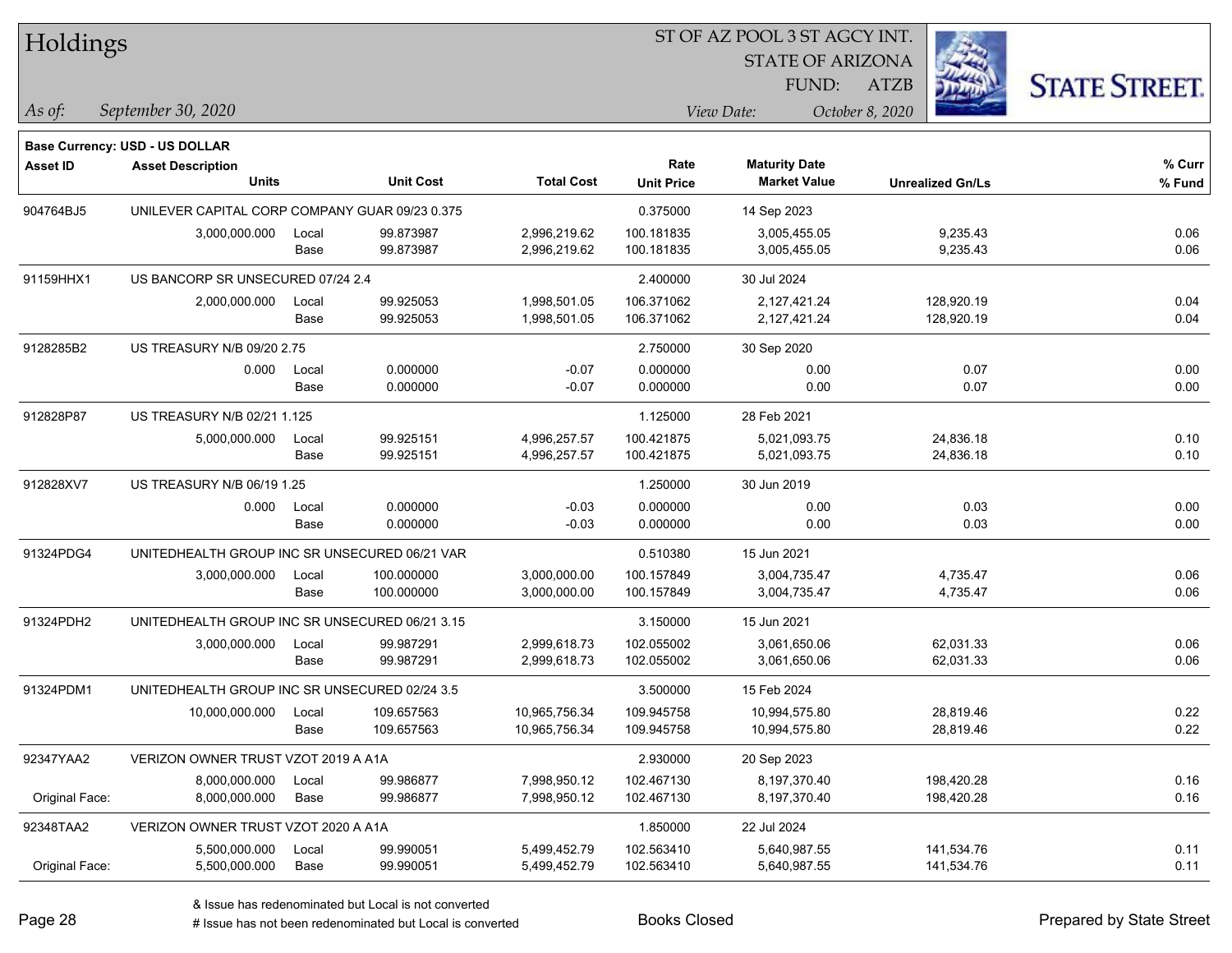| Holdings |
|----------|
|----------|

STATE OF ARIZONA

ATZB



*September 30, 2020 As of: View Date: October 8, 2020*

**Base Currency: USD - US DOLLAR**

| Asset ID       | <b>Asset Description</b><br><b>Units</b>      |               | <b>Unit Cost</b>       | <b>Total Cost</b>            | Rate<br><b>Unit Price</b> | <b>Maturity Date</b><br><b>Market Value</b> | <b>Unrealized Gn/Ls</b> | % Curr<br>% Fund |
|----------------|-----------------------------------------------|---------------|------------------------|------------------------------|---------------------------|---------------------------------------------|-------------------------|------------------|
| 92348XAA3      | VERIZON OWNER TRUST VZOT 2018 A A1A           |               |                        |                              | 3.230000                  | 20 Apr 2023                                 |                         |                  |
| Original Face: | 5,000,000.000<br>5,000,000.000                | Local<br>Base | 99.999121<br>99.999121 | 4,999,956.06<br>4,999,956.06 | 101.550110<br>101.550110  | 5,077,505.50<br>5,077,505.50                | 77,549.44<br>77,549.44  | 0.10<br>0.10     |
| 931142DP5      | WALMART INC SR UNSECURED 04/24 3.3            |               |                        |                              | 3.300000                  | 22 Apr 2024                                 |                         |                  |
|                | 1,000,000.000                                 | Local         | 109.375716             | 1,093,757.16                 | 109.108563                | 1,091,085.63                                | $-2,671.53$             | 0.02             |
|                |                                               | Base          | 109.375716             | 1,093,757.16                 | 109.108563                | 1,091,085.63                                | $-2,671.53$             | 0.02             |
| 931142EL3      | WALMART INC SR UNSECURED 07/24 2.85           |               |                        |                              | 2.850000                  | 08 Jul 2024                                 |                         |                  |
|                | 3,000,000.000                                 | Local         | 99.911785              | 2,997,353.56                 | 108.653097                | 3,259,592.91                                | 262,239.35              | 0.06             |
|                |                                               | Base          | 99.911785              | 2,997,353.56                 | 108.653097                | 3,259,592.91                                | 262,239.35              | 0.06             |
| 931422AH2      | WALGREEN CO COMPANY GUAR 09/22 3.1            |               |                        |                              | 3.100000                  | 15 Sep 2022                                 |                         |                  |
|                | 2,032,000.000                                 | Local         | 104.327787             | 2,119,940.64                 | 104.692187                | 2,127,345.24                                | 7,404.60                | 0.04             |
|                |                                               | Base          | 104.327787             | 2,119,940.64                 | 104.692187                | 2,127,345.24                                | 7,404.60                | 0.04             |
| 94106LAY5      | WASTE MANAGEMENT INC COMPANY GUAR 09/22 2.9   |               |                        |                              | 2.900000                  | 15 Sep 2022                                 |                         |                  |
|                | 1,625,000.000                                 | Local         | 103.778505             | 1,686,400.70                 | 104.226377                | 1,693,678.63                                | 7,277.93                | 0.03             |
|                |                                               | Base          | 103.778505             | 1,686,400.70                 | 104.226377                | 1,693,678.63                                | 7,277.93                | 0.03             |
| 949746SP7      | WELLS FARGO + COMPANY SR UNSECURED 02/22 VAR  |               |                        |                              | 1.182500                  | 11 Feb 2022                                 |                         |                  |
|                | 4,000,000.000                                 | Local         | 100.000000             | 4,000,000.00                 | 100.245890                | 4,009,835.60                                | 9,835.60                | 0.08             |
|                |                                               | Base          | 100.000000             | 4,000,000.00                 | 100.245890                | 4,009,835.60                                | 9,835.60                | 0.08             |
| 94988J5T0      | WELLS FARGO BANK NA SR UNSECURED 10/21 3.625  |               |                        |                              | 3.625000                  | 22 Oct 2021                                 |                         |                  |
|                | 18,291,000.000                                | Local         | 102.367903             | 18,724,113.22                | 103.110697                | 18,859,977.59                               | 135,864.37              | 0.37             |
|                |                                               | Base          | 102.367903             | 18,724,113.22                | 103.110697                | 18,859,977.59                               | 135,864.37              | 0.37             |
| 94988J6A0      | WELLS FARGO BANK NA SR UNSECURED 09/22 VAR    |               |                        |                              | 2.082000                  | 09 Sep 2022                                 |                         |                  |
|                | 10,000,000.000                                | Local         | 101.421855             | 10,142,185.47                | 101.414280                | 10,141,428.00                               | $-757.47$               | 0.20             |
|                |                                               | Base          | 101.421855             | 10,142,185.47                | 101.414280                | 10,141,428.00                               | $-757.47$               | 0.20             |
| 95000U2C6      | WELLS FARGO + COMPANY SR UNSECURED 01/24 3.75 |               |                        |                              | 3.750000                  | 24 Jan 2024                                 |                         |                  |
|                | 5,000,000.000                                 | Local         | 99.880060              | 4,994,003.01                 | 108.652103                | 5,432,605.15                                | 438,602.14              | 0.11             |
|                |                                               | Base          | 99.880060              | 4,994,003.01                 | 108.652103                | 5,432,605.15                                | 438,602.14              | 0.11             |
| 95001DA75      | WELLS FARGO + COMPANY SR UNSECURED 06/22 1    |               |                        |                              | 1.000000                  | 17 Jun 2022                                 |                         |                  |
|                | 3,000,000.000                                 | Local         | 100.000000             | 3,000,000.00                 | 99.417555                 | 2,982,526.65                                | $-17,473.35$            | 0.06             |
|                |                                               | Base          | 100.000000             | 3,000,000.00                 | 99.417555                 | 2,982,526.65                                | $-17,473.35$            | 0.06             |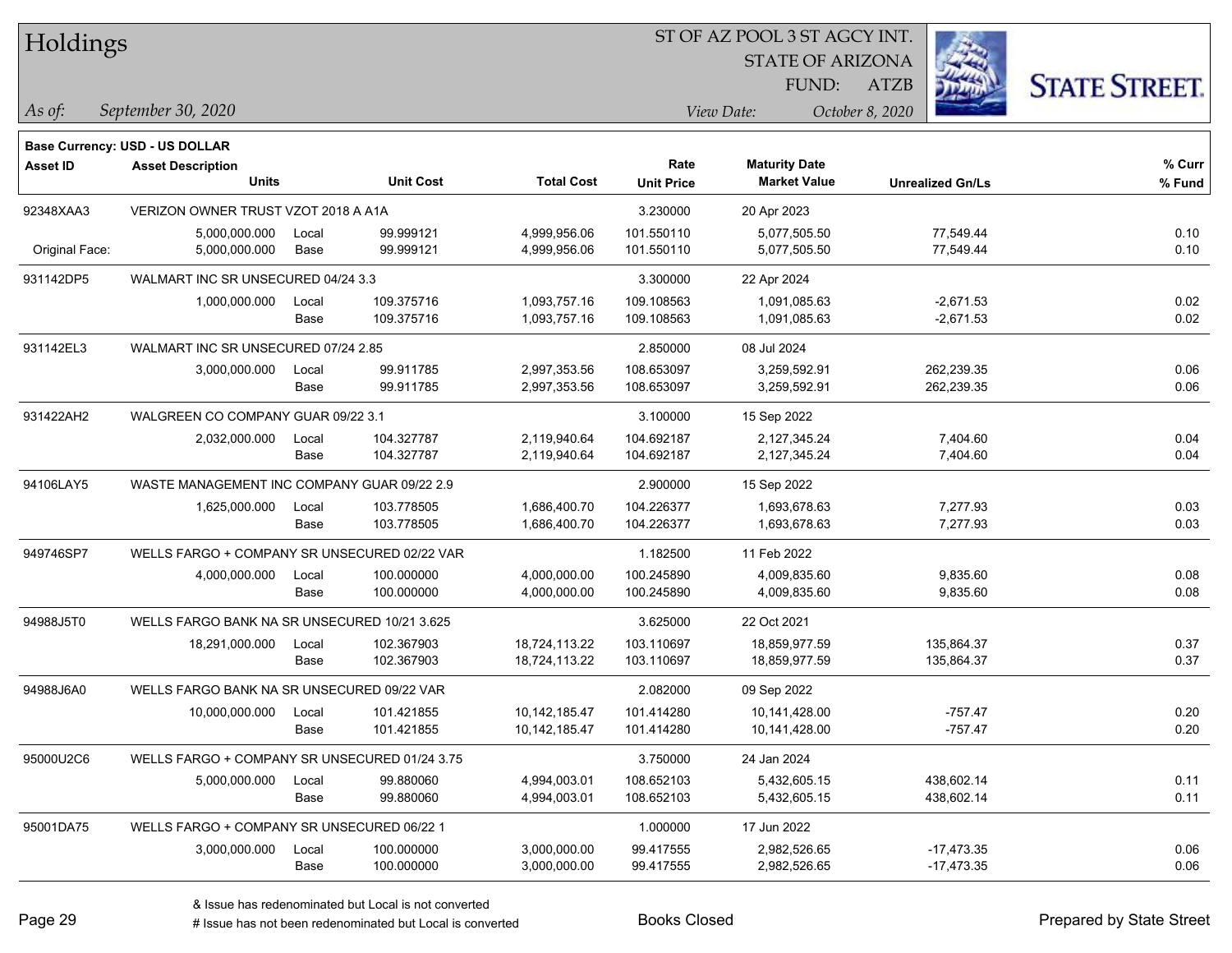| Holdings                  |                                |       |                  |                   |                   | ST OF AZ POOL 3 ST AGCY INT. |                 |                         |                      |
|---------------------------|--------------------------------|-------|------------------|-------------------|-------------------|------------------------------|-----------------|-------------------------|----------------------|
|                           |                                |       |                  |                   |                   | <b>STATE OF ARIZONA</b>      |                 |                         |                      |
|                           |                                |       |                  |                   |                   | FUND:                        | ATZB            |                         | <b>STATE STREET.</b> |
| $\vert$ As of:            | September 30, 2020             |       |                  |                   |                   | View Date:                   | October 8, 2020 |                         |                      |
|                           | Base Currency: USD - US DOLLAR |       |                  |                   |                   |                              |                 |                         |                      |
| Asset ID                  | <b>Asset Description</b>       |       |                  |                   | Rate              | <b>Maturity Date</b>         |                 |                         | % Curr               |
|                           | <b>Units</b>                   |       | <b>Unit Cost</b> | <b>Total Cost</b> | <b>Unit Price</b> | <b>Market Value</b>          |                 | <b>Unrealized Gn/Ls</b> | % Fund               |
| <b>US DOLLAR Total</b>    |                                |       |                  |                   |                   |                              |                 |                         |                      |
|                           | 1,301,712,828.180              | Local |                  | 1,308,972,775.60  |                   | 1,323,590,482.86             |                 | 14,617,707.26           | 26.18                |
| Original Face:            | 504,225,547.000                | Base  |                  | 1,308,972,775.60  |                   | 1,323,590,482.86             |                 | 14,617,707.26           | 26.18                |
| <b>FIXED INCOME Total</b> |                                |       |                  |                   |                   |                              |                 |                         |                      |
|                           | 1,301,712,828.180              | Base  |                  | 1,308,972,775.60  |                   | 1,323,590,482.86             |                 | 14,617,707.26           | 26.18                |
| Original Face:            | 504,225,547.000                |       |                  |                   |                   |                              |                 |                         |                      |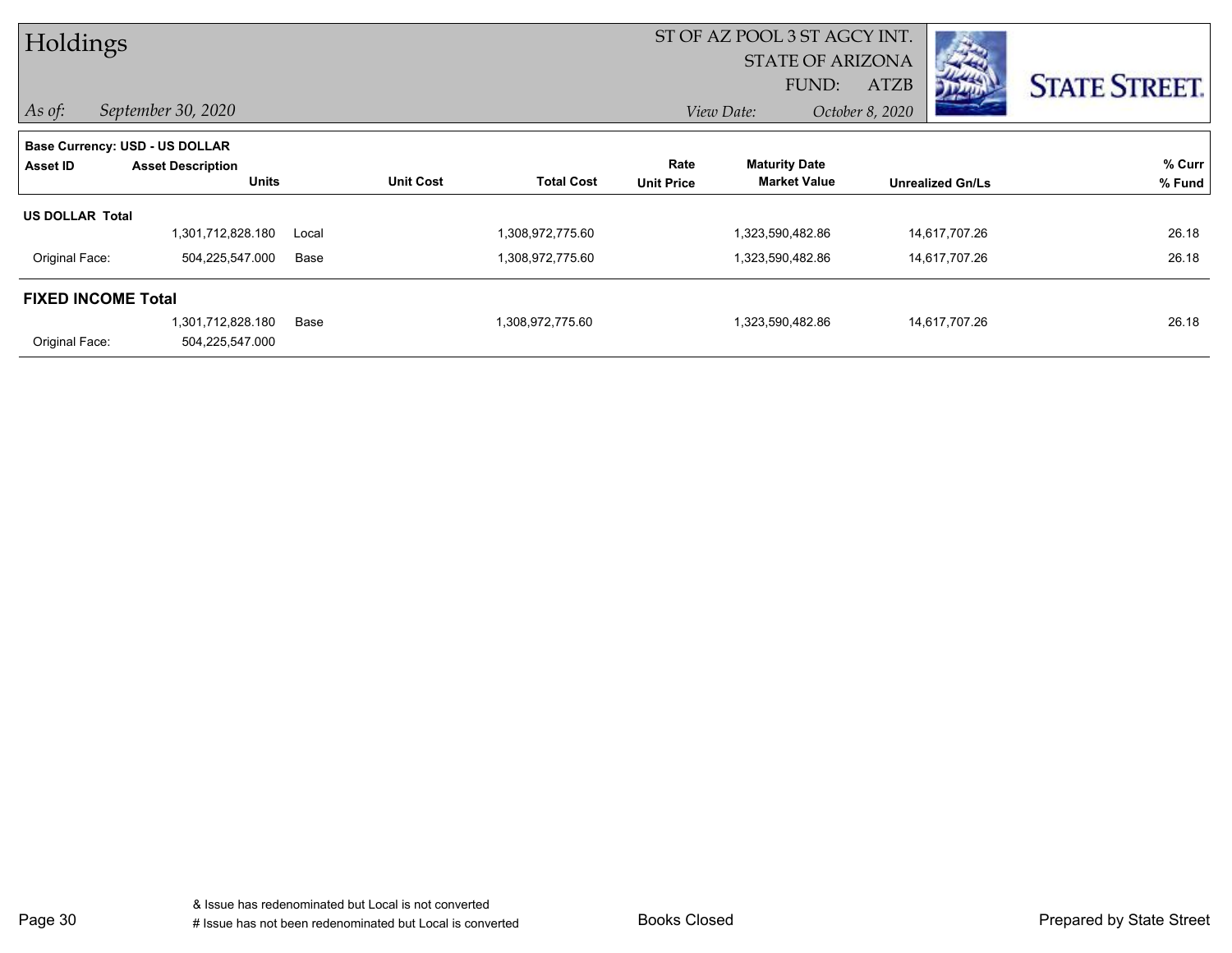| ST OF AZ POOL 3 ST AGCY INT.<br>Holdings<br><b>STATE OF ARIZONA</b> |                                                                                   |      |                  |                   |                           |                                             |                                |                         |                      |
|---------------------------------------------------------------------|-----------------------------------------------------------------------------------|------|------------------|-------------------|---------------------------|---------------------------------------------|--------------------------------|-------------------------|----------------------|
| $\vert$ As of:                                                      | September 30, 2020                                                                |      |                  |                   |                           | FUND:<br>View Date:                         | <b>ATZB</b><br>October 8, 2020 |                         | <b>STATE STREET.</b> |
| Asset ID                                                            | <b>Base Currency: USD - US DOLLAR</b><br><b>Asset Description</b><br><b>Units</b> |      | <b>Unit Cost</b> | <b>Total Cost</b> | Rate<br><b>Unit Price</b> | <b>Maturity Date</b><br><b>Market Value</b> |                                | <b>Unrealized Gn/Ls</b> | % Curr<br>% Fund     |
| <b>FUND Total</b><br>Original Face:                                 | 5,032,328,646.620<br>504,225,547.000                                              | Base |                  | 5,039,023,217.38  |                           | 5,053,850,898.00                            |                                | 14,827,680.62           | 100.00               |

Page 31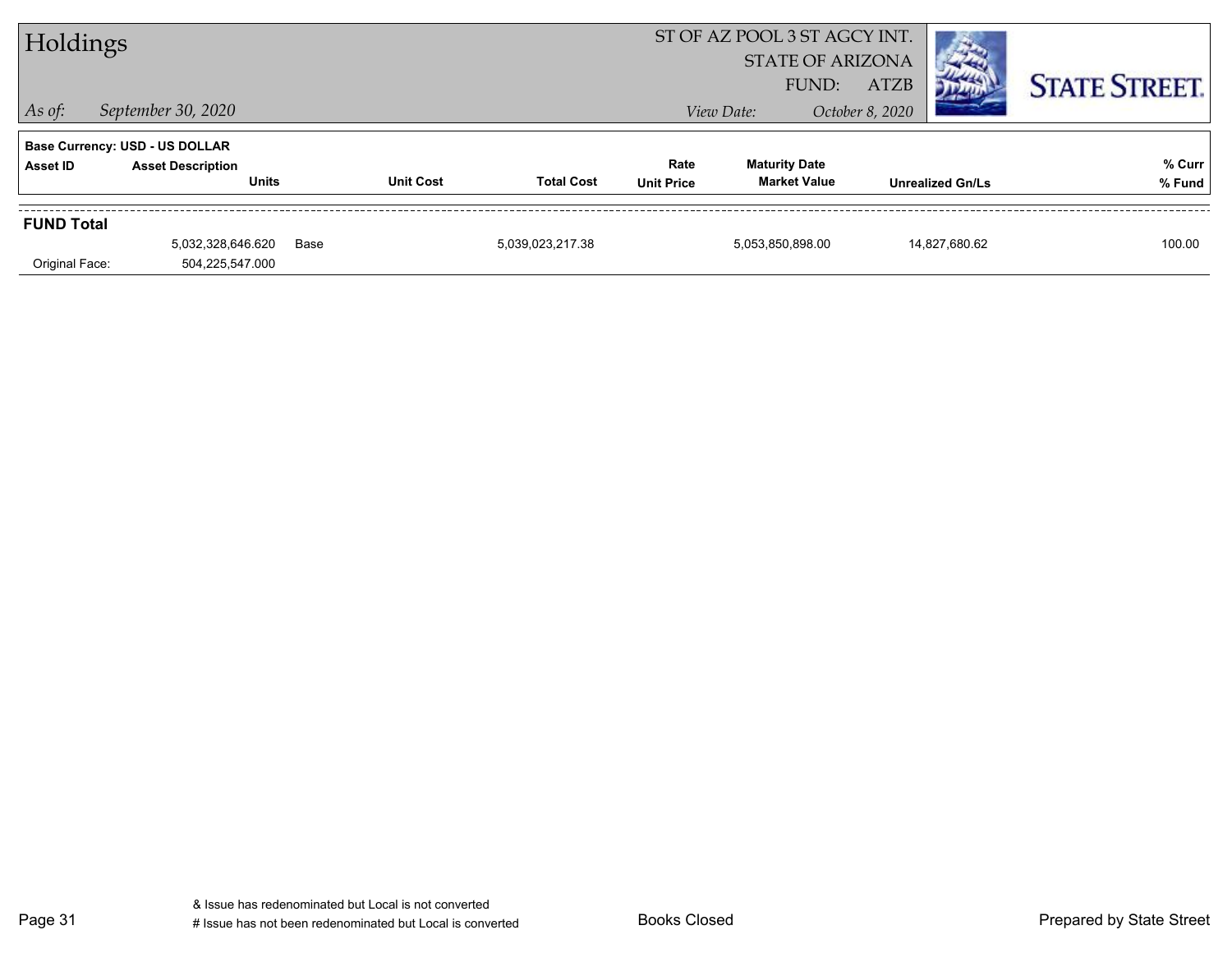# Holdings

## Currency Summary

*As of: September 30, 2020*

# ST OF AZ POOL 3 ST AGCY INT.

 STATE OF ARIZONAFUND:

ATZB



*View Date:October 8, 2020*

#### **Base Currency:USD - US DOLLAR**

|                        |                   |       |                   |                     | % Currency |                         |                          |                           |
|------------------------|-------------------|-------|-------------------|---------------------|------------|-------------------------|--------------------------|---------------------------|
|                        | <b>Units</b>      |       | <b>Total Cost</b> | <b>Market Value</b> | % Fund     | <b>Unreal Sec Gn/Ls</b> | <b>Unreal Curr Gn/Ls</b> | <b>Total Unreal Gn/Ls</b> |
| <b>US DOLLAR</b>       |                   |       |                   |                     |            |                         | Exchange Rate:           | 1.000000                  |
| <b>CASH</b>            |                   |       |                   |                     |            |                         |                          |                           |
|                        | -549,999.990      | Local | -549,999.99       | -549,999.99         | 0.01       | 0.00                    |                          | 0.00                      |
|                        |                   | Base  | -549,999.99       | -549,999.99         | 0.01       | 0.00                    | 0.00                     | 0.00                      |
| <b>CASH EQUIVALENT</b> |                   |       |                   |                     |            |                         |                          |                           |
|                        | 3,731,165,818.430 | Local | 3,730,600,441.77  | 3,730,810,415.13    | 73.81      | 209,973.36              |                          | 209,973.36                |
|                        |                   | Base  | 3,730,600,441.77  | 3,730,810,415.13    | 73.81      | 209,973.36              | 0.00                     | 209,973.36                |
| <b>FIXED INCOME</b>    |                   |       |                   |                     |            |                         |                          |                           |
|                        | 1,301,712,828.180 | Local | 1,308,972,775.60  | 1,323,590,482.86    | 26.18      | 14,617,707.26           |                          | 14,617,707.26             |
| Original Face:         | 504,225,547.000   | Base  | 1,308,972,775.60  | 1,323,590,482.86    | 26.18      | 14,617,707.26           | 0.00                     | 14,617,707.26             |
| <b>US DOLLAR Total</b> |                   |       |                   |                     |            |                         |                          |                           |
|                        | 5,032,328,646.620 | Local | 5,039,023,217.38  | 5,053,850,898.00    | 100.00     | 14,827,680.62           |                          | 14,827,680.62             |
| Original Face:         | 504,225,547.000   | Base  | 5,039,023,217.38  | 5,053,850,898.00    | 100.00     | 14,827,680.62           | 0.00                     | 14,827,680.62             |
| <b>FUND Total</b>      |                   |       |                   |                     |            |                         |                          |                           |
|                        | 5,032,328,646.620 | Base  | 5,039,023,217.38  | 5,053,850,898.00    | 100.00     | 14,827,680.62           | 0.00                     | 14,827,680.62             |
| Original Face:         | 504,225,547.000   |       |                   |                     |            |                         |                          |                           |
|                        |                   |       |                   |                     |            |                         |                          |                           |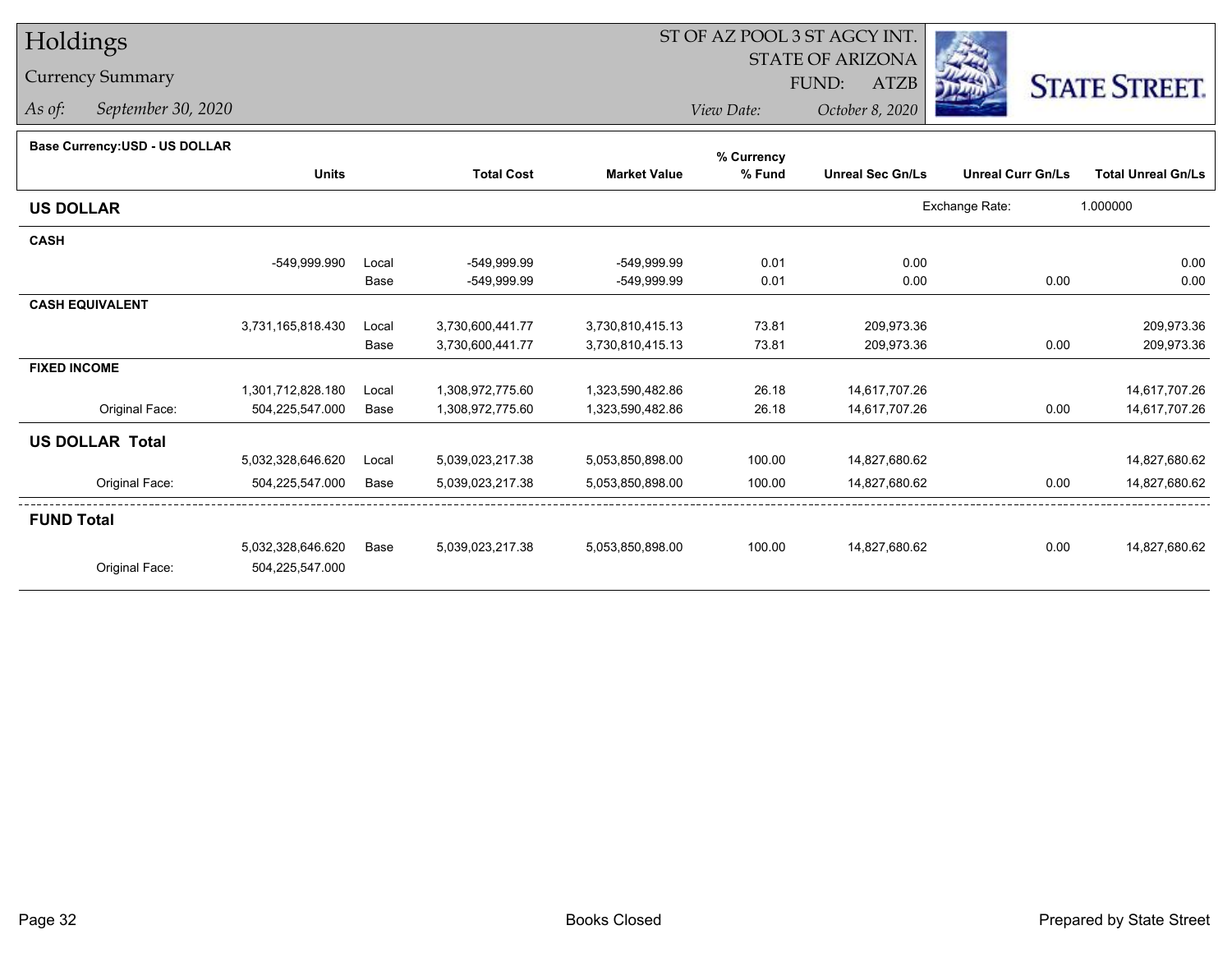| Holdings             |                                       |                   |                     | ST OF AZ POOL 3 ST AGCY INT. |                                                 |                          |                           |
|----------------------|---------------------------------------|-------------------|---------------------|------------------------------|-------------------------------------------------|--------------------------|---------------------------|
| <b>Asset Summary</b> |                                       |                   |                     |                              | <b>STATE OF ARIZONA</b><br>FUND:<br><b>ATZB</b> |                          | <b>STATE STREET.</b>      |
| As of:               | September 30, 2020                    |                   |                     | View Date:                   | October 8, 2020                                 |                          |                           |
|                      | <b>Base Currency: USD - US DOLLAR</b> |                   |                     |                              |                                                 |                          |                           |
|                      | <b>Units</b>                          | <b>Total Cost</b> | <b>Market Value</b> | % Fund                       | <b>Unreal Sec Gn/Ls</b>                         | <b>Unreal Curr Gn/Ls</b> | <b>Total Unreal Gn/Ls</b> |
| <b>CASH</b>          |                                       |                   |                     |                              |                                                 |                          |                           |
| <b>US DOLLAR</b>     |                                       |                   |                     |                              |                                                 |                          |                           |
|                      | -549,999.990                          | -549,999.99       | -549,999.99         | 0.01                         | 0.00                                            | 0.00                     | 0.00                      |
| <b>CASH Total</b>    | -549,999.990                          | -549,999.99       | -549,999.99         | 0.01                         | 0.00                                            | 0.00                     | 0.00                      |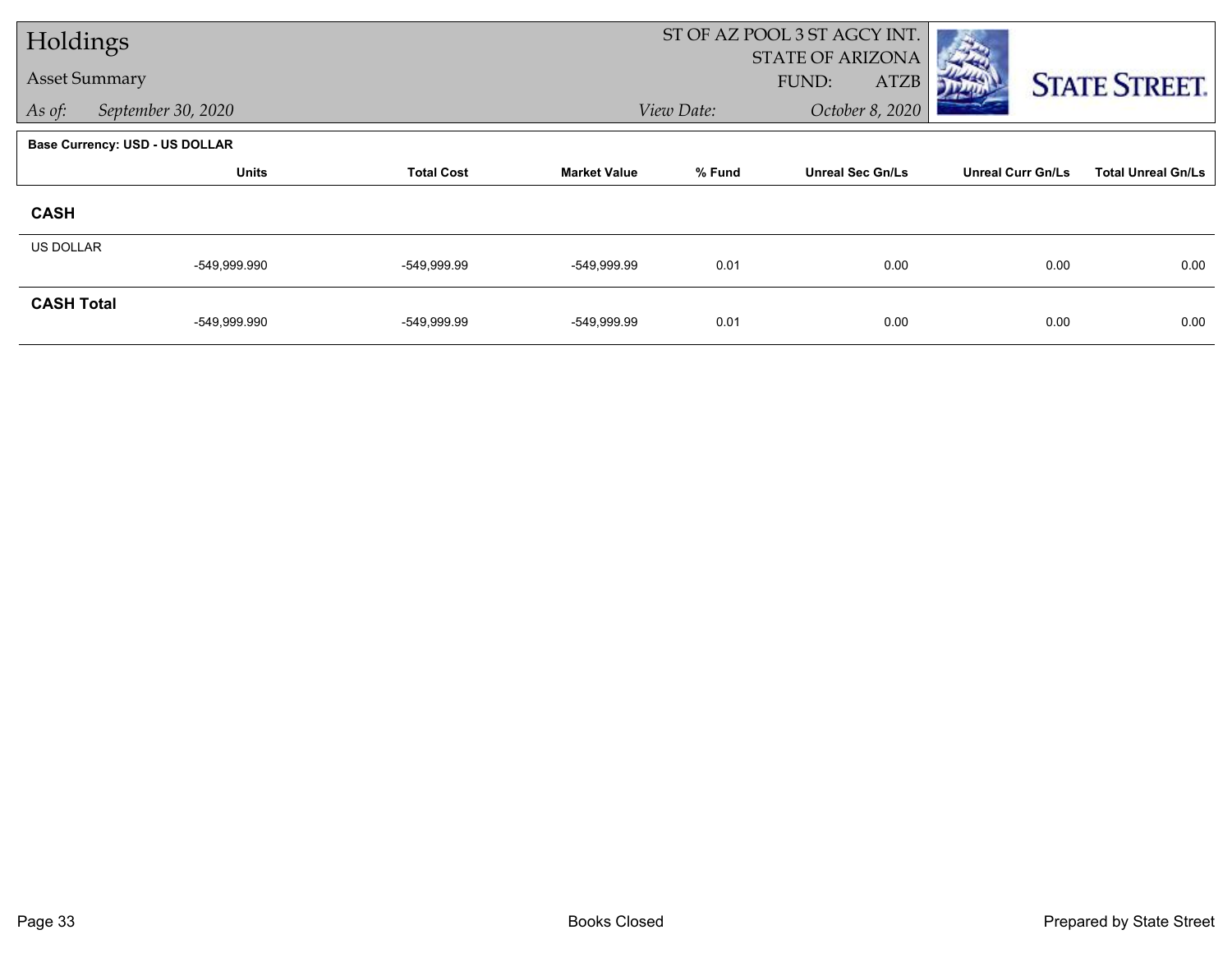| Holdings         |                                       |                   |                     | ST OF AZ POOL 3 ST AGCY INT. |                         |                          |                           |
|------------------|---------------------------------------|-------------------|---------------------|------------------------------|-------------------------|--------------------------|---------------------------|
|                  |                                       |                   |                     |                              | <b>STATE OF ARIZONA</b> |                          |                           |
|                  | <b>Asset Summary</b>                  |                   |                     |                              | FUND:<br><b>ATZB</b>    |                          | <b>STATE STREET.</b>      |
| As of:           | September 30, 2020                    |                   |                     | View Date:                   | October 8, 2020         |                          |                           |
|                  | <b>Base Currency: USD - US DOLLAR</b> |                   |                     |                              |                         |                          |                           |
|                  | <b>Units</b>                          | <b>Total Cost</b> | <b>Market Value</b> | % Fund                       | <b>Unreal Sec Gn/Ls</b> | <b>Unreal Curr Gn/Ls</b> | <b>Total Unreal Gn/Ls</b> |
|                  | <b>CASH EQUIVALENT</b>                |                   |                     |                              |                         |                          |                           |
| <b>US DOLLAR</b> |                                       |                   |                     |                              |                         |                          |                           |
|                  | 3,731,165,818.430                     | 3,730,600,441.77  | 3,730,810,415.13    | 73.81                        | 209,973.36              | 0.00                     | 209,973.36                |
|                  | <b>CASH EQUIVALENT Total</b>          |                   |                     |                              |                         |                          |                           |
|                  | 3,731,165,818.430                     | 3,730,600,441.77  | 3,730,810,415.13    | 73.81                        | 209,973.36              | 0.00                     | 209,973.36                |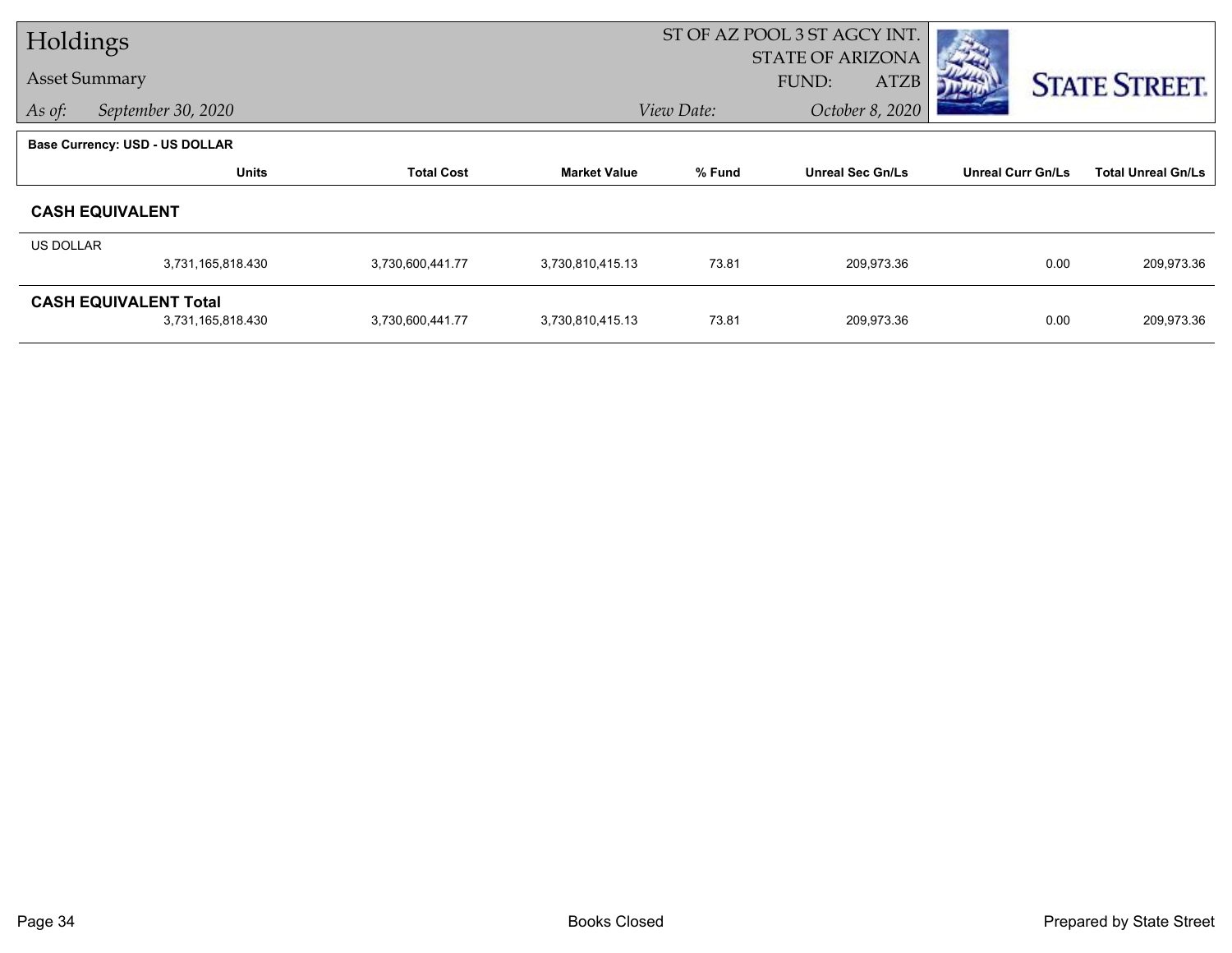| Holdings  |                                |                   |                     | ST OF AZ POOL 3 ST AGCY INT. |                         |                          |                           |
|-----------|--------------------------------|-------------------|---------------------|------------------------------|-------------------------|--------------------------|---------------------------|
|           |                                |                   |                     |                              | <b>STATE OF ARIZONA</b> |                          |                           |
|           | <b>Asset Summary</b>           |                   |                     |                              | FUND:<br><b>ATZB</b>    |                          | <b>STATE STREET.</b>      |
| As of:    | September 30, 2020             |                   |                     | View Date:                   | October 8, 2020         |                          |                           |
|           | Base Currency: USD - US DOLLAR |                   |                     |                              |                         |                          |                           |
|           | <b>Units</b>                   | <b>Total Cost</b> | <b>Market Value</b> | % Fund                       | <b>Unreal Sec Gn/Ls</b> | <b>Unreal Curr Gn/Ls</b> | <b>Total Unreal Gn/Ls</b> |
|           | <b>FIXED INCOME</b>            |                   |                     |                              |                         |                          |                           |
| US DOLLAR |                                |                   |                     |                              |                         |                          |                           |
|           | 1,301,712,828.180              | 1,308,972,775.60  | 1,323,590,482.86    | 26.18                        | 14,617,707.26           | 0.00                     | 14,617,707.26             |
|           | <b>FIXED INCOME Total</b>      |                   |                     |                              |                         |                          |                           |
|           | 1,301,712,828.180              | 1,308,972,775.60  | 1,323,590,482.86    | 26.18                        | 14,617,707.26           | 0.00                     | 14,617,707.26             |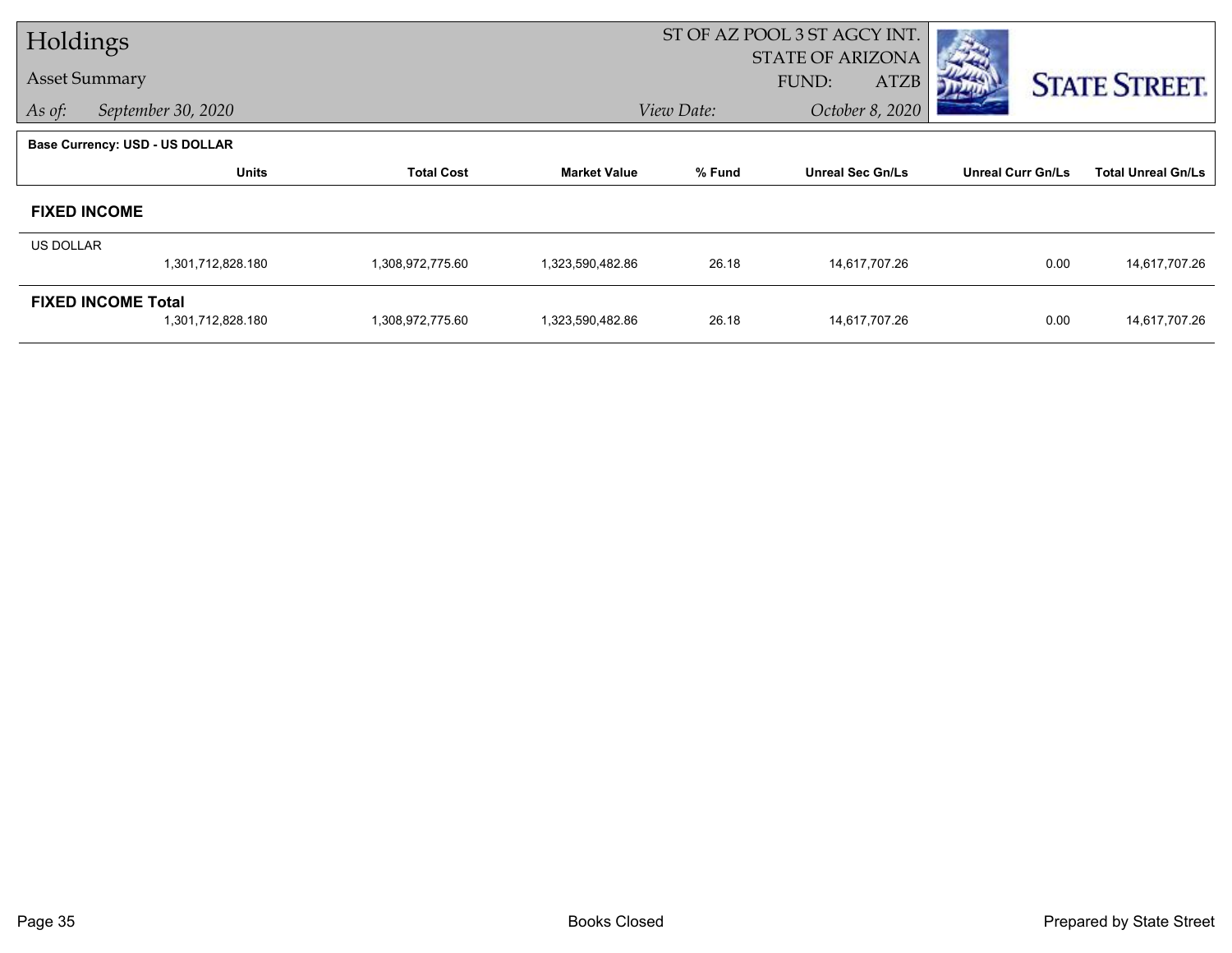| Holdings             |                                       |                   | ST OF AZ POOL 3 ST AGCY INT. |            |                                                 |                          |                           |
|----------------------|---------------------------------------|-------------------|------------------------------|------------|-------------------------------------------------|--------------------------|---------------------------|
| <b>Asset Summary</b> |                                       |                   |                              |            | <b>STATE OF ARIZONA</b><br><b>ATZB</b><br>FUND: |                          | <b>STATE STREET.</b>      |
| As of:               | September 30, 2020                    |                   |                              | View Date: | October 8, 2020                                 |                          |                           |
|                      | <b>Base Currency: USD - US DOLLAR</b> |                   |                              |            |                                                 |                          |                           |
|                      | <b>Units</b>                          | <b>Total Cost</b> | <b>Market Value</b>          | % Fund     | <b>Unreal Sec Gn/Ls</b>                         | <b>Unreal Curr Gn/Ls</b> | <b>Total Unreal Gn/Ls</b> |
| <b>FUND Total</b>    |                                       |                   |                              |            |                                                 |                          |                           |
|                      | 5,032,328,646.620                     | 5,039,023,217.38  | 5,053,850,898.00             | 100.00     | 14.827.680.62                                   | 0.00                     | 14,827,680.62             |